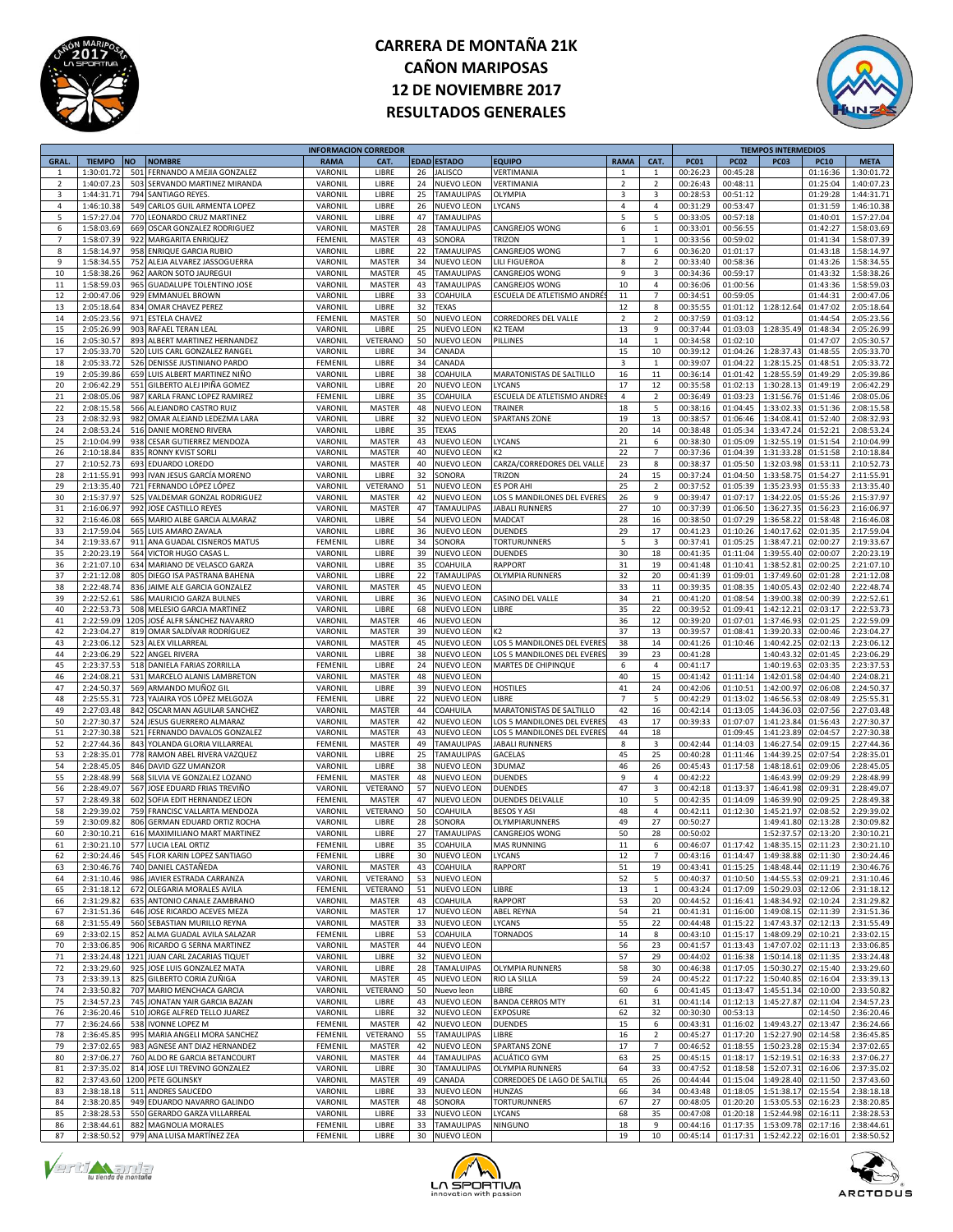



|             |               |           |                                | <b>INFORMACION CORREDOR</b> |               |    |                   |                              |             |                |             |             | <b>TIEMPOS INTERMEDIOS</b> |             |             |
|-------------|---------------|-----------|--------------------------------|-----------------------------|---------------|----|-------------------|------------------------------|-------------|----------------|-------------|-------------|----------------------------|-------------|-------------|
| <b>GRAL</b> | <b>TIEMPO</b> | <b>NO</b> | <b>NOMBRE</b>                  | <b>RAMA</b>                 | CAT.          |    | EDAD ESTADO       | EQUIPO                       | <b>RAMA</b> | CAT.           | <b>PC01</b> | <b>PC02</b> | <b>PC03</b>                | <b>PC10</b> | <b>META</b> |
| 88          | 2:38:59.47    | 527       | NORMA NAJERA HOLGUIN           | FEMENII                     | <b>MASTER</b> | 48 | CHIHUAHUA         | <b>VESPA RUNNERS</b>         | 20          | 8              | 00:44:14    |             | 1:52:39.9                  | 02:16:19    | 2:38:59.47  |
| 89          | 2:39:03.73    | 895       | <b>GRACIELA GONZALEZ LEAL</b>  | FEMENIL                     | <b>MASTER</b> | 46 | NUEVO LEON        | PILLINES                     | 21          | 9              | 00:44:56    | 01:18:50    | 1:54:56.17                 | 02:17:30    | 2:39:03.73  |
|             |               |           |                                |                             |               |    |                   |                              |             |                |             |             |                            |             |             |
| 90          | 2:39:10.68    | 821       | ANGELICA MARIA TREVIÑO         | FEMENIL                     | MASTER        | 48 | <b>NUEVO LEON</b> |                              | 22          | 10             | 00:46:04    | 01:19:24    | 1:55:00.48                 | 02:18:11    | 2:39:10.68  |
| 91          | 2:40:12.97    |           | 788 SANJUANA MENDOZA LARA      | FEMENII                     | LIBRE         | 35 | <b>NUEVO LEON</b> | <b>ABEL REYNA</b>            | 23          | 11             | 00:44:06    | 01:18:13    | 1:54:49.9                  | 02:18:25    | 2:40:12.97  |
| 92          | 2:40:19.79    |           | 773 JUAN CA MARTINEZ CASTILLO  | VARONIL                     | LIBRE         | 31 | NUEVO LEON        | TRAINING WINNER              | 69          | 36             | 00:46:47    | 01:18:25    | 1:53:07.84                 | 02:19:22    | 2:40:19.79  |
| 93          | 2:40:51.32    |           | 966 FELIX GARCIA TEZOCO        | VARONIL                     | LIBRE         | 27 | SONORA            | TRIZON                       | 70          | 37             | 00:47:54    | 01:21:51    | 1:55:31.22                 | 02:19:10    | 2:40:51.32  |
|             |               |           |                                |                             |               |    |                   |                              |             |                |             |             |                            |             | 2:40:51.66  |
| 94          | 2:40:51.66    |           | 939 MARÍ DEL CASTILLO DEL CAS  | FEMENIL                     | <b>MASTER</b> | 46 | SONORA            | TRIZON-HALCÓN                | 24          | 11             | 00:47:56    | 01:21:55    | 1:55:21.89                 | 02:19:13    |             |
| 95          | 2:41:02.8     |           | 743 MARGARITA ZERTUCHE GARCIA  | FEMENIL                     | LIBRE         | 34 | COAHUILA          | TEAM BESOS Y AS              | 25          | 12             | 00:43:27    | 01:17:18    | 1:54:05.02                 | 02:18:16    | 2:41:02.85  |
| 96          | 2:41:24.68    |           | 709 ANGEL BERNARDO MORALES     | VARONII                     | LIBRE         | 38 | NUEVO LEON        | MITOTEROS RUNNERS            | 71          | 38             | 00:43:06    | 01:16:19    | 1:50:52.08                 | 02:16:30    | 2:41:24.68  |
| 97          | 2:41:46.42    |           | 855 MARTIN PÉREZ MATURANO      | VARONIL                     | VETERANO      | 54 | NUEVO LEON        | ODR TEAM                     | 72          | 7              | 00:49:05    | 01:22:47    | 1:57:50.89                 | 02:21:49    | 2:41:46.42  |
| 98          |               |           |                                |                             |               |    |                   | LIBRE                        | 26          |                |             |             | 1:55:11.66                 |             | 2:42:30.09  |
|             | 2:42:30.09    |           | 872 ESTELA HUITRON ARMENTA     | FEMENIL                     | VETERANO      | 50 | <b>TAMAULIPAS</b> |                              |             | 3              | 00:45:50    | 01:21:15    |                            | 02:21:17    |             |
| 99          | 2:42:35.04    | 933       | CECILIA OLGUIN ROMERO          | FEMENIL                     | LIBRE         | 27 | COAHUILA          | <b>GATO ARAIZA</b>           | 27          | 13             | 00:51:14    | 01:22:53    | 1:56:18.1                  | 02:20:44    | 2:42:35.04  |
| 100         | 2:42:35.79    | 931       | <b>ENRIQUE VENEGAS</b>         | VARONIL                     | <b>MASTER</b> | 37 | COAHUILA          |                              | 73          | 28             | 00:51:12    | 01:22:49    | 1:56:13.68                 | 02:20:35    | 2:42:35.79  |
| 101         | 2:42:53.44    |           | 1203 VICTOR DANIE REYES GARCIA | VARONII                     | LIBRE         | 37 | NUEVO LEON        |                              | 74          | 39             |             | 01:18:09    | 1:55:21.98                 | 02:20:32    | 2:42:53.44  |
|             |               |           |                                |                             |               |    |                   |                              |             |                |             |             |                            |             |             |
| 102         | 2:43:23.56    |           | 840 MIGUEL ANGEL LUNA NEVAREZ  | VARONIL                     | VETERANO      | 54 | NUEVO LEON        | LAYCANS                      | 75          | 8              | 00:45:04    | 01:18:44    | 1:54:11.56                 | 02:21:04    | 2:43:23.56  |
| 103         | 2:43:25.60    |           | 728 MIGUEL AN CORTÉS ESCOBEDO  | VARONIL                     | LIBRE         | 32 | NUEVO LEON        | APODACA RUNNERS              | 76          | 40             |             | 01:24:51    | 1:58:50.29                 | 02:22:33    | 2:43:25.60  |
| 104         | 2:43:38.72    |           | 590 MIGUEL GOMEZ FLORES        | VARONIL                     | <b>MASTER</b> | 42 | NUEVO LEON        | LIBRE                        | 77          | 29             | 00:52:43    | 01:25:29    | 1:58:25.8                  | 02:21:55    | 2:43:38.72  |
| 105         | 2:43:47.05    |           | 677 RICARDO CASTRO PAREDES     | VARONIL                     | MASTER        | 47 | <b>NUEVO LEON</b> |                              | 78          | 30             | 00:43:13    | 01:13:55    | 1:48:46.99                 | 02:16:44    | 2:43:47.05  |
| 106         | 2:45:20.10    |           |                                |                             | LIBRE         | 31 |                   |                              | 79          | 41             |             | 01:19:18    |                            | 02:21:31    |             |
|             |               |           | 797 FRANCISCO JESU VILLARREA   | VARONII                     |               |    | TAMAULIPAS        | <b>OLYMPIA RUNNERS</b>       |             |                |             |             | 1:52:43.2                  |             | 2:45:20.10  |
| 107         | 2:45:29.55    |           | 515 MA TERESA DE LA GARZA      | FEMENII                     | MASTER        | 18 |                   |                              | 28          | 12             | 00:51:02    |             | 1:57:49.42                 | 02:24:27    | 2:45:29.55  |
| 108         | 2:45:33.54    |           | 642 DANIEL HERRERA ALBA        | VARONIL                     | <b>MASTER</b> | 47 | COAHUILA          | <b>RESTAURADOS</b>           | 80          | 31             | 00:46:59    | 01:20:29    | 1:55:51.09                 | 02:23:18    | 2:45:33.54  |
| 109         | 2:45:41.27    | 573       | JUANA MAR TORRES GONZALEZ      | FEMENIL                     | LIBRE         | 34 | NUEVO LEON        | LIBRE                        | 29          | 14             | 00:43:57    | 01:17:27    | 1:54:56.19                 | 02:21:26    | 2:45:41.27  |
| 110         | 2:45:42.5     |           | 711 CLAUDIA ALARCON GUEVARA    | FEMENIL                     |               | 43 | TAMAULIPAS        | INSANITY                     | 30          | 13             | 00:47:46    | 01:23:19    | 1:59:56.5                  | 02:23:53    | 2:45:42.55  |
|             |               |           |                                |                             | <b>MASTER</b> |    |                   |                              |             |                |             |             |                            |             |             |
| 111         | 2:46:30.5     |           | 837 CARLOS ALBER BELLO BERNAI  | VARONII                     | LIBRE         | 37 | NUEVO LEON        | CORREDORES MONTERREY         | 81          | 42             | 00:41:52    | 01:13:08    | 1:51:40.3                  | 02:19:47    | 2:46:30.54  |
| 112         | 2:46:54.98    |           | 622 ADALBERTO GAYTÁN VALDEZ    | VARONII                     | LIBRE         | 39 | <b>NUEVO LEON</b> | LYCANS                       | 82          | 43             | 00:45:11    | 01:10:44    | 1:53:54.70                 | 02:20:21    | 2:46:54.98  |
| 113         | 2:46:55.15    |           | 631 ARTURO LOZANO GARCIA       | VARONIL                     | <b>MASTER</b> | 49 | NUEVO LEON        | YCANS ENDURANCE TEAM         | 83          | 32             | 00:47:37    | 01:23:46    | 1:58:04.98                 | 02:21:34    | 2:46:55.15  |
| 114         | 2:46:59.99    |           | 535 JOSE MANUEL GOMEZ LOPEZ    | VARONIL                     | MASTER        | 49 | COAHUILA          |                              | 84          | 33             | 00:45:54    | 01:17:40    | 1:54:18.98                 | 02:21:25    | 2:46:59.99  |
|             |               |           |                                |                             |               |    |                   |                              |             |                |             |             |                            |             |             |
| 115         | 2:47:51.29    | 750       | CARLOS AL GONZALEZ GARCIA      | <b>VARONIL</b>              | MASTER        | 41 | <b>NUEVO LEON</b> | <b>UCIN MEDICA</b>           | 85          | 34             | 00:48:36    | 01:23:13    | 1:59:09.2                  | 02:25:39    | 2:47:51.29  |
| 116         | 2:47:52.60    | 1000      | <b>ELY MARTINEZ</b>            | FEMENII                     | VETERANO      | 50 | <b>NUEVO LEON</b> |                              | 31          | $\overline{4}$ | 00:44:37    | 01:19:00    | 1:56:31.2                  | 02:22:42    | 2:47:52.60  |
| 117         | 2:47:53.21    |           | 584 NORMA LETI CARDONA GARCIA  | FEMENII                     | VETERANO      | 51 | COAHUILA          | <b>MAS RUNNING</b>           | 32          | 5              | 00:46:14    | 01:18:42    | 1:54:55.46                 | 02:23:00    | 2:47:53.21  |
|             |               |           |                                |                             |               |    |                   |                              |             |                |             |             |                            |             |             |
| 118         | 2:48:29.34    |           | 940 OSCAR LEAL PEÑA            | VARONIL                     | VETERANO      | 54 | NUEVO LEON        |                              | 86          | 9              | 00:48:48    | 01:23:05    | 1:59:05.76                 | 02:23:43    | 2:48:29.34  |
| 119         | 2:48:31.60    | 625       | ESMERALDA TREJO ANASTACIO      | FEMENIL                     | LIBRE         | 27 | <b>TAMAULIPAS</b> | <b>INSANITY RUNNING CLUB</b> | 33          | 15             | 00:47:40    |             | 1:59:55.34                 | 02:25:05    | 2:48:31.60  |
| 120         | 2:48:45.49    |           | 784 JORGE ANDRES ARENAS GARZA  | VARONIL                     | LIBRE         | 34 | <b>TAMAULIPAS</b> | OLYMPIA RUNNERS              | 87          | 44             | 00:46:49    | 01:21:03    | 1:55:43.36                 | 02:22:53    | 2:48:45.49  |
| 121         | 2:49:02.99    | 536       | <b>FERNANDO ANDRADE FAVA</b>   | VARONII                     | VETERANO      | 56 | SONORA            | MILLEROS                     | 88          | 10             | 00:45:18    |             | 1:59:06.16                 | 02:25:28    | 2:49:02.99  |
|             |               |           |                                |                             |               |    |                   |                              |             |                |             |             |                            |             |             |
| 122         | 2:49:11.70    |           | 894 LUIS ALBE SAENZ VELAZQUEZ  | VARONII                     | MASTER        | 46 | NUEVO LEON        | PILLINES                     | 89          | 35             | 00:44:19    | 01:19:16    | 1:51:13.07                 | 02:20:28    | 2:49:11.70  |
| 123         | 2:49:18.04    |           | 947 JOSE L HERNANDEZ CARRILLO  | VARONIL                     | MASTER        | 41 | <b>NUEVO LEON</b> | LIBRE                        | 90          | 36             | 00:55:40    |             | 2:03:16.63                 | 02:29:29    | 2:49:18.04  |
| 124         | 2:49:22.78    |           | 656 MIGUEL VILLALOBOS CANDIA   | VARONIL                     | VETERANO      | 51 | NUEVO LEON        | COACH KARI BAILON            | 91          | 11             | 00:49:44    | 01:26:38    | 2:02:07.24                 | 02:26:39    | 2:49:22.78  |
| 125         | 2:49:37.58    | 916       | <b>OLGA PORTILLO</b>           | FEMENII                     | MASTER        | 42 | COAHUILA          | <b>GATO ARAIZA</b>           | 34          | 14             | 00:48:21    | 01:22:39    | 2:00:18.80                 | 02:28:02    | 2:49:37.58  |
|             |               |           |                                |                             |               |    |                   |                              |             |                |             |             |                            |             |             |
| 126         | 2:49:49.04    |           | 1213 MARIA LU RAMONES GONZALEZ | FEMENII                     | VETERANO      | 52 | <b>NUEVO LEON</b> |                              | 35          | 6              | 00:51:34    |             | 2:02:49.2                  | 02:28:13    | 2:49:49.04  |
| 127         | 2:49:54.50    |           | 873 MARI SOCORRO ORTEGA ORTIZ  | FEMENII                     | <b>MASTER</b> | 47 | NUEVO LEON        | DUENDE DEL VALLE             | 36          | 15             | 00:47:50    | 01:22:17    | 1:59:40.00                 | 02:26:01    | 2:49:54.50  |
| 128         | 2:50:05.39    |           | 1212 GERARDO ALANIS LAMBRETON  | VARONIL                     | VETERANO      | 50 | <b>NUEVO LEON</b> |                              | 92          | 12             | 00:51:21    |             | 2:02:32.66                 | 02:28:10    | 2:50:05.39  |
|             |               |           |                                |                             |               |    |                   |                              |             |                |             |             |                            |             |             |
| 129         | 2:50:11.95    | 698       | TANIA ALEID NORATO CORTEZ      | FEMENIL                     | <b>MASTER</b> | 41 | NUEVO LEON        | LIBRE                        | 37          | 16             | 00:50:47    | 01:25:27    | 2:02:22.33                 | 02:28:15    | 2:50:11.95  |
| 130         | 2:50:13.76    | 923       | SONIA VAZQUEZ                  | FEMENII                     | <b>MASTER</b> | 42 | COAHUILA          | <b>GATO ARAIZA</b>           | 38          | 17             | 00:48:30    | 01:22:28    | 2:01:24.77                 | 02:28:17    | 2:50:13.76  |
| 131         | 2:50:26.6     | 695       | JOSÉ ALF RODRIGUEZ GARCIA      | VARONII                     | MASTER        | 43 | TAMAULIPAS        | OLYMPIARUNNERS               | 93          | 37             | 00:50:11    | 01:25:10    | 2:02:23.98                 | 02:28:07    | 2:50:26.61  |
| 132         | 2:50:28.36    |           | 547 TERESA DE J AVILA SALAZAR  | FEMENII                     | LIBRE         | 44 | NUEVO LEON        | LOMAS RUNNERS                | 39          | 16             |             | 01:25:19    | 2:03:12.52                 | 02:26:34    | 2:50:28.36  |
|             |               |           |                                |                             |               |    |                   |                              |             |                |             |             |                            |             |             |
| 133         | 2:50:36.35    | 891       | ALBERTO TREJO GARCIA           | VARONIL                     | <b>MASTER</b> | 40 | NUEVO LEON        | CASINO DEL VALLE             | 94          | 38             | 00:51:00    | 01:26:42    | 2:04:02.50                 | 02:28:04    | 2:50:36.35  |
| 134         | 2:50:36.90    | 902       | MAURICIO CORNISH GONZALEZ      | VARONIL                     | VETERANO      | 53 | NUEVO LEON        | CASINO DEL VALLE             | 95          | 13             | 00:51:05    | 01:27:30    | 2:04:00.38                 | 02:27:59    | 2:50:36.90  |
| 135         | 2:51:00.42    | 998       | VICTOR DE LA CRUZ SANCHEZ      | VARONIL                     | LIBRE         | 32 | <b>TAMAULIPAS</b> | LIBRE                        | 96          | 45             | 00:52:01    | 01:28:24    | 2:03:39.99                 | 02:29:06    | 2:51:00.42  |
| 136         | 2:51:02.4     | 981       |                                | VARONIL                     | LIBRE         | 37 | NUEVO LEON        | <b>SPARTANS ZONE</b>         | 97          | 46             | 00:45:02    |             | 1:55:13.90                 | 02:23:16    | 2:51:02.45  |
|             |               |           | ISRA VALQUIARENA CARRILLO      |                             |               |    |                   |                              |             |                |             |             |                            |             |             |
| 137         | 2:51:05.30    |           | 779 GENESIS ELIZ TREVIÑO RAZO  | FEMENIL                     | LIBRE         | 28 | NUEVO LEON        | LYCANS                       | 40          | 17             | 00:45:07    | 01:19:41    | 1:58:32.84                 | 02:25:35    | 2:51:05.30  |
| 138         | 2:52:50.70    |           | 644 GUSTAVO GALLEGOS TORRES    | VARONIL                     | LIBRE         | 30 | NUEVO LEON        | TIA CHARIA RUNNING TEAM      | 98          | 47             | 00:48:14    | 01:30:05    | 2:05:48.70                 | 02:32:11    | 2:52:50.70  |
| 139         | 2:52:55.48    |           | 509 JOSE ANGEL LARA VALLEJO    | VARONIL                     | VETERANO      | 52 | NUEVO LEON        | LIBRE                        | 99          | 14             | 00:48:07    | 01:24:10    | 2:01:23.24                 | 02:29:02    | 2:52:55.48  |
| 140         | 2:53:07.6     | 528       | ROSY GARCIA DE CORDOVA         | FEMENII                     | MASTER        | 40 | NUEVO LEON        | LILI FIGUEROA                | 41          | 18             | 00:46:44    | 01:22:13    | 2:01:22.31                 | 02:29:46    | 2:53:07.61  |
|             |               |           |                                |                             |               |    |                   |                              |             |                |             |             |                            |             |             |
| 141         | 2:53:30.30    |           | 963 IDALIA LI RODRIGUEZ YEPEZ  | FEMENII                     | LIBRE         | 35 | TAMAULIPAS        | CANGREJOS WONG               | 42          | 18             | 00:48:55    | 01:23:33    | 1:59:23.50                 | 02:28:37    | 2:53:30.30  |
| 142         | 2:53:58.98    |           | 593 JORGE LU MEXICANO CAMARGO  | VARONIL                     | LIBRE         | 28 | NUEVO LEON        | DE ACERO                     | 100         | 48             | 00:49:15    | 01:22:57    | 1:58:11.34                 | 02:26:44    | 2:53:58.98  |
| 143         | 2:54:01.46    |           | 612 PATY MORENO RODRIGUEZ      | FEMENIL                     | <b>MASTER</b> | 47 | NUEVO LEON        | PILLINES                     | 43          | 19             | 00:49:34    | 01:27:01    | 2:07:44.63                 | 02:33:12    | 2:54:01.46  |
| 144         | 2:54:29.66    |           | 517 MIGDALIA ARIZPE TELLEZ     | FEMENIL                     | <b>MASTER</b> | 24 | NUEVO LEON        | MARTES DE CHIPINQUE          | 44          | 20             | 00:52:41    | 01:28:01    | 2:05:22.01                 | 02:32:25    | 2:54:29.66  |
|             |               |           |                                |                             |               |    |                   |                              |             |                |             |             |                            |             |             |
| 145         | 2:55:28.46    | 663       | LEONARDO RIOS MANCILLA         | VARONIL                     | LIBRE         | 26 | <b>TAMAULIPAS</b> | EDH                          | 101         | 49             | 00:43:51    | 01:19:55    | 1:57:39.17                 | 02:28:21    | 2:55:28.46  |
| 146         | 2:56:11.38    |           | 869 FELIPE MALACARA            | VARONIL                     | LIBRE         | 31 | NUEVO LEON        | NO APLICA                    | 102         | 50             | 00:51:38    | 01:27:52    | 2:04:23.98                 | 02:33:24    | 2:56:11.38  |
| 147         | 2:56:11.48    |           | 688 IVAN ER BERROTERAN ARAGON  | VARONIL                     | LIBRE         | 32 | NUEVO LEON        |                              | 103         | 51             | 00:48:06    | 01:20:46    | 1:57:33.85                 | 02:27:33    | 2:56:11.48  |
| 148         | 2.56.1369     |           | 690 RICARDO GALINDO ESTRADA    | VARONII                     | LIBRE         | 35 | NUEVO LEON        | <b>REGIO RUNNERS</b>         | 104         | 52             | 00.49.40    | 01:27:41    | 2.03.3819                  | 02.28.30    | 2:56:13.69  |
| 149         |               |           |                                |                             |               | 41 |                   |                              |             | 21             |             |             |                            |             |             |
|             | 2:56:23.17    |           | 793 JUANY GARCIA ZUÑIGA        | FEMENIL                     | MASTER        |    | TAMAULIPAS        | CANGREJOS WONG               | 45          |                | 00:50:43    | 01:26:35    | 2:04:43.83                 | 02:34:03    | 2:56:23.17  |
| 150         | 2:56:24.60    |           | 946 BARBARA VILLALOBOS CAÑEDO  | FEMENIL                     | LIBRE         | 37 | SONORA            | TRIZON                       | 46          | 19             | 00:48:04    | 01:23:52    | 2:03:02.27                 | 02:31:43    | 2:56:24.60  |
| 151         | 2:57:11.39    |           | 683 MONICA ACOSTA BARRIOS      | FEMENIL                     | MASTER        | 47 | CDMX              |                              | 47          | 22             | 00:53:11    | 01:29:11    | 2:07:38.85                 | 02:34:45    | 2:57:11.39  |
| 152         | 2:57:46.14    |           | 913 LESLIE R ARIZPE DEL VALLE  | FEMENIL                     | MASTER        | 41 | NUEVO LEON        | <b>SPARTANS ZONE</b>         | 48          | 23             | 00:51:46    | 01:30:27    | 2:08:40.81                 | 02:34:31    | 2:57:46.14  |
| 153         | 2:57:46.71    |           | 738 JUAN CARL RAMIRES MENDOZA  | VARONIL                     | LIBRE         | 27 | COAHUILA          |                              | 105         | 53             | 00:49:48    | 01:28:17    | 2:05:13.21                 | 02:33:16    | 2:57:46.71  |
|             |               |           |                                |                             |               |    |                   |                              |             |                |             |             |                            |             |             |
| 154         | 2:59:02.22    |           | 570 MARIA CO BARAJAS SANDOVAL  | FEMENIL                     | VETERANO      | 49 | TAMAULIPAS        | PAPAMILO                     | 49          | $\overline{7}$ | 00:48:11    | 01:24:56    | 2:04:42.71                 | 02:31:53    | 2:59:02.22  |
| 155         | 2:59:31.08    |           | 954 CARLOS HERRERA             | VARONIL                     | LIBRE         | 37 | <b>TAMAULIPAS</b> | <b>OLYMPIA RUNNERS</b>       | 106         | 54             | 00:53:56    | 01:29:59    | 2:09:20.29                 | 02:36:08    | 2:59:31.08  |
| 156         | 2:59:33.10    |           | 589 FABIOLA RAMIREZ WOO        | FEMENIL                     | LIBRE         | 36 | NUEVO LEON        | LIBRE                        | 50          | 20             | 00:53:33    | 01:29:43    | 2:10:00.73                 | 02:36:43    | 2:59:33.10  |
|             |               |           |                                |                             |               |    |                   |                              |             |                |             |             |                            |             |             |
| 157         | 3:00:52.07    |           | 638 RENE ROJAS ESPARZA         | VARONIL                     | MASTER        | 47 | NUEVO LEON        | <b>RED RUNNERS</b>           | 107         | 39             | 00:48:26    | 01:23:59    | 2:03:20.18                 | 02:33:51    | 3:00:52.07  |
| 158         | 3:01:12.00    |           | 996 YOLANDA AGUILAR LUCIO      | FEMENIL                     | <b>MASTER</b> | 40 | NUEVO LEON        |                              | 51          | 24             | 00:54:51    | 01:34:42    | 2:13:54.21                 | 02:40:15    | 3:01:12.00  |
| 159         | 3:01:24.12    |           | 705 HECTOR ALEJAN ROJAS ORTIZ  | VARONIL                     | LIBRE         | 31 | NUEVO LEON        | COACH KARI BAILON            | 108         | 55             | 00:52:52    | 01:30:25    | 2:08:06.36                 | 02:35:25    | 3:01:24.12  |
| 160         | 3:01:24.22    |           | 1214 DULCE LUCE SEGOVIA PECINA | FEMENIL                     | LIBRE         | 30 | NUEVO LEON        | <b>EVEN</b>                  | 52          | 21             |             | 01:30:22    | 2:08:28.03                 | 02:35:06    | 3:01:24.22  |
|             |               |           |                                |                             |               |    |                   |                              |             |                |             |             |                            |             |             |
| 161         | 3:01:29.97    |           | 919 JESÚS MIRANDA LOZORIA      | VARONIL                     | VETERANO      | 65 | SONORA            | MILLEROS TRAILRUNNERS        | 109         | 15             | 00:51:08    | 01:30:10    | 2:09:11.74                 | 02:35:50    | 3:01:29.97  |
| 162         | 3:01:42.52    |           | 990 LINDA PATR OROZCO GALINDO  | FEMENIL                     | MASTER        | 42 | NUEVO LEON        | <b>IRONDOORUNERS</b>         | 53          | 25             | 00:52:33    | 01:30:36    | 2:10:31.93                 | 02:40:38    | 3:01:42.52  |
| 163         | 3:01:42.57    |           | 563 FRANCISCO FER LOPEZ PEYRO  | VARONIL                     | VETERANO      | 66 | NUEVO LEON        | TUCAN                        | 110         | 16             | 00:52:25    | 01:29:37    | 2:07:50.91                 | 02:40:30    | 3:01:42.57  |
|             |               |           |                                |                             |               |    | <b>NUEVO LEON</b> |                              |             |                |             |             |                            |             |             |
| 164         | 3:01:42.60    |           | 897 SUSANA A GONZALEZ VAZQUEZ  | FEMENIL                     | MASTER        | 43 |                   | <b>IRONDOORS RUNNERS</b>     | 54          | 26             | 00:52:30    | 01:29:41    | 2:08:16.55                 | 02:40:35    | 3:01:42.60  |
| 165         | 3:02:20.64    |           | 692 LAURA COSS PINEDA          | FEMENIL                     | MASTER        | 46 | COAHUILA          |                              | 55          | 27             | 00:51:30    | 01:27:44    | 2:04:37.98                 | 02:35:01    | 3:02:20.64  |
| 166         | 3:02:35.70    |           | 867 DIANA ALVARADO LUNA        | FEMENIL                     | LIBRE         | 34 | COAHUILA          | TEAM BESOS Y ASI             | 56          | 22             | 00:49:31    | 01:28:11    | 2:05:10.93                 | 02:35:10    | 3:02:35.70  |
| 167         | 3:03:01.25    |           | 618 MARÍA GONZÁLEZ DEL BOSQUE  | FEMENIL                     | MASTER        | 48 | NUEVO LEON        | MADCAT                       | 57          | 28             | 00:50:35    | 01:29:55    | 2:11:04.41                 | 02:39:08    | 3:03:01.25  |
|             |               |           |                                |                             |               | 38 |                   |                              |             |                |             |             |                            |             |             |
| 168         | 3:03:31.76    |           | 562 ALBERTO SUFUENTES MONTOYA  | VARONIL                     | LIBRE         |    | NUEVO LEON        |                              | 111         | 56             | 00:50:57    | 01:31:27    | 2:08:07.39                 | 02:34:54    | 3:03:31.76  |
| 169         | 3:03:35.43    |           | 918 NORA ADRIANA GARCIA MUÑOZ  | FEMENIL                     | <b>MASTER</b> | 46 | NUEVO LEON        | PILLINES                     | 58          | 29             | 00:51:50    | 01:29:51    | 2:08:13.24                 | 02:39:14    | 3:03:35.43  |
| 170         | 3:03:56.55    |           | 944 MAYELA VILLARREAL          | FEMENIL                     | <b>MASTER</b> | 44 | NUEVO LEON        | CASINO DEL VALLE             | 59          | 30             | 00:53:18    | 01:30:18    | 2:09:57.20                 | 02:40:18    | 3:03:56.55  |
| 171         | 3:03:58.70    |           | 513 VALERIA RANGEL GUERRA      | FEMENIL                     | LIBRE         | 14 | NUEVO LEON        | HUNZAS                       | 60          | 23             | 00:52:07    | 01:31:40    | 2:11:09.40                 | 02:38:05    | 3:03:58.70  |
|             |               |           |                                |                             |               |    |                   |                              |             |                |             |             |                            |             |             |
| 172         | 3:04:21.76    |           | 800 FELIX GALAN                | VARONIL                     | LIBRE         | 35 | TAMAULIPAS        | JABALI RUNNERS               | 112         | 57             |             |             | 2:11:42.11                 |             | 3:04:21.76  |
| 173         | 3:04:25.98    |           | 845 ENRIQUE ARECHIGA CORONADO  | VARONIL                     | LIBRE         | 30 | TAMAULIPAS        | JABALI RUNNERS               | 114         | 59             | 00:51:33    | 01:30:42    | 2:11:45.83                 | 02:42:18    | 3:04:25.98  |
| 174         | 3:04:43.39    |           | 862 ROBERT SOLÓRZANO BALBUENA  | VARONIL                     | LIBRE         |    | 34 NUEVO LEON     | <b>IRONDOOR RUNNERS</b>      | 114         | 59             | 00:47:21    | 01:26:32    | 2:08:12.08                 | 02:35:53    | 3:04:43.39  |





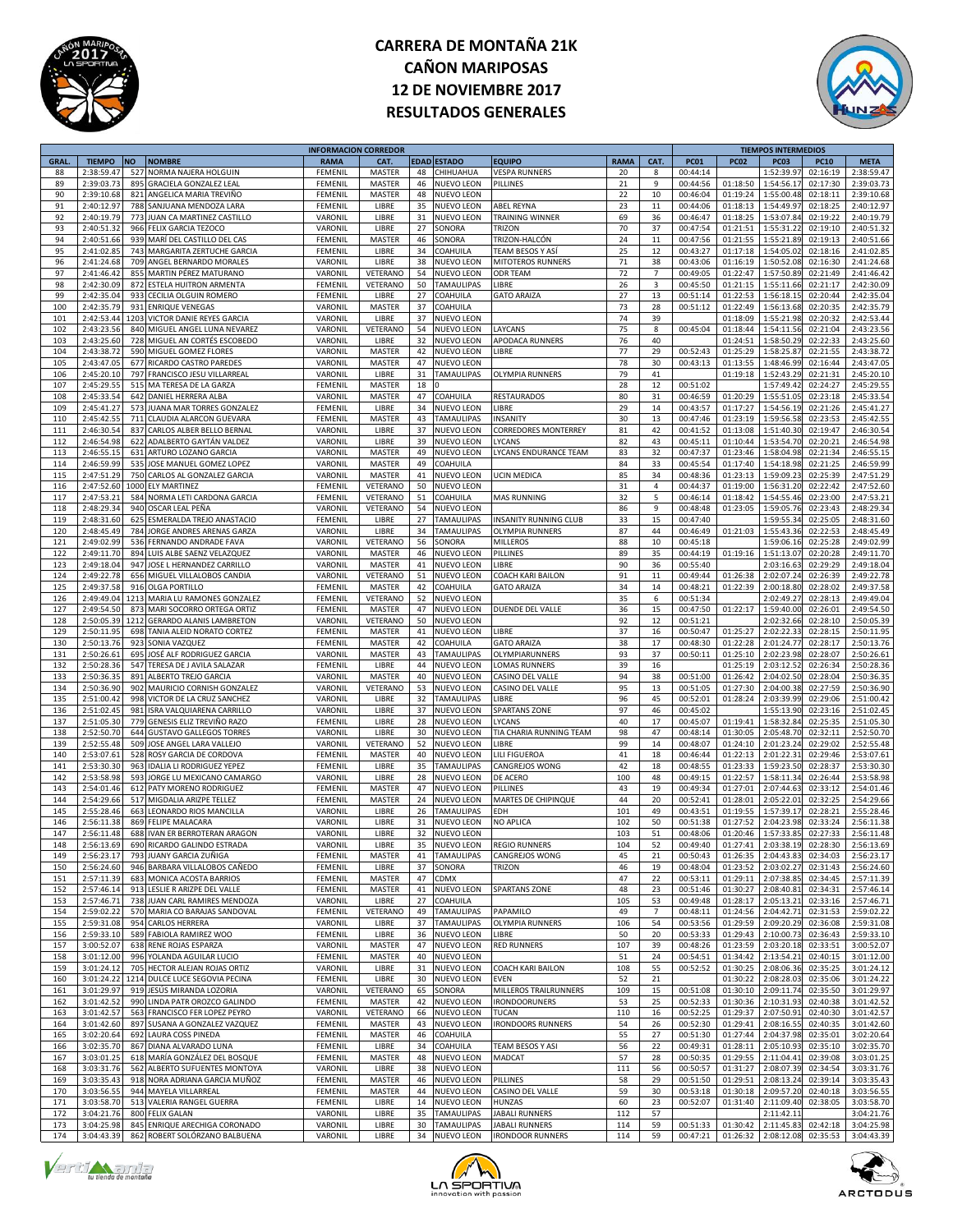



|             |               |           |                                  | <b>INFORMACION CORREDOR</b> |               |    |                    |                               |             |      |             |             | <b>TIEMPOS INTERMEDIOS</b> |             |             |
|-------------|---------------|-----------|----------------------------------|-----------------------------|---------------|----|--------------------|-------------------------------|-------------|------|-------------|-------------|----------------------------|-------------|-------------|
| <b>GRAL</b> | <b>TIEMPO</b> | <b>NO</b> | <b>NOMBRE</b>                    | <b>RAMA</b>                 | CAT.          |    | <b>EDAD ESTADO</b> | <b>EQUIPO</b>                 | <b>RAMA</b> | CAT. | <b>PC01</b> | <b>PC02</b> | <b>PC03</b>                | <b>PC10</b> | <b>META</b> |
| 175         | 3:04:46.43    | 555       | LUIS LAURO JASSO CISNEROS        | VARONII                     | VETERANO      | 52 | NUEVO LEON         |                               | 115         | 17   | 00:54:54    | 01:35:49    | 2:14:50.2                  | 02:42:00    | 3:04:46.43  |
| 176         | 3:04:52.19    | 502       | REBECA ORTIZ GUERRA              | FEMENIL                     | VETERANO      | 55 | <b>NUEVO LEON</b>  |                               | 61          | 8    | 00:52:38    | 01:29:08    | 2:07:21.64                 | 02:37:42    | 3:04:52.19  |
| 177         | 3:04:54.00    | 799       | <b>IVONNE OLVERA</b>             | FEMENIL                     | LIBRE         | 34 | TAMAULIPAS         | JABALİ RUNNERS                | 62          | 24   | 00:51:30    | 01:30:29    | 2:11:40.08                 | 02:42:14    | 3:04:54.00  |
| 178         | 3:04:55.6     |           | 904 LAURA ARÉVALO                | FEMENI                      | <b>MASTER</b> | 44 | NUEVO LEON         |                               | 63          | 31   | 00:56:49    | 01:36:22    | 2:16:06.14                 | 02:42:42    | 3:04:55.65  |
|             |               |           |                                  |                             |               |    |                    |                               |             |      |             |             |                            |             |             |
| 179         | 3:05:10.44    |           | 613 RAFAEL RAMIREZ               | VARONIL                     | LIBRE         | 32 | NUEVO LEON         |                               | 116         | 60   | 00:47:03    | 01:24:43    | 2:02:50.04                 | 02:36:50    | 3:05:10.44  |
| 180         | 3:05:35.08    | 763       | MARIA LOS ANGELES MEDRANO        | FEMENI                      | LIBRE         | 34 | <b>NUEVO LEON</b>  | LYCANS                        | 64          | 25   | 00:51:17    |             | 2:15:48.09                 | 02:42:11    | 3:05:35.08  |
| 181         | 3:05:51.10    | 630       | DANIEL RODRIGUEZ VALDES          | VARONIL                     | MASTER        | 44 | NUEVO LEON         | <b>EXATEC RUNNING</b>         | 117         | 40   | 00:53:00    | 01:33:26    | 2:14:00.2                  | 02:43:03    | 3:05:51.10  |
| 182         | 3:05:51.69    |           | 628 MARIA D JESUS GARZA GOMEZ    | FEMENIL                     | MASTER        | 42 | TAMAULIPAS         | MUÑECOS TEAM                  | 65          | 32   | 00:51:24    | 01:29:14    | 2:10:37.3                  | 02:41:39    | 3:05:51.69  |
| 183         | 3:06:04.99    | 685       | ALEJANDRO CALLEJAS FLORES        | VARONI                      | LIBRE         | 29 | NUEVO LEON         | <b><i>FRAINING WINNER</i></b> | 118         | 61   | 00:55:50    | 01:37:45    | 2:17:55.96                 | 02:43:43    | 3:06:04.99  |
| 184         | 3:06:06.51    |           | 553 HADITH RAMIREZ               | FEMENIL                     | LIBRE         | 61 | NUEVO LEON         | LYCANS                        | 66          | 26   | 00:56:34    |             | 2:16:02.88                 | 02:42:54    | 3:06:06.51  |
|             |               |           |                                  |                             |               |    |                    |                               |             |      |             |             |                            |             |             |
| 185         | 3:06:07.6     | 724       | EDGA DE LA CRUZ RODRIGUEZ        | VARONII                     | LIBRE         | 30 | <b>NUEVO LEON</b>  | LYCANS                        | 119         | 62   | 00:42:40    | 01:17:33    | 1:57:40.5                  | 02:42:07    | 3:06:07.61  |
| 186         | 3:06:09.00    | 914       | BRENDA VILLANUEVA MONTES         | FEMENIL                     | MASTER        | 43 | <b>NUEVO LEON</b>  | <b>SPARTANS ZONE</b>          | 67          | 33   | 00:56:10    | 01:33:50    | 2:14:19.5                  | 02:43:22    | 3:06:09.00  |
| 187         | 3:06:15.93    | 636       | SERGIO LOPEZ GALLEGOS            | VARONIL                     | VETERANO      | 53 | NUEVO LEON         | SYMRUNNERS                    | 120         | 18   | 00:48:52    | 01:24:02    | 2:04:28.2                  | 02:35:46    | 3:06:15.93  |
| 188         | 3:06:18.8     | 539       | PATRICIA RODRIGUEZ               | FEMENI                      | <b>MASTER</b> | 43 | NUEVO LEON         | <b>DUENDES</b>                | 68          | 34   | 00:57:07    | 01:36:40    | 2:16:32.5                  | 02:43:39    | 3:06:18.89  |
| 189         | 3:06:32.37    |           | 865 JOAQUIN ARELLANO             | VARONIL                     | LIBRE         | 35 | NUEVO LEON         | MADCAT                        | 121         | 63   | 00:53:30    | 01:31:20    | 2:10:59.77                 | 02:42:31    | 3:06:32.37  |
| 190         | 3:06:33.73    | 1223      | <b>LUPE CORTINAS</b>             | VARONIL                     | VETERANO      | 59 | Nuevo Leon         |                               | 122         | 19   | 00:52:49    | 01:29:25    | 2:13:30.2                  | 02:43:30    | 3:06:33.73  |
| 191         | 3:06:38.18    | 937       | JOSE JESUS PEREZ ESPARZA         | VARONIL                     | MASTER        | 47 | <b>TAMAULIPAS</b>  |                               | 123         | 41   | 00:53:24    | 01:31:30    | 2:09:52.7                  | 02:41:42    | 3:06:38.18  |
|             |               |           |                                  |                             |               |    |                    |                               |             |      |             |             |                            |             |             |
| 192         | 3:06:42.2     | 609       | <b>GERARDO PALACIOS JR</b>       | VARONII                     | LIBRE         | 31 | <b>TAMAULIPAS</b>  | <b>OLYMPIA RUNNERS</b>        | 124         | 64   | 00:54:26    | 01:35:28    | 2:16:27.5                  | 02:44:10    | 3:06:42.27  |
| 193         | 3:06:48.8     | 782       | <b>JESUS SALDIVAR</b>            | VARONII                     | LIBRE         | 28 | <b>TAMAULIPAS</b>  | OLYMPIA RUNNERS               | 125         | 65   | 00:50:49    |             | 2:04:13.00                 | 02:40:09    | 3:06:48.80  |
| 194         | 3:07:21.01    |           | 879 IVET PAZ Y PUENTE ARECHIG    | FEMENIL                     | MASTER        | 37 | NUEVO LEON         | ENDURANCE                     | 69          | 35   | 00:55:56    | 01:34:52    | 2:14:58.36                 | 02:43:18    | 3:07:21.01  |
| 195         | 3:07:46.96    | 980       | JESÚS ALEJA TEJADA GARCÍA        | VARONII                     | LIBRE         | 29 | <b>TAMAULIPAS</b>  | HABANEROS RUNNING TEAM        | 126         | 66   | 00:54:25    | 01:35:25    | 2:16:32.14                 | 02:44:15    | 3:07:46.96  |
| 196         | 3:07:57.46    | 726       | SANDRA CARRILLO GARCIA           | FEMENIL                     | <b>MASTER</b> | 47 | <b>NUEVO LEON</b>  |                               | 70          | 36   | 00:56:54    | 01:37:03    | 2:19:02.2                  | 02:45:23    | 3:07:57.46  |
| 197         | 3:08:02.94    | 974       | ALBE JESÚS GONZÁLEZ CABRE        | VARONIL                     | LIBRE         | 31 | <b>NUEVO LEON</b>  | SPARTANS ZONE VIP             | 127         | 67   | 00:56:07    | 01:33:34    | 2:14:19.6                  |             | 3:08:02.94  |
| 198         | 3:08:48.7     | 908       | JOSE II VAZQUEZ HERNANDEZ        |                             |               | 39 |                    |                               |             | 68   |             |             |                            |             |             |
|             |               |           |                                  | VARONII                     | LIBRE         |    | NUEVO LEON         |                               | 128         |      | 00:57:28    | 01:36:17    | 2:15:38.44                 | 02:44:04    | 3:08:48.79  |
| 199         | 3:09:06.92    |           | 844 JUAN HUERTA MIRANDA          | VARONII                     | LIBRE         | 31 | <b>TAMAULIPAS</b>  | JABALI RUNNERS                | 129         | 69   | 00:51:32    | 01:30:40    | 2:12:17.84                 | 02:42:23    | 3:09:06.92  |
| 200         | 3:09:19.24    | 858       | DIANA ELIZ GARCIA URRUTIA        | FEMENIL                     | LIBRE         | 34 | NUEVO LEON         | <b>TRAINING WINNER</b>        | 71          | 27   | 00:55:53    |             | 2:18:28.88                 | 02:45:13    | 3:09:19.24  |
| 201         | 3:09:28.5     | 716       | JORGE DANIEL TORRES CANTU        | VARONIL                     | LIBRE         | 30 | <b>TAMAULIPAS</b>  | RUNAHOLIC                     | 130         | 70   | 00:53:15    |             | 2:12:18.20                 | 02:42:46    | 3:09:28.59  |
| 202         | 3:09:46.03    | 1204      | JOSE JESUS CORNEJO FELIX         | VARONIL                     | LIBRE         | 33 | COAHUILA           | NG FIT                        | 131         | 71   | 00:53:01    | 01:31:10    | 2:05:20.0                  | 02:33:10    | 3:09:46.01  |
| 203         | 3:10:05.5     | 655       | AILED GONZÁLEZ MARROQUIN         | FEMENI                      | LIBRE         | 36 | <b>NUEVO LEON</b>  | TRAINING WINNER               | 72          | 28   | 00:55:52    | 01:37:48    | 2:18:09.9                  | 02:45:18    | 3:10:05.51  |
| 204         | 3:10:20.11    |           | 624 JORGE BARRAGÁN GARAY         | VARONII                     | <b>MASTER</b> | 41 | NUEVO LEON         | ODR TEAM                      | 132         | 42   | 00:52:36    | 01:32:34    | 2:13:29.37                 | 02:43:36    | 3:10:20.11  |
|             |               |           |                                  |                             |               |    |                    |                               |             |      |             |             |                            |             |             |
| 205         | 3:10:38.95    | 991       | DIANA MARCE RHI SEPULVEDA        | FEMENIL                     | LIBRE         | 33 | <b>NUEVO LEON</b>  |                               | 73          | 29   | 00:52:13    | 01:32:27    | 2:12:50.2                  | 02:43:46    | 3:10:38.95  |
| 206         | 3:10:52.0     | 859       | JOSEFINA POINSOT GARZA           | FEMENIL                     | MASTER        | 48 | COLIMA             | CASINO DEL VALLE              | 74          | 37   | 00:58:41    | 01:36:43    | 2:16:48.7                  | 02:45:31    | 3:10:52.07  |
| 207         | 3:11:01.2     | 686       | IRIS AIDEE REYNA BOLAÑOS         | FEMENIL                     | LIBRE         | 34 | <b>NUEVO LEON</b>  | <b>COACH KARI BAILON</b>      | 75          | 30   | 00:53:36    | 01:32:49    | 2:15:27.8                  | 02:44:58    | 3:11:01.26  |
| 208         | 3:11:44.06    | 629       | JUAN MANU HERNANDEZ CHAPA        | VARONII                     | VETERANO      | 50 | <b>TAMAULIPAS</b>  | <b>RUN AHOLIC</b>             | 133         | 20   | 00:49:40    | 01:29:03    | 2:09:49.9                  | 02:42:37    | 3:11:44.06  |
| 209         | 3:12:03.69    | 757       | <b>CITLALI LEYVA</b>             | FEMENIL                     | MASTER        | 41 | NUEVO LEON         | <b>ABEL REYNA</b>             | 76          | 38   | 00:58:51    | 01:42:14    | 2:24:35.48                 | 02:50:41    | 3:12:03.69  |
| 210         | 3:12:16.36    | 648       | RAMIRO GARZA SANCHEZ             | VARONIL                     | MASTER        | 34 | <b>NUEVO LEON</b>  | LYCANS                        | 134         | 43   | 00:59:25    | 01:37:17    | 2:19:17.3                  | 02:47:28    | 3:12:16.36  |
| 211         | 3:12:37.13    |           | PERLA AZA GALLEGOS TORRES        | FEMENIL                     | LIBRE         | 32 | COAHUILA           | MAS RUNNING                   | 77          |      | 00:50:16    |             | 2:10:23.48                 | 02:44:50    | 3:12:37.13  |
|             |               | 578       |                                  |                             |               |    |                    |                               |             | 31   |             |             |                            |             |             |
| 212         | 3:12:44.00    |           | 910 FLERIDA CHAVEZ BARRIOS       | FEMENIL                     | MASTER        | 49 | SONORA             | TORTURUNNERS                  | 78          | 39   | 00:52:18    | 01:33:08    | 2:20:11.23                 | 02:49:47    | 3:12:44.00  |
| 213         | 3:13:32.08    |           | 715 BLANKA MORENO TREVIÑO        | FEMENI                      | <b>MASTER</b> | 37 | NUEVO LEON         | APODACA RUNNERS               | 79          | 40   | 00:56:51    | 01:41:27    | 2:21:14.1                  | 02:50:32    | 3:13:32.08  |
| 214         | 3:13:56.58    |           | 924 CINTHYA D PUENTE QUINTERO    | FEMENIL                     | LIBRE         | 21 | COAHUILA           | BESOS Y ASI                   | 80          | 32   | 00:54:02    | 01:34:49    | 2:17:13.49                 | 02:47:44    | 3:13:56.58  |
| 215         | 3:14:03.9     |           | 850 ANA LAURA GARCIA FIGUEROA    | FEMENIL                     | LIBRE         | 31 | <b>NUEVO LEON</b>  | <b>CORREDORES MONTERREY</b>   | 81          | 33   | 00:56:27    | 01:35:18    | 2:18:36.09                 | 02:48:44    | 3:14:03.94  |
| 216         | 3:14:10.96    |           | 647 NANCY YAÑEZ                  | FEMENIL                     | LIBRE         | 31 | NUEVO LEON         | LYCANS                        | 82          | 34   | 00:50:38    | 01:31:08    | 2:14:41.20                 | 02:43:14    | 3:14:10.96  |
| 217         | 3:14:18.3     | 735       | LIRIO PLASCENCIA MARTINEZ        | FEMENIL                     | LIBRE         | 29 | <b>TAMAULIPAS</b>  | COYOTES TRAIL RUNNERS         | 83          | 35   | 00:54:59    | 01:35:14    | 2:22:53.8                  | 02:51:27    | 3:14:18.33  |
| 218         | 3:14:24.45    |           |                                  |                             |               | 30 |                    |                               | 135         | 72   |             | 01:37:41    |                            |             |             |
|             |               |           | 848 MARCO AN LANDEROS TREVIÑO    | VARONII                     | LIBRE         |    | <b>TAMAULIPAS</b>  |                               |             |      |             |             | 2:19:33.84                 | 02:48:40    | 3:14:24.45  |
| 219         | 3:14:25.85    |           | 887 YANETH FLORES VICTORIANO     | FEMENIL                     | LIBRE         | 24 | <b>TAMAULIPAS</b>  | <b>GACELAS RUNNERS</b>        | 84          | 36   | 00:54:48    |             | 2:25:36.78                 | 02:50:45    | 3:14:25.85  |
| 220         | 3:14:38.5     | 722       | OSCAR VILLARREAL TREVIÑO         | VARONIL                     | <b>MASTER</b> | 42 | <b>NUEVO LEON</b>  | CORREDORES DEL CALLE          | 136         | 44   | 00:56:57    | 01:37:22    | 2:22:56.00                 | 02:50:42    | 3:14:38.51  |
| 221         | 3:14:56.95    | 972       | YOLANDA GONZÁLEZ REYNA           | FEMENIL                     | MASTER        | 43 | NUEVO LEON         | CORREDORES DEL VALLE          | 85          | 41   | 00:48:16    | 01:34:27    | 2:20:06.66                 | 02:50:47    | 3:14:56.95  |
| 222         | 3:14:56.96    | 909       | <b>MARY LARA</b>                 | FEMENIL                     | <b>MASTER</b> | 47 | <b>NUEVO LEON</b>  |                               | 86          | 42   | 00:47:13    | 01:34:37    | 2:20:09.2                  | 02:50:50    | 3:14:56.96  |
| 223         | 3:14:59.69    |           | 927 VERONICA BERNAL MEJORADO     | FEMENIL                     | MASTER        | 40 | NUEVO LEON         | <b>IBRE</b>                   | 87          | 43   | 00:53:39    | 01:35:36    | 2:17:54.64                 | 02:46:57    | 3:14:59.69  |
| 224         | 3:15:22.12    | 1201      | NORA PAT GARCIA RODRIGUEZ        | FEMENIL                     | MASTER        | 42 | <b>TAMALUIPAS</b>  | PAKE TEAM                     | 88          | 44   | 00:54:20    | 01:35:53    | 2:21:41.99                 | 02:51:41    | 3:15:22.12  |
| 225         | 3:15:34.53    | 701       |                                  | FEMENIL                     | LIBRE         | 39 |                    | LIBRE                         | 89          | 37   | 00:57:22    |             |                            | 02:51:29    |             |
|             |               |           | MIRNA CECILIA PÉREZ CANO         |                             |               |    | <b>TAMAULIPAS</b>  |                               |             |      |             |             | 2:24:11.75                 |             | 3:15:34.53  |
| 226         | 3:15:44.45    |           | 603 SERGIO VALDEZ CUADROS        | VARONIL                     | MASTER        | 41 | NUEVO LEON         | <b>SPARTANS ZONE</b>          | 137         | 45   | 00:57:49    |             | 2:21:10.18                 | 02:49:51    | 3:15:44.45  |
| 227         | 3:15:44.6     | 985       | <b>INDIRA CONTRERAS RESENDIZ</b> | FEMENIL                     | LIBRE         | 28 | <b>NUEVO LEON</b>  | <b>SPARTANS ZONE</b>          | 90          | 38   | 00:57:46    | 01:38:02    | 2:21:04.02                 | 02:50:19    | 3:15:44.65  |
| 228         | 3:15:46.8     | 751       | KATIA AL ELIZONDO RAMÍREZ        | FEMENI                      | LIBRE         | 27 | NUEVO LEON         | COYOT3 SPORT TEAM             | 91          | 39   |             | 01:40:42    | 2:24:48.3                  | 02:53:11    | 3:15:46.89  |
| 229         | 3:16:03.22    |           | 679 IVONNE MAR GONZALEZ PEREZ    | FEMENIL                     | LIBRE         | 30 | <b>TAMAULIPAS</b>  | GACELAS                       | 93          | 40   |             | 01:40:31    | 2:25:41.88                 | 02:52:34    | 3:16:03.22  |
| 230         | 3:16:06.02    |           | 588 ROSA ANGELI TREVIÑO GARZA    | FEMENIL                     | <b>MASTER</b> | 46 | NUEVO LEON         | CASINO DEL VALLE              | 93          | 45   | 00:56:40    |             | 2:15:42.2                  | 02:48:32    | 3:16:06.02  |
| 231         | 3:16:06.22    | 854       | <b>OSCAR SANTOS</b>              | VARONIL                     | VETERANO      | 58 | NUEVO LEON         | CASINO DEL VALLE              | 138         | 21   | 00:56:42    | 01:35:31    | 2:15:18.13                 | 02:48:28    | 3:16:06.22  |
|             |               |           |                                  |                             |               |    |                    |                               |             |      |             |             |                            |             |             |
| 232         | 3:16:11.14    | 838       | <b>ELSA FLORES RODRIGUEZ</b>     | FEMENIL                     | LIBRE         | 37 | COAHUILA           | <b>RAPPORT</b>                | 94          | 41   | 00:55:10    | 01:36:12    | 2:17:43.8                  | 02:51:31    | 3:16:11.14  |
| 233         | 3:16:11.24    |           | 866 MARAI PRADO                  | FEMENIL                     | LIBRE         | 34 | COAHUILA           | <b>TEAM BESOS Y ASI</b>       | 95          | 42   | 00:55:15    |             | 2:17:43.30                 | 02:51:35    | 3:16:11.24  |
| 234         | 3:16:22.59    |           | 571 CARLOS MARTINEZ H.           | VARONIL                     | VETERANO      | 51 | NUEVO LEON         | CASINO DEL VALLE              | 139         | 22   | 00:54:53    |             | 01:34:16 2:14:58.04        | 02:48:35    | 3:16:22.59  |
| 235         | 3.16.312      |           | 875 FLIZARETH ARROYC             | <b>FFMFNI</b>               | LIBRE         | 39 | <b>NUEVO LEON</b>  |                               | 96          | 43   | 00:56:23    |             | 01:34:56 2:16:16.14        | 02:48:24    | 3:16:31.24  |
| 236         | 3:16:31.59    |           | 599 CARLO FERNANDEZ SEPULVEDA    | VARONIL                     | VETERANO      | 64 | <b>NUEVO LEON</b>  | DE ACERO                      | 140         | 23   | 00:54:55    |             | 01:35:10 2:15:36.80        | 02:47:38    | 3:16:31.59  |
| 237         | 3:17:32.27    |           | 574 ANABEL ROSALEZ SANTIAGO      | FEMENIL                     | LIBRE         | 27 | <b>NUEVO LEON</b>  | LIBRE                         | 97          | 44   | 00:52:28    | 01:33:57    | 2:16:50.83                 | 02:49:25    | 3:17:32.27  |
| 238         | 3:17:53.07    |           | 653 ERNESTO EDG DUARTE JUAREZ    | VARONIL                     | MASTER        | 40 | NUEVO LEON         | APODACA RUNNERS               | 141         | 46   | 00:53:20    | 01:34:14    | 2:14:52.78                 | 02:48:20    | 3:17:53.07  |
|             |               |           |                                  |                             |               |    |                    |                               |             |      |             |             |                            |             |             |
| 239         | 3:17:56.97    |           | 532 PATRICIA GOMEZ CANTU         | FEMENIL                     | MASTER        | 44 | NUEVO LEON         |                               | 98          | 46   | 00:58:35    |             | 01:38:15 2:20:28.78        | 02:53:25    | 3:17:56.97  |
| 240         | 3:18:07.79    |           | 582 ANA GABRIE VEYNA BARCENAS    | FEMENIL                     | LIBRE         | 35 | COAHUILA           | <b>MAS RUNNING</b>            | 99          | 45   | 00:55:18    | 01:35:40    | 2:20:02.87                 | 02:52:56    | 3:18:07.79  |
| 241         | 3:18:12.86    |           | 896 DAVID ALEMÁN LÓPEZ           | VARONIL                     | LIBRE         | 37 | NUEVO LEON         | CARE                          | 142         | 73   | 00:55:02    | 01:19:35    | 2:20:33.66                 | 02:51:43    | 3:18:12.86  |
| 242         | 3:18:24.1     |           | 727 PATRICIA RODRIGUEZ           | FEMENIL                     | VETERANO      | 45 | <b>NUEVO LEON</b>  | PROCOACH                      | 100         | 9    | 00:53:50    | 01:35:03    | 2:19:31.07                 | 02:51:38    | 3:18:24.17  |
| 243         | 3:19:25.32    |           | 746 HECTOR DA LOERA VELAZQUEZ    | VARONIL                     | LIBRE         | 30 | <b>TAMAULIPAS</b>  | HABANEROS RUNNING TEAM        | 143         | 74   | 00:58:34    | 01:41:07    | 2:25:53.14                 | 02:55:05    | 3:19:25.32  |
| 244         | 3:19:27.41    |           | 960 LAURA ELIZALDE GONZALEZ      | FEMENIL                     | VETERANO      | 54 | <b>TAMAULIPAS</b>  | CANGREJOS WONG                | 101         | 10   | 00:53:42    | 01:34:09    | 2:18:42.46                 | 02:52:50    | 3:19:27.41  |
| 245         | 3:19:29.36    | 861       | ALEJANDRA GUTIÉR CARRASCO        | FEMENIL                     |               | 48 | NUEVO LEON         | CASINO DEL VALLE              | 102         | 47   | 00:57:02    | 01:37:06    | 2:18:08.07                 | 02:49:29    | 3:19:29.36  |
|             |               |           |                                  |                             | MASTER        |    |                    |                               |             |      |             |             |                            |             |             |
| 246         | 3:19:36.43    |           | 765 LUISA ENRÍQUEZ               | FEMENIL                     | MASTER        | 40 | NUEVO LEON         | <b>ODR TEAM</b>               | 103         | 48   | 00:55:29    | 01:35:44    | 2:19:43.94                 | 02:49:42    | 3:19:36.43  |
| 247         | 3:19:38.64    |           | 670 JORGE HU AMANTE RUBALCAVA    | VARONIL                     | LIBRE         | 29 | <b>TAMAULIPAS</b>  | CANGREJOS WONG                | 144         | 75   |             | 01:36:32    | 2:23:26.88                 | 02:54:50    | 3:19:38.64  |
| 248         | 3:19:38.8     | 671       | ANA MARG AMANTE RUBALCAVA        | FEMENIL                     | LIBRE         | 26 | TAMAULIPAS         | CANGREJOS WONG                | 104         | 46   | 00:55:31    | 01:36:34    | 2:23:23.57                 | 02:54:54    | 3:19:38.81  |
| 249         | 3:19:44.65    |           | 680 ANABELLI LÓPEZ TAPIA         | FEMENIL                     | LIBRE         | 30 | <b>TAMAULIPAS</b>  | HABANEROS RUNNING TEAM        | 105         | 47   | 00:58:56    | 01:41:12    | 2:26:07.17                 | 02:55:27    | 3:19:44.65  |
| 250         | 3:19:53.91    | 1209      | SILVIA VAZQUEZ REYNA             | FEMENIL                     | MASTER        | 48 | NUEVO LEON         |                               | 106         | 49   | 01:02:26    | 01:42:34    | 2:24:34.20                 | 02:55:31    | 3:19:53.91  |
| 251         | 3:20:21.42    |           | 718 CUAUHTÉMOC TORRES CANTU      | VARONIL                     | LIBRE         | 23 | <b>TAMAULIPAS</b>  | <b>RUNAHOLIC</b>              | 145         | 76   | 00:54:34    | 01:35:47    | 2:18:50.68                 | 02:53:06    | 3:20:21.42  |
|             |               |           |                                  |                             |               |    |                    |                               |             |      |             |             |                            | 02:54:01    |             |
| 252         | 3:20:22.16    | 976       | ERIKA LUCIA TOVAR CADENA         | FEMENIL                     | LIBRE         | 30 | NUEVO LEON         | COACH KARI BAILON             | 107         | 48   | 00:58:19    | 01:39:44    | 2:24:16.7                  |             | 3:20:22.16  |
| 253         | 3:20:30.90    |           | 559 ERIKA GUA PEREZ ARREDONDO    | FEMENIL                     | LIBRE         | 60 | NUEVO LEON         | LOMAS RUNNERS                 | 108         | 49   | 00:55:27    | 01:37:56    | 2:25:35.45                 | 02:57:37    | 3:20:30.90  |
| 254         | 3:20:56.15    |           | 615 MARIA MONC CORNEJO GARCIA    | FEMENIL                     | MASTER        | 43 | <b>TAMAULIPAS</b>  | CANGREJOS WONG                | 109         | 50   | 00:55:11    | 01:24:47    | 2:23:56.95                 | 02:54:47    | 3:20:56.15  |
| 255         | 3:20:56.67    |           | 957 RAQUEL DEL CARMEN SALAZAR    | FEMENIL                     | VETERANO      | 57 | <b>TAMAULIPAS</b>  | CANGREJOS WONG                | 110         | 11   | 00:55:23    | 01:38:28    | 2:23:48.1                  |             | 3:20:56.67  |
| 256         | 3:24:23.74    |           | 792 FERNANDO CASTAÑEDA PEREZ     | VARONIL                     | LIBRE         | 27 | <b>TAMAULIPAS</b>  | OLYMPIA RUNNERS               | 146         | 77   | 00:51:56    | 01:31:16    | 2:22:13.30                 | 02:57:00    | 3:24:23.74  |
| 257         | 3:24:25.30    |           | 809 GIL VICI CASTILLO SALAZAR    | VARONIL                     | LIBRE         | 26 | <b>TAMAULIPAS</b>  | OLYMPIA                       | 147         | 78   | 00:51:55    |             | 2:22:13.94                 | 02:57:05    | 3:24:25.30  |
| 258         | 3:24:33.33    |           | 649 MARCO ANTO DE LEÓN CARPIO    | VARONIL                     | MASTER        | 29 | <b>TAMAULIPAS</b>  | <b>NSANITY EUNNING CLUB</b>   | 148         | 47   | 01:03:31    | 01:43:07    | 2:29:21.46                 | 02:58:22    | 3:24:33.33  |
|             |               |           |                                  |                             |               |    |                    |                               |             |      |             |             |                            |             |             |
| 259         | 3:24:47.54    |           | 595 ALEJANDRO MONSIVAIS RDZ      | VARONIL                     | LIBRE         | 39 | <b>NUEVO LEON</b>  | DE ACERO                      | 149         | 79   | 00:54:17    | 01:32:30    | 2:15:23.37                 | 02:49:22    | 3:24:47.54  |
| 260         | 3:24:49.98    |           | 827 SERGIO CANDANOZA             | VARONIL                     | MASTER        | 49 | <b>TAMAULIPAS</b>  | OLYMPIA                       | 150         | 48   | 00:54:31    | 01:40:04    | 2:24:48.48                 | 02:58:12    | 3:24:49.98  |
| 261         | 3:24:52.93    |           | 540 JOANNA CARDONA               | FEMENIL                     | MASTER        |    | 45 NUEVO LEON      | <b>DUENDES</b>                | 111         | 51   | 00:57:34    |             | 01:40:24 2:25:11.44        | 02:55:55    | 3:24:52.93  |





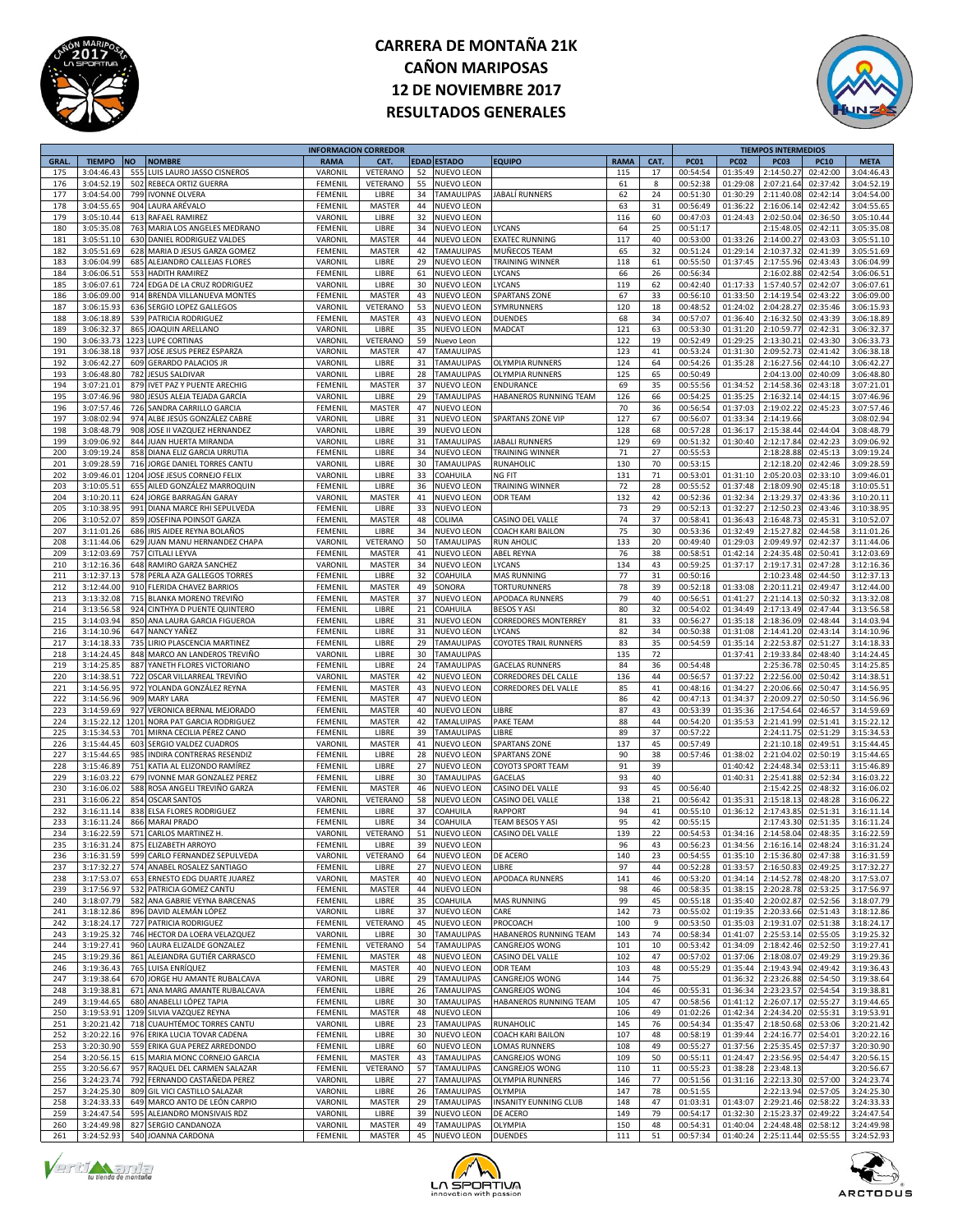



|             |               |           |                                  | <b>INFORMACION CORREDOR</b> |               |    |                   |                            |             |      |             |             | <b>TIEMPOS INTERMEDIOS</b> |             |                                         |
|-------------|---------------|-----------|----------------------------------|-----------------------------|---------------|----|-------------------|----------------------------|-------------|------|-------------|-------------|----------------------------|-------------|-----------------------------------------|
| <b>GRAL</b> | <b>TIEMPO</b> | <b>NO</b> | <b>NOMBRE</b>                    | <b>RAMA</b>                 | CAT.          |    | EDAD ESTADO       | <b>EQUIPO</b>              | <b>RAMA</b> | CAT. | <b>PC01</b> | <b>PC02</b> | <b>PC03</b>                | <b>PC10</b> | <b>META</b>                             |
| 262         | 3:24:57.6     | 742       | MONICA PEDRO GASCO               | FEMENIL                     | MASTER        | 38 | VERACRUZ          | ALPHA TRIATHLON            | 112         | 52   | 00:59:34    | 01:40:51    | 2:23:24.90                 | 02:53:46    | 3:24:57.61                              |
| 263         | 3:25:00.15    | 878       | <b>GILBERTO LEAL FLORES</b>      | VARONIL                     | VETERANO      | 50 | NUEVO LEON        | K2 TEAM                    | 151         | 24   | 00:54:48    | 01:34:21    | 2:17:20.12                 | 02:52:40    | 3:25:00.15                              |
| 264         | 3:25:04.17    | 822       | CARLOS ALBER SAUCEDO LUNA        | VARONIL                     | LIBRE         | 34 | <b>NUEVO LEON</b> |                            | 152         | 80   | 00:50:20    | 01:28:31    | 2:10:30.34                 | 02:48:04    | 3:25:04.17                              |
| 265         | 3:25:12.78    |           | 1222 MAGDA MOTA                  | FEMENIL                     | MASTER        | 42 | Nuevo Leon        |                            | 113         | 53   |             | 01:34:59    | 2:19:37.51                 | 02:59:11    | 3:25:12.78                              |
|             |               |           |                                  |                             |               |    |                   |                            |             |      |             |             |                            |             |                                         |
| 266         | 3:25:30.29    |           | 530 DAVID BUENROSTRO             | VARONIL                     | MASTER        | 44 | NUEVO LEON        | ELITE RUNNING CLUB         | 153         | 49   | 00:52:57    |             | 2:18:32.30                 | 02:56:12    | 3:25:30.29                              |
| 267         | 3:25:40.7     | 737       | LAURA GABRIE RAMOS VALDÉS        | FEMENIL                     | LIBRE         | 40 | COAHUILA          | <b>BESOS Y ASI</b>         | 114         | 50   | 00:57:54    | 01:40:21    | 2:25:23.03                 | 02:58:46    | 3:25:40.74                              |
| 268         | 3:25:43.16    | 812       | ROGELIO GUERRA                   | VARONIL                     | LIBRE         | 29 | <b>TAMAULIPAS</b> | OLYMPIA                    | 154         | 81   | 00:55:49    | 01:36:50    | 2:24:38.38                 | 02:58:17    | 3:25:43.16                              |
| 269         | 3:26:07.1     |           | 654 PATRICIA BARRERA GARZA       | FEMENIL                     | VETERANO      | 53 | NUEVO LEON        | <b>GUSANITO RUNNERS</b>    | 115         | 12   | 00:59:32    | 01:40:47    | 2:27:15.43                 | 03:03:05    | 3:26:07.17                              |
| 270         | 3:26:17.0     |           | 830 NESTOR HERNANDE HERNANDEZ    | VARONII                     | MASTER        | 43 | NUEVO LEON        | RUNNERS VIP                | 155         | 50   | 00:59:05    | 01:46:07    | 2:30:40.35                 | 03:03:22    | 3:26:17.05                              |
| 271         | 3:26:17.18    |           | 831 PERLA GONZALEZ DEL BOSQUE    | FEMENIL                     | MASTER        | 39 | NUEVO LEON        | MMA TEAM                   | 116         | 54   | 00:57:04    | 01:46:12    | 2:30:58.05                 | 03:03:20    | 3:26:17.18                              |
| 272         | 3:26:21.98    | 694       | SUSANA GARCIA ESTRADA            | FEMENIL                     | MASTER        | 41 | TEXAS             | GACELAS                    | 117         | 55   | 00:57:19    |             | 2:28:26.18                 | 02:59:01    | 3:26:21.98                              |
|             |               |           |                                  |                             |               |    |                   |                            |             |      |             |             |                            |             |                                         |
| 273         | 3:26:23.43    | 733       | <b>GABRIEL GALARZA</b>           | VARONIL                     | MASTER        | 40 | TEXAS             | RUNAHOLIC                  | 156         | 51   | 00:57:25    | 01:40:33    | 2:28:21.8                  | 02:58:56    | 3:26:23.43                              |
| 274         | 3:26:23.48    | 702       | <b>ILEANA MONTOYA FLORES</b>     | <b>FEMENIL</b>              | LIBRE         | 32 | <b>TAMAULIPAS</b> | LIBRE                      | 118         | 51   | 00:49:54    |             | 2:25:02.09                 | 03:00:26    | 3:26:23.48                              |
| 275         | 3:26:25.56    | 592       | MONICA SERRANO PEÑA              | FEMENII                     | LIBRE         | 36 | NUEVO LEON        | DE ACERO                   | 119         | 52   | 00:56:16    | 01:39:36    | 2:28:56.25                 | 03:02:50    | 3:26:25.56                              |
| 276         | 3:26:27.00    |           | 864 KARLA NA SEVILLA HERNADEZ    | FEMENIL                     | LIBRE         | 31 | NUEVO LEON        | ABEL REYNA                 | 120         | 53   | 00:59:25    | 01:44:41    | 2:30:56.95                 | 03:05:20    | 3:26:27.00                              |
| 277         | 3:26:29.86    | 817       | MONICA RODRIGUEZ                 | FEMENIL                     | LIBRE         | 31 | <b>TAMAULIPAS</b> | PAKETEAM                   | 121         | 54   |             | 01:35:55    | 2:21:40.08                 | 02:55:22    | 3:26:29.86                              |
| 278         | 3:26:29.97    | 816       | LUIS FERN RODRIGUEZ PEREZ        | VARONIL                     | LIBRE         | 36 | <b>TAMAULIPAS</b> |                            | 157         | 82   | 00:54:22    | 01:35:57    | 2:22:18.36                 | 02:55:44    | 3:26:29.97                              |
| 279         | 3:26:39.36    | 807       | ENNIO ULIS GARCIA AGUIRRE        | VARONIL                     |               | 45 | <b>TAMAULIPAS</b> |                            | 158         | 52   | 00:55:35    | 01:41:53    | 2:31:29.16                 | 03:03:12    | 3:26:39.36                              |
|             |               |           |                                  |                             | MASTER        |    |                   | INSANITY RUNNING CLUB      |             |      |             |             |                            |             |                                         |
| 280         | 3:26:41.94    |           | 597 MARITZA MARTINEZ MATA        | FEMENII                     | MASTER        | 42 | NUEVO LEON        | DE ACERO                   | 122         | 56   | 00:56:14    | 01:39:32    | 2:27:33.67                 | 03:03:15    | 3:26:41.94                              |
| 281         | 3:26:42.63    |           | 720 BERENICE PACHECO             | FEMENIL                     | MASTER        | 41 | <b>NUEVO LEON</b> | MAD CAT                    | 123         | 57   | 01:00:52    | 01:43:23    | 2:29:24.36                 | 03:00:35    | 3:26:42.63                              |
| 282         | 3:27:17.5     | 921       | ALEJANDRA VE SORIANO LEON        | FEMENIL                     | MASTER        | 47 | SONORA            | TORTURUNNERS               | 124         | 58   | 01:01:38    | 01:47:46    | 2:34:03.73                 | 03:04:11    | 3:27:17.55                              |
| 283         | 3:27:24.60    | 607       | MIGUEL M MONTAÑEZ DE LEÓN        | VARONIL                     | VETERANO      | 52 | COAHUILA          | <b>BESOS Y ASI</b>         | 159         | 25   | 00:54:05    |             | 2:20:30.23                 | 02:56:46    | 3:27:24.60                              |
| 284         | 3:27:33.98    | 969       | ZOILA CASAS HERNANDEZ            | <b>FEMENIL</b>              | LIBRE         | 28 | <b>TAMAULIPAS</b> | CCR                        | 125         | 55   | 00:57:31    | 01:38:53    | 2:24:43.58                 | 02:58:37    | 3:27:33.98                              |
| 285         | 3:27:34.1     |           | 970 RAUL CELSO PEREZ PEREZ       | VARONII                     | MASTER        | 41 | TAMAULIPAS        | CCR                        | 160         | 53   | 00:57:31    | 01:38:51    | 2:24:42.00                 | 02:58:40    | 3:27:34.14                              |
|             |               |           |                                  |                             |               |    |                   |                            |             |      |             |             |                            |             |                                         |
| 286         | 3:27:38.84    |           | 657 LETICIA LOPEZ SEGURA         | FEMENIL                     | VETERANO      | 50 | NUEVO LEON        | COACH KARI BAILON          | 126         | 13   | 00:52:58    | 01:33:21    | 2:19:41.46                 | 03:00:58    | 3:27:38.84                              |
| 287         | 3:27:40.1     | 627       | <b>CLAUDIA GUERRA</b>            | FEMENIL                     | MASTER        | 40 | TAMAULIPAS        | MUÑECOS TEAM               | 127         | 59   | 01:01:05    | 01:43:38    | 2:30:36.00                 | 03:02:05    | 3:27:40.13                              |
| 288         | 3:27:42.2     | 725       | JUAN LU RODRIGUEZ ALVAREZ        | VARONIL                     | MASTER        | 40 | COAHUILA          | <b>BESOS Y ASI</b>         | 161         | 54   | 00:49:58    | 01:30:20    | 2:14:24.62                 | 02:55:34    | 3:27:42.27                              |
| 289         | 3:27:53.17    | 594       | ROBERTO GOMEZ JIMENEZ            | VARONIL                     | MASTER        | 43 | NUEVO LEON        | DE ACERO                   | 162         | 55   | 00:56:15    | 01:39:28    | 2:28:54.6                  | 03:02:16    | 3:27:53.17                              |
| 290         | 3:28:11.7     | 681       | MARTHA AU SPRECHER TORRES        | FEMENII                     | LIBRE         | 34 | <b>TAMAULIPAS</b> | HABANEROS                  | 128         | 56   | 00:49:51    | 01:36:07    | 2:25:04.57                 | 03:00:42    | 3:28:11.79                              |
| 291         | 3:28:11.92    |           | 676 ENEDINA VILLARREAL           | FEMENIL                     | VETERANO      | 55 | NUEVO LEON        | LIBRE                      | 129         | 14   | 00:59:19    | 01:41:41    | 2:24:17.90                 | 02:58:52    | 3:28:11.92                              |
| 292         |               | 1202      |                                  |                             |               |    |                   | <b>TRIZON</b>              | 130         |      | 01:01:39    | 01:47:52    | 2:34:12.31                 |             |                                         |
|             | 3:28:14.14    |           | MARIA CONS CHÁVEZ LECHUGA        | FEMENIL                     | MASTER        | 42 | SONORA            |                            |             | 60   |             |             |                            | 03:04:15    | 3:28:14.14                              |
| 293         | 3:28:16.19    | 558       | CLAUDIA MARTINEZ URBANO          | FEMENIL                     | MASTER        | 50 | <b>NUEVO LEON</b> | LOMAS RUNNERS              | 131         | 61   | 00:59:15    | 01:42:40    | 2:28:06.64                 | 03:00:37    | 3:28:16.15                              |
| 294         | 3:28:20.7     | 552       | FRANCISCA CANTU GONZALEZ         | <b>FEMENIL</b>              | MASTER        | 40 | <b>NUEVO LEON</b> | LYCANS                     | 132         | 62   | 00:55:36    | 01:38:39    | 2:27:09.47                 | 03:03:09    | 3:28:20.77                              |
| 295         | 3:28:24.6     | 623       | MARIA GONZALEZ MAYA              | FEMENII                     | MASTER        | 27 | NUEVO LEON        | ODR TEAM                   | 133         | 63   | 00:55:33    |             | 2:27:05.97                 | 03:03:07    | 3:28:24.64                              |
| 296         | 3:28:27.70    |           | 739 GRACIELA SANCHEZ ANDRADE     | FEMENIL                     | LIBRE         | 35 | NUEVO LEON        | ORD TEAM                   | 134         | 57   | 00:48:01    | 01:31:13    | 2:11:21.45                 | 02:47:06    | 3:28:27.70                              |
| 297         | 3:28:29.79    | 815       | OMAR LUGO OLMOS                  | VARONIL                     | MASTER        | 43 | <b>NUEVO LEON</b> | TRISALMONES                | 163         | 56   |             | 01:34:47    | 2:18:03.46                 | 02:58:03    | 3:28:29.79                              |
| 298         | 3:28:49.38    |           | 684 RUBEN GERAR PEREZ VELASCO    | VARONIL                     | VETERANO      | 54 | <b>NUEVO LEON</b> | LILI FIGUEROA              | 164         | 26   | 01:00:25    | 01:43:29    | 2:26:53.8                  | 02:59:35    | 3:28:49.38                              |
| 299         |               |           | LAURA CA CARRASCOSA BRAVO        |                             |               |    | <b>TAMAULIPAS</b> |                            |             |      |             |             |                            |             |                                         |
|             | 3:28:59.7     | 710       |                                  | FEMENIL                     | MASTER        | 40 |                   | HABANEROS                  | 135         | 64   | 00:55:42    | 01:42:01    | 2:33:38.69                 | 03:03:18    | 3:28:59.75                              |
| 300         | 3:29:06.48    | 977       | JOSE ELOY MONTES PEREZ           | VARONII                     | LIBRE         | 35 | NUEVO LEON        | CRAZY RUNNERS              | 165         | 83   | 00:49:33    | 01:33:59    | 2:17:27.62                 | 02:54:11    | 3:29:06.48                              |
| 301         | 3:29:13.16    |           | 997 ANA LILI PALESTINA ORTEGA    | FEMENIL                     | MASTER        | 45 | NUEVO LEON        | <b>IRON INDOOR RUNNERS</b> | 136         | 65   |             | 01:34:44    | 2:19:04.85                 | 03:02:40    | 3:29:13.16                              |
| 302         | 3:29:19.97    | 912       | EDGAR M MONTELONGO MADRID        | VARONIL                     | LIBRE         | 39 | <b>NUEVO LEON</b> | TUCAN                      | 166         | 84   | 00:58:02    | 01:42:23    | 2:25:58.96                 | 03:01:21    | 3:29:19.97                              |
| 303         | 3:29:58.5     | 828       | ARTEMIO VAZQUEZ REYES            | VARONIL                     | LIBRE         | 38 | <b>NUEVO LEON</b> |                            | 167         | 85   | 00:46:56    | 01:22:45    | 2:07:04.92                 | 02:52:25    | 3:29:58.51                              |
| 304         | 3:29:59.9     | 557       | <b>GERARD FLORES DE LA GARZA</b> | VARONIL                     | <b>MASTER</b> | 34 | NUEVO LEON        | LOMAS RUNNERS              | 168         | 57   | 01:00:57    | 01:39:48    | 2:21:04.11                 | 02:57:42    | 3:29:59.97                              |
| 305         | 3:33:05.2     | 658       | SAN JUANA RIVERA DIAZ            | FEMENII                     | MASTER        | 44 | NUEVO LEON        | TRAINING WINNER            | 137         | 66   | 01:05:50    | 01:37:52    | 2:36:16.70                 | 03:04:57    | 3:33:05.22                              |
|             |               |           |                                  |                             |               |    |                   |                            |             |      |             |             |                            |             |                                         |
| 306         | 3:33:07.87    |           | 660 ANA LAURA CHONG              | FEMENIL                     | LIBRE         | 35 | NUEVO LEON        | MADCAT                     | 138         | 58   | 01:01:24    | 01:42:29    | 2:33:04.99                 | 03:04:58    | 3:33:07.87                              |
| 307         | 3:33:08.8     | 952       | LAURA PATR TORRES PACHECO        | FEMENIL                     | MASTER        | 42 | SONORA            | TORTURUNNERS               | 139         | 67   | 01:01:47    | 01:47:43    | 2:36:53.61                 | 03:10:10    | 3:33:08.81                              |
| 308         | 3:33:09.97    | 881       | ROSA EDITH RAMÍREZ LARA          | <b>FEMENIL</b>              | <b>MASTER</b> | 44 | <b>NUEVO LEON</b> | <b>RON DOOR RUNNERS</b>    | 140         | 68   | 01:02:41    | 01:46:14    | 2:34:25.73                 | 03:05:17    | 3:33:09.97                              |
| 309         | 3:33:10.0     | 645       | DAVID ALEJA GOMEZ SANCHEZ        | VARONIL                     | <b>MASTER</b> | 32 | NUEVO LEON        | LYCANS                     | 169         | 58   | 01:00:03    | 01:43:27    | 2:30:50.84                 | 03:05:57    | 3:33:10.06                              |
| 310         | 3:33:16.10    | 989       | BERTHA COVARRUBIAS ACOSTA        | FEMENIL                     | LIBRE         | 31 | NUEVO LEON        |                            | 141         | 59   | 00:56:26    | 01:39:11    | 2:25:36.02                 | 03:02:11    | 3:33:16.10                              |
| 311         | 3:33:16.52    |           | 776 BRENDA LIZET MORA SÁNCHEZ    | FEMENIL                     | LIBRE         | 31 | NUEVO LEON        | HUASTECA RUNNERS TEAM      | 142         | 60   | 01:01:07    | 01:42:03    | 2:30:58.88                 | 03:05:04    | 3:33:16.52                              |
|             |               |           |                                  |                             |               |    |                   |                            |             |      |             |             |                            |             |                                         |
| 312         | 3:33:16.77    | 758       | ALBA NARCE MORENO RAMIREZ        | FEMENIL                     | LIBRE         | 32 | <b>NUEVO LEON</b> | LILI FIGUEROA              | 143         | 61   | 01:01:16    | 01:42:20    | 2:31:08.11                 | 03:05:06    | 3:33:16.77                              |
| 313         | 3:33:20.09    | 661       | MARI LOS ANGELES ALVARADO        | <b>FEMENIL</b>              | MASTER        | 42 | <b>TAMAULIPAS</b> | LIBRE                      | 144         | 69   | 00:56:19    | 01:40:55    | 2:27:57.60                 | 03:05:30    | 3:33:20.09                              |
| 314         | 3:33:27.0     | 667       | PAULA LOPEZ HIDROGO              | FEMENIL                     | MASTER        | 41 | NUEVO LEON        | <b>MADCA1</b>              | 145         | 70   | 00:59:34    | 01:40:44    | 2:27:09.45                 | 03:05:09    | 3:33:27.01                              |
| 315         | 3:33:33.9     | 664       | ADRIANA DRAGUSTINOV              | FEMENIL                     | MASTER        | 47 | <b>TAMAULIPAS</b> | RUN ALHOLIC                | 146         | 71   | 00:56:17    | 01:40:53    | 2:27:53.18                 | 03:05:25    | 3:33:33.91                              |
| 316         | 3:33:43.21    |           | 928 MAYTE TREVIÑO ROBLES         | FEMENIL                     | MASTER        | 39 | <b>NUEVO LEON</b> | LIBRE                      | 147         | 72   | 00:55:39    | 01:36:37    | 2:23:41.69                 | 02:59:20    | 3:33:43.21                              |
| 317         | 3:33:44.63    | 572       | MARIA LOPEZ MARTINEZ             | FEMENIL                     | MASTER        | 43 | NUEVO LEON        | <b>RONDOOR RUNNERS</b>     | 148         | 73   | 00:56:31    | 01:41:18    | 2:26:42.82                 | 03:06:03    | 3:33:44.61                              |
| 318         | 3:33:44.67    |           | 839 JORGE ALB PEREZ CAMARILLO    | VARONIL                     | LIBRE         | 41 | <b>NUEVO LEON</b> | <b>TIGRES RUNNER</b>       | 170         | 86   | 00:58:41    | 01:41:20    | 2:26:13.45                 | 03:06:08    | 3:33:44.67                              |
|             |               |           |                                  |                             |               |    |                   |                            |             |      |             |             |                            |             |                                         |
| 319         | 3:34:06.5     | 926       | JACQUELINE GARCIA LAREDO         | FEMENIL                     | <b>MASTER</b> | 40 | NUEVO LEON        | COACH KARI BAILON          | 149         | 74   | 00:58:23    | 01:41:50    | 2:30:38.7                  | 03:03:36    | 3:34:06.58                              |
| 320         | 3:34:06.9     |           | 857 BERENICE ESPINOSA LORENZO    | FEMENIL                     | MASTER        | 46 | <b>NUEVO LEON</b> | LIBRE                      | 150         | 75   | 00:59:29    | 01:41:02    | 2:28:00.01                 | 03:05:53    | 3:34:06.91                              |
| 321         | 3:34:45.49    |           | 748 CINTIA ALE PEREZ BARRANCO    | <b>FEMENIL</b>              | LIBRE         | 37 | <b>NUEVO LEON</b> | <b>ABEL REYNA</b>          | 151         | 62   | 00:59:28    | 01:44:38    | 2:31:46.77                 | 03:05:23    | 3:34:45.49                              |
| 322         | 3.35:00.72    |           | 874 ISRAEL MORA                  | VARONII                     | <b>MASTER</b> | 45 | <b>TAMAULIPAS</b> | <b>FAMILY RUNNERS</b>      | 171         | 59   | 00:53:27    | 01:37:29    | 2.29.1302                  | 03:04:21    | 3:35:00.72                              |
| 323         | 3:35:03.36    |           | 786 ULISES FLORES VILLARREAL     | VARONIL                     | LIBRE         |    | 34 NUEVO LEON     | <b>ROL MTY</b>             | 172         | 87   | 00:55:51    |             | 01:33:45 2:28:33.42        | 03:06:52    | 3:35:03.36                              |
| 324         | 3:35:03.49    |           | 729 LAUR MONSERRAT GARCÍA ESP    | FEMENIL                     | LIBRE         | 28 | COAHUILA          | LIBRE                      | 152         | 63   | 00:55:47    | 01:33:42    | 2:28:32.77                 | 03:06:57    | 3:35:03.49                              |
| 325         | 3:35:06.86    |           | 749 RICARDO ARELLANO HINOJOSA    | VARONIL                     | MASTER        | 42 | <b>NUEVO LEON</b> |                            | 173         | 60   | 00:57:41    | 01:40:12    | 2:29:05.78                 | 03:08:23    | 3:35:06.86                              |
|             |               |           |                                  |                             |               |    |                   |                            |             |      |             |             |                            |             |                                         |
| 326         | 3:35:47.72    |           | 619 VEVA CORNEJO                 | FEMENIL                     | VETERANO      | 53 | <b>NUEVO LEON</b> |                            | 153         | 15   | 00:56:46    | 01:40:37    | 2:28:22.51                 | 03:04:25    | 3:35:47.72                              |
| 327         | 3:35:49.84    |           | 576 CARLOS G MARISCAL MORALES    | VARONIL                     | VETERANO      | 56 | <b>NUEVO LEON</b> | LIBRE                      | 174         | 27   | 01:01:11    | 01:39:55    | 2:26:49.94                 | 03:07:28    | 3:35:49.84                              |
| 328         | 3:35:57.16    |           | 948 BARBARA VILLARREAL ALFARO    | <b>FEMENIL</b>              | LIBRE         | 23 | <b>NUEVO LEON</b> |                            | 154         | 64   | 00:58:58    | 01:41:31    | 2:31:28.48                 | 03:05:49    | 3:35:57.16                              |
| 329         | 3:36:08.42    |           | 689 ERIKA CECILIA SERNA RIOS     | FEMENIL                     | LIBRE         | 35 | <b>NUEVO LEON</b> | <b>REGIO RUNNERS</b>       | 155         | 65   | 01:02:24    | 01:45:21    | 2:35:24.86                 | 03:09:06    | 3:36:08.42                              |
| 330         | 3:36:29.5     |           | 860 DIEGO GONZALEZ ALANIS        | VARONIL                     | VETERANO      | 48 | NUEVO LEON        | CASINO DEL VALLE           | 175         | 28   | 00:54:58    | 01:36:59    | 2:23:22.22                 | 03:04:28    | 3:36:29.51                              |
| 331         | 3:36:30.20    |           | 732 JUAN GERARD MARTINEZ MEZA    | VARONIL                     | MASTER        | 45 | TAMAULIPAS        | CANGREJOS WONG             | 176         | 61   | 00:53:52    | 01:38:13    | 2:25:06.03                 | 03:01:58    | 3:36:30.20                              |
|             |               |           |                                  |                             |               | 47 |                   |                            |             |      |             |             | 2:36:51.56                 |             |                                         |
| 332         | 3:36:48.38    |           | 950 OLGA LID OROZCO CONTRERAS    | FEMENIL                     | MASTER        |    | SONORA            | <b>TORTURUNNERS</b>        | 156         | 76   | 01:01:44    | 01:47:40    |                            | 03:10:07    | 3:36:48.38                              |
| 333         | 3:37:18.26    |           | 544 JESSICA MARTINEZ CASAREZ     | FEMENIL                     | LIBRE         | 34 | NUEVO LEON        | LYCANS                     | 157         | 66   | 00:59:10    | 01:47:36    | 2:35:31.88                 | 03:09:17    | 3:37:18.26                              |
| 334         | 3:37:22.17    |           | 811 LORENA ALE RAMOS GONZALEZ    | FEMENIL                     | LIBRE         | 36 | <b>TAMAULIPAS</b> | <b>OLYMPIA RUNNERS</b>     | 158         | 67   | 01:05:15    | 01:54:22    | 2:40:50.32                 | 03:09:43    | 3:37:22.17                              |
| 335         | 3:37:32.87    |           | 696 KARLA MARC CARRASCO GÓMEZ    | FEMENIL                     | MASTER        | 40 | COAHUILA          |                            | 159         | 77   | 01:02:12    | 01:46:16    | 2:34:02.71                 | 03:07:58    | 3:37:32.87                              |
| 336         | 3:37:50.06    |           | 1210 MARIA GOCHER JANET          | FEMENIL                     | LIBRE         | 47 | NUEVO LEON        |                            | 160         | 68   | 01:01:36    | 01:45:09    | 2:34:57.80                 | 03:11:27    | 3:37:50.06                              |
| 337         | 3:38:36.59    |           | 614 ENOÉ AMAYA PARRA             | FEMENIL                     | MASTER        | 45 | SONORA            | <b>MILLEROS</b>            | 161         | 78   | 00:50:23    | 01:33:04    | 2:34:11.08                 | 03:07:45    | 3:38:36.59                              |
| 338         | 3:39:20.12    | 585       | <b>GUADALUPE DIAZ PEREZ</b>      | FEMENIL                     | MASTER        | 48 | COAHUILA          | <b>MAS RUNNING</b>         | 162         | 79   | 01:02:31    | 01:43:13    | 2:36:24.94                 | 03:11:10    | 3:39:20.12                              |
|             |               |           |                                  |                             |               |    |                   |                            |             |      |             |             |                            |             |                                         |
| 339         | 3:39:40.45    |           | 932 ARLENE FABI RAMOS MENDOZA    | FEMENIL                     | LIBRE         | 34 | COAHUILA          | <b>TEAM BESOS Y ASÍ</b>    | 163         | 69   | 00:54:08    | 01:38:24    | 2:25:42.63                 | 03:06:16    | 3:39:40.45                              |
| 340         | 3:39:48.28    |           | 617 JORGE F GONZALEZ GONZALEZ    | VARONIL                     | MASTER        | 44 | NUEVO LEON        | <b>BANDA CERROS MTY</b>    | 177         | 62   | 00:55:05    | 01:37:37    | 2:31:08.61                 | 03:09:24    | 3:39:48.28                              |
| 341         | 3:40:12.09    |           | 1224 LUIS CA GRIJALVA CASTILLO   | VARONIL                     | VETERANO      | 56 | Chihuahua         | LIBRE                      | 178         | 29   | 00:57:37    | 01:39:51    | 2:25:42.97                 | 03:05:44    | 3:40:12.09                              |
| 342         | 3:41:31.10    |           | 712 LUIS EDMUNDO ORTIZ           | VARONIL                     | MASTER        | 41 | <b>TAMAULIPAS</b> | <b>HABANEROS</b>           | 179         | 63   | 00:57:39    | 01:41:58    | 2:34:36.89                 | 03:12:25    | 3:41:31.10                              |
| 343         | 3:41:33.28    |           | 632 IDALY ARELLANO RODARTE       | FEMENIL                     | LIBRE         | 35 | <b>NUEVO LEON</b> |                            | 164         | 70   | 00:55:46    | 01:38:17    | 2:25:49.52                 | 03:13:35    | 3:41:33.28                              |
| 344         | 3:41:39.26    |           | 994 IRMA DE DE LA CRUZ FLORES    | FEMENIL                     | VETERANO      | 63 | <b>TAMAULIPAS</b> | LIBRE                      | 165         | 16   | 00:59:41    | 01:43:34    | 2:36:39.29                 | 03:12:30    | 3:41:39.26                              |
|             |               |           |                                  |                             |               | 34 |                   |                            |             |      |             |             |                            |             |                                         |
| 345         | 3:41:47.73    |           | 1217 EFREN RIVAS CAVAZOS         | VARONIL                     | LIBRE         |    | NUEVO LEON        |                            | 180         | 88   | 00:51:05    | 01:33:15    | 2:23:46.35                 | 03:08:56    | 3:41:47.73                              |
| 346         | 3:41:47.94    |           | 1216 KAORY RODRIGUEZ OCHOA       | FEMENIL                     | LIBRE         | 30 | <b>NUEVO LEON</b> | LYCANS                     | 166         | 71   | 00:51:03    | 01:33:13    | 2:23:37.95                 | 03:08:54    | 3:41:47.94                              |
| 347         | 3:42:32.10    |           | 542 MARIA DE LA SOLIS CHARLES    | FEMENIL                     | VETERANO      | 53 | <b>NUEVO LEON</b> | LOMAS RUNNERS              | 167         | 17   | 01:02:46    | 01:52:10    | 2:40:55.28                 | 03:17:01    | 3:42:32.10                              |
| 348         | 3:42:53.23    |           | 813 SERGIO IVAN COSTILLA         | VARONIL                     | LIBRE         |    | 24 TAMAULIPAS     |                            | 181         | 89   | 00:49:20    |             |                            |             | 01:30:57 2:21:04.77 03:10:40 3:42:53.23 |





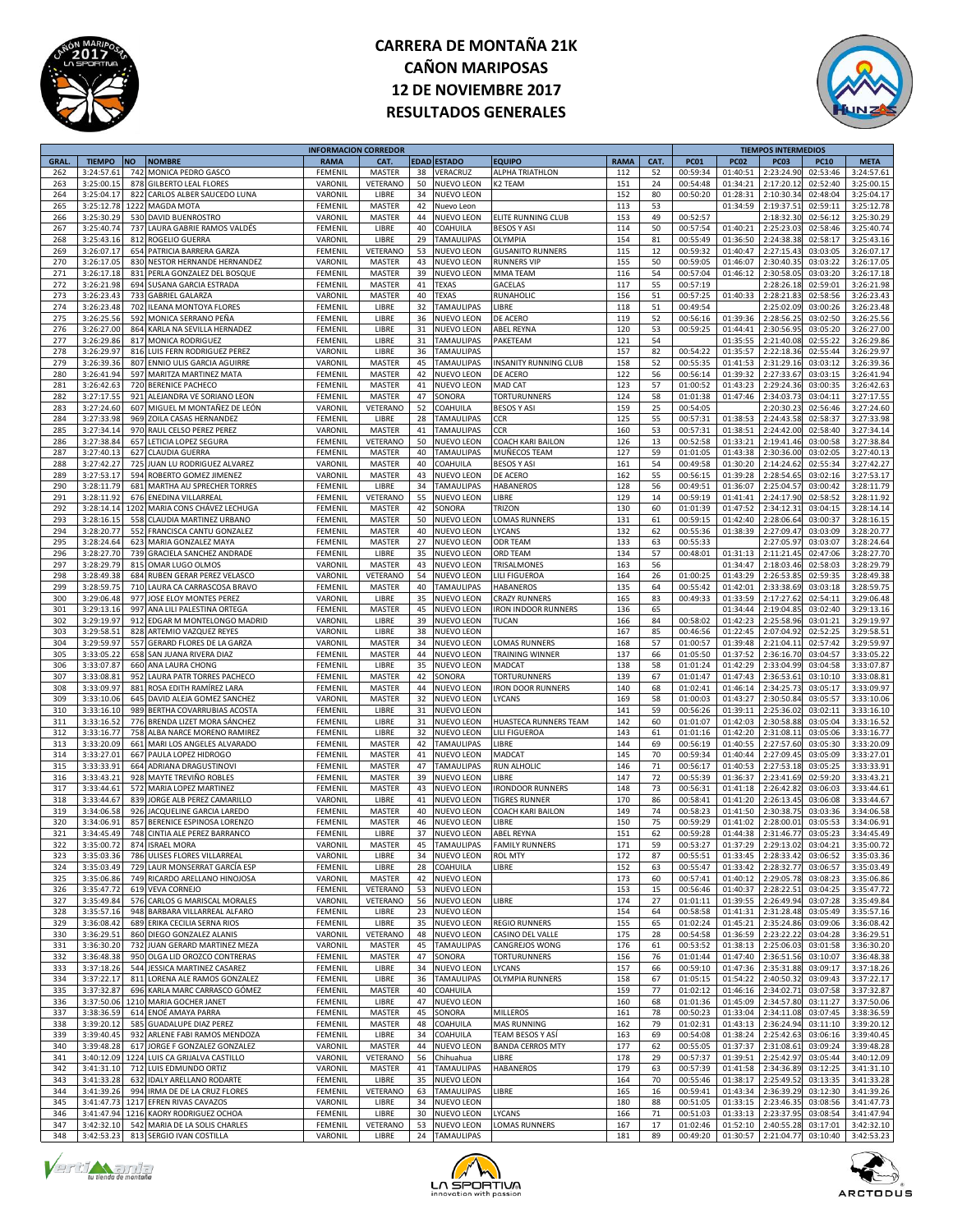



|             |               |           |                                | <b>INFORMACION CORREDOR</b> |               |    |                    |                              |             |      |             |             | <b>TIEMPOS INTERMEDIOS</b> |                      |             |
|-------------|---------------|-----------|--------------------------------|-----------------------------|---------------|----|--------------------|------------------------------|-------------|------|-------------|-------------|----------------------------|----------------------|-------------|
| <b>GRAL</b> | <b>TIEMPO</b> | <b>NO</b> | <b>NOMBRE</b>                  | <b>RAMA</b>                 | CAT.          |    | <b>EDAD ESTADO</b> | <b>EQUIPO</b>                | <b>RAMA</b> | CAT. | <b>PC01</b> | <b>PC02</b> | <b>PC03</b>                | <b>PC10</b>          | <b>META</b> |
| 349         | 3:43:25.79    | 514       | <b>ANDREA MORON</b>            | FEMENIL                     | LIBRE         | 18 | <b>NUEVO LEON</b>  | HUNZAS                       | 168         | 72   | 01:06:48    | 01:56:34    | 2:39:39.25                 | 03:11:43             | 3:43:25.79  |
| 350         | 3:43:47.10    | 877       | CYNTHIA MARTINEZ PAREDES       | FEMENIL                     | LIBRE         | 35 | <b>TAMAULIPAS</b>  | <b>GACELAS RUNNERS TEAM!</b> | 169         | 73   | 00:54:43    | 01:38:11    | 2:27:27.27                 | 03:13:12             | 3:43:47.10  |
| 351         | 3:44:09.76    | 968       | LUIS LAMBARRI GARZA            | VARONIL                     | VETERANO      | 58 | <b>TAMAULIPAS</b>  | <b>VETERINARIA EL 12</b>     | 182         | 30   | 00:54:24    | 01:38:55    | 2:32:53.14                 | 03:12:46             | 3:44:09.76  |
| 352         |               |           |                                | FEMENII                     | <b>MASTER</b> | 47 |                    |                              |             | 80   | 00:58:36    | 01:45:18    |                            |                      |             |
|             | 3:44:14.17    |           | 652 ROSA MELY ZAMORA AHUMADA   |                             |               |    | <b>TAMAULIPAS</b>  | HABANEROS                    | 170         |      |             |             | 2:38:58.60                 | 03:15:02             | 3:44:14.17  |
| 353         | 3:44:14.20    |           | 626 GLADYS LOZANO              | FEMENIL                     | LIBRE         | 24 | <b>TAMAULIPAS</b>  | <b>HABANEROS</b>             | 171         | 74   | 00:58:31    |             | 2:38:59.51                 | 03:14:48             | 3:44:14.20  |
| 354         | 3:44:14.43    | 755       | VERONICA ELI ROSAS ALEMAN      | FEMENIL                     | MASTER        | 30 | <b>GUANAJUATO</b>  |                              | 172         | 81   | 00:58:06    | 01:43:58    | 2:40:53.99                 | 03:15:11             | 3:44:14.43  |
| 355         | 3:44:21.85    | 775       | ELSA ADRIAN LARA SAN JUAN      | FEMENIL                     | MASTER        | 48 | NUEVO LEON         | LIBRE                        | 173         | 82   | 00:54:34    | 01:36:54    | 2:28:52.55                 | 03:20:06             | 3:44:21.85  |
| 356         | 3:44:26.2     | 674       | KARINA SALDAÑA JARAMILLO       | FEMENIL                     | LIBRE         | 28 | NUEVO LEON         | KAMARGS                      | 174         | 75   | 00:56:37    | 01:40:27    | 2:39:50.13                 | 03:15:08             | 3:44:26.26  |
| 357         | 3:44:54.46    | 768       | <b>FABIOLA ALONSC</b>          | FEMENII                     | LIBRE         | 40 | <b>TAMAULIPAS</b>  |                              | 175         | 76   | 00:59:08    | 01:45:33    | 2:40:34.30                 | 03:16:16             | 3:44:54.46  |
| 358         | 3:46:26.02    |           | 820 SERGIO REN SALCIDO ZUÑIGA  | VARONIL                     | MASTER        | 40 | NUEVO LEON         | <b>SCHNEIDER ELECTRIC</b>    | 183         | 64   | 01:00:12    | 01:43:41    | 2:31:55.66                 | 03:12:19             | 3:46:26.02  |
| 359         | 3:46:42.48    | 787       | VERÓNICA MACOUZET SÁNCHEZ      | FEMENIL                     | LIBRE         | 28 | NUEVO LEON         |                              | 176         | 77   | 01:02:08    |             | 2:41:48.87                 | 03:17:31             | 3:46:42.48  |
| 360         | 3:46:49.46    | 675       | DIANA MARCEL GARZA TORRES      | FEMENIL                     | MASTER        | 40 | NUEVO LEON         | HUNZAS                       | 177         | 83   | 00:57:58    | 01:44:45    | 2:34:53.33                 | 03:14:53             | 3:46:49.46  |
| 361         | 3:47:37.5     | 961       | <b>JESUS LUNA MARTINEZ</b>     | VARONIL                     | MASTER        | 29 | <b>TAMAULIPAS</b>  | CANGREJOS WONG               | 184         | 65   | 00:58:46    | 01:45:00    | 2:43:46.69                 | 03:19:14             | 3:47:37.51  |
| 362         | 3:47:41.2     | 591       |                                | VARONII                     |               | 43 |                    | DE ACERO                     | 185         | 66   |             | 01:44:24    |                            |                      |             |
|             |               |           | LUIS GERARDO CARMONA CRUZ      |                             | MASTER        |    | NUEVO LEON         |                              |             |      | 01:01:52    |             | 2:34:20.33                 | 03:14:44             | 3:47:41.27  |
| 363         | 3:49:03.26    |           | 880 LORENA MARTINEZ CHABRAND   | FEMENIL                     | MASTER        | 41 | <b>NUEVO LEON</b>  | <b>IRON EVOLUTION</b>        | 178         | 84   | 01:03:59    | 01:48:40    | 2:42:48.79                 | 03:18:31             | 3:49:03.26  |
| 364         | 3:49:07.8     | 668       | SANDRA RODRÍGUEZ MARTÍNEZ      | FEMENIL                     | MASTER        | 41 | <b>TAMAULIPAS</b>  | HABANEROS RUNNING TEAM       | 179         | 85   | 01:10:30    | 02:03:30    | 2:53:01.57                 | 03:23:20             | 3:49:07.87  |
| 365         | 3:50:01.59    | 731       | LETICIA MORALES PAREDES        | FEMENIL                     | VETERANO      | 52 | NUEVO LEON         | CARRILLO RUNNERS             | 180         | 18   | 01:04:43    | 01:53:12    | 2:41:47.36                 | 03:24:34             | 3:50:01.59  |
| 366         | 3:50:43.08    |           | 639 JAVIER SANTOS RODRIGUEZ    | VARONIL                     | LIBRE         | 34 | <b>TAMAULIPAS</b>  | HABANEROS RUNNING TEAM       | 186         | 90   | 00:58:32    | 01:45:15    | 2:35:03.66                 | 03:18:00             | 3:50:43.08  |
| 367         | 3:51:00.88    | 941       | <b>IRENE MACHICHE PERALTA</b>  | FEMENIL                     | VETERANO      | 58 | SONORA             | TORTURUNNERS                 | 181         | 19   | 01:01:54    | 01:48:37    | 2:44:38.54                 | 03:19:48             | 3:51:00.88  |
| 368         | 3:51:02.02    |           | 643 VICT PILAR MARTINEZ LUCIO  | FEMENIL                     | LIBRE         | 37 | NUEVO LEON         | ODR                          | 182         | 78   | 01:09:07    | 02:04:58    | 2:49:33.76                 | 03:23:45             | 3:51:02.02  |
| 369         | 3:51:04.04    | 581       | KARYME PADILLA ARZAVE          | FEMENIL                     | LIBRE         | 37 | COAHUILA           | <b>MAS RUNNING</b>           | 183         | 79   | 01:00:28    | 01:45:55    | 2:44:40.39                 | 03:24:01             | 3:51:04.04  |
| 370         | 3:51:04.08    | 580       | ILIA CARMEN ONTOYA ZENTEN      | FEMENIL                     | MASTER        | 43 | COAHUILA           | MAS RUNNING                  | 184         | 86   | 01:00:33    | 01:35:33    | 2:44:44.43                 | 03:23:59             | 3:51:04.08  |
| 371         | 3:51:04.49    |           | 826 JAQUELINE GONZÁLEZ NIÑO    | <b>FEMENIL</b>              | LIBRE         | 30 | NUEVO LEON         |                              | 185         | 80   | 00:59:37    | 01:48:32    | 2:42:27.40                 | 03:24:44             | 3:51:04.49  |
| 372         | 3:51:25.4     | 818       | <b>JUANITA MAGALLANES</b>      | FEMENII                     | VETERANO      | 63 | COAHUILA           |                              | 186         | 20   | 00:53:59    | 01:35:16    | 2:22:41.49                 | 03:13:30             | 3:51:25.42  |
| 373         | 3:51:52.52    |           | 610 JOSE SEPULVEDA GARZA       | VARONIL                     | MASTER        | 43 | NUEVO LEON         | <b>TRAINING WINNER</b>       | 187         | 67   | 00:59:48    | 01:44:49    | 2:34:37.29                 | 03:15:00             | 3:51:52.52  |
| 374         | 3:52:05.7     |           | 870 MARI LOS ANGELES REYES VE  | FEMENIL                     | MASTER        | 47 | NUEVO LEON         | <b>TRAINING WINNER</b>       | 187         | 87   | 01:06:21    | 01:52:55    | 2:45:56.54                 | 03:24:04             | 3:52:05.71  |
| 375         | 3:53:15.5     | 512       | MARIA ESPERAN GARCIA LARA      | FEMENIL                     | LIBRE         | 42 | NUEVO LEON         | HUNZAS                       | 188         | 81   | 01:04:56    | 01:53:07    | 2:42:20.99                 | 03:24:35             | 3:53:15.55  |
| 376         | 3:53:25.94    | 781       | MELISSA CASTAÑEDA DIAZ         |                             | LIBRE         | 34 |                    | TRAINING WINNER              | 189         | 82   | 01:01:33    | 01:45:26    |                            |                      |             |
|             |               |           |                                | <b>FEMENIL</b>              |               |    | NUEVO LEON         |                              |             |      |             |             | 2:38:18.12                 | 03:21:50<br>03:23:39 | 3:53:25.94  |
| 377         | 3:53:54.2     | 803       | <b>CESAR MARTINEZ</b>          | VARONII                     | LIBRE         | 32 | TAMAULIPAS         | OLYMPIARRUNERS               | 188         | 91   | 01:01:42    | 01:46:43    | 2:43:25.51                 |                      | 3:53:54.23  |
| 378         | 3:54:17.55    |           | 1208 BEATRIZ JANET DESENTIS    | FEMENIL                     | VETERANO      | 52 | NUEVO LEON         |                              | 190         | 21   | 01:02:19    | 01:45:57    | 2:38:00.99                 | 03:20:21             | 3:54:17.55  |
| 379         | 3:54:30.63    |           | 697 ROSA LIDIA RAMOS MARTINEZ  | FEMENIL                     | MASTER        | 44 | COAHUILA           |                              | 191         | 88   | 01:04:39    |             | 2:40:49.97                 | 03:22:08             | 3:54:30.63  |
| 380         | 3:54:49.63    | 823       | CLAUDIO EMMANUEL GARCIA        | VARONIL                     | LIBRE         | 36 | <b>NUEVO LEON</b>  |                              | 189         | 92   | 00:56:24    | 01:38:58    | 2:31:43.72                 | 03:21:54             | 3:54:49.63  |
| 381         | 3:54:51.43    |           | 984 VERONICA GARCIA PEÑA       | FEMENIL                     | MASTER        | 45 | NUEVO LEON         | <b>SPARTANS ZONE</b>         | 192         | 89   | 01:07:52    | 01:58:03    | 2:45:49.09                 | 03:25:29             | 3:54:51.43  |
| 382         | 3:55:19.56    |           | 884 RIGOBERTO PAZ MARTINEZ     | VARONII                     | MASTER        | 44 | <b>TAMAULIPAS</b>  | CANGREJOS WONG               | 190         | 68   | 00:55:21    | 01:38:36    | 2:25:22.68                 | 03:11:59             | 3:55:19.56  |
| 383         | 3:55:30.65    |           | 546 SANDRA ISABEL UCAN MAGAÑA  | FEMENIL                     | LIBRE         | 37 | NUEVO LEON         | LOMAS RUNNERS                | 193         | 83   | 01:07:33    | 01:54:30    | 2:51:32.13                 |                      | 3:55:30.65  |
| 384         | 3:55:31.05    | 504       | <b>CINTHIA CISNEROS</b>        | FEMENIL                     | LIBRE         | 37 | NUEVO LEON         | VERTIMANIA                   | 194         | 84   | 01:07:29    | 01:54:26    | 2:51:37.65                 | 03:27:02             | 3:55:31.05  |
| 385         | 3:55:31.0     |           | 714 BRISEIDA I CORTES SALAZAR  | FEMENIL                     | LIBRE         | 31 | <b>NUEVO LEON</b>  |                              | 195         | 85   | 01:07:37    | 01:54:35    | 2:51:29.92                 | 03:27:44             | 3:55:31.05  |
| 386         | 3:55:46.5     |           | 978 MARCO A GUTIERREZ SANCHEZ  | VARONIL                     | VETERANO      | 56 | <b>TAMAULIPAS</b>  | <b>TORTUGAS</b>              | 191         | 31   | 01:02:28    | 01:48:08    | 2:46:33.71                 | 03:22:18             | 3:55:46.56  |
| 387         | 3:55:50.8     |           | 917 MAXIMINO REYES RENTERIA    | VARONII                     | VETERANO      | 70 | NUEVO LEON         | PILLINES                     | 192         | 32   | 00:59:44    | 01:46:28    |                            | 03:22:14             | 3:55:50.87  |
|             |               |           |                                |                             |               | 42 |                    |                              | 196         | 90   |             |             |                            |                      |             |
| 388         | 3:56:18.60    |           | 920 DARCY K GARCIA GRILLET     | FEMENIL                     | MASTER        |    | SONORA             | TORTURUNNERS                 |             |      | 01:01:50    | 01:52:15    | 2:44:39.78                 |                      | 3:56:18.60  |
| 389         | 3:56:18.60    |           | 953 JOSEFINA VALADE HERNANDEZ  | FEMENIL                     | MASTER        | 45 | SONORA             | <b>TORTU RUNNERS</b>         | 197         | 91   | 01:01:46    | 01:36:25    | 2:44:37.02                 | 03:23:33             | 3:56:18.60  |
| 390         | 3:56:24.41    |           | 706 MARIAN AZUELA DE LA PARRA  | FEMENIL                     | LIBRE         | 34 | <b>NUEVO LEON</b>  | LYCANS                       | 198         | 86   | 00:59:05    | 01:43:32    | 2:35:46.30                 | 03:23:29             | 3:56:24.41  |
| 391         | 3:56:38.56    | 605       | VERUSC OLIVARES ESCALANTE      | FEMENIL                     | MASTER        | 46 | NUEVO LEON         | CARRILLO RUNNERS             | 199         | 92   | 01:04:47    | 01:53:24    | 2:46:36.5                  | 03:24:37             | 3:56:38.56  |
| 392         | 3:59:40.1     |           | 999 MARICELA VALDEZ            | FEMENIL                     | MASTER        | 40 | NUEVO LEON         |                              | 200         | 93   | 01:01:58    | 01:48:25    | 2:44:08.50                 | 03:02:01             | 3:59:40.19  |
| 393         | 3:59:43.64    |           | 851 CATALINA URIBE CANTU       | FEMENIL                     | MASTER        | 47 | COAHUILA           | <b>TORNADOS</b>              | 201         | 94   | 01:08:48    | 02:07:14    | 2:55:17.14                 | 03:30:56             | 3:59:43.64  |
| 394         | 3:59:43.8     | 945       | EVA ESTRADA DE LEÓN            | FEMENIL                     | VETERANO      | 50 | COAHUILA           | #¿NOMBRE                     | 202         | 22   | 01:08:41    | 02:07:10    | 2:56:20.74                 | 03:30:58             | 3:59:43.83  |
| 395         | 3:59:53.50    | 898       | OLGA RUTH MENDOZA ALFARO       | FEMENIL                     | MASTER        | 54 | NUEVO LEON         | <b>NATALIAS T.</b>           | 203         | 95   | 01:09:52    | 02:01:28    | 2:51:53.08                 |                      | 3:59:53.50  |
| 396         | 4:00:06.68    | 790       | ALBERTO HERNANDEZ SOLIS        | VARONIL                     | <b>MASTER</b> | 44 | NUEVO LEON         | <b>INTENSO</b>               | 193         | 69   | 01:02:04    | 01:47:25    | 2:43:28.55                 | 03:24:29             | 4:00:06.68  |
| 397         | 4:00:23.39    | 975       | GISELA BE MALACARA GARCIA      | FEMENIL                     | LIBRE         | 23 | NUEVO LEON         | NO APLICA                    | 204         | 87   |             | 01:53:51    | 2:46:43.41                 | 03:26:11             | 4:00:23.39  |
| 398         | 4:01:19.87    |           | 682 ARNOLD MARTIR MARTINEZ     | VARONIL                     | LIBRE         | 15 | <b>TAMAULIPAS</b>  | CLUB TORTUGAS                | 194         | 93   | 01:03:05    | 01:24:45    | 2:43:17.95                 | 03:28:23             | 4:01:19.87  |
| 399         | 4:01:33.88    | 772       | <b>CRISTINA LEE</b>            | FEMENIL                     | LIBRE         | 30 | <b>TAMAULIPAS</b>  | <b>TEAM MORENA</b>           | 205         | 88   | 00:59:13    | 01:45:29    | 2:45:35.60                 | 03:30:22             | 4:01:33.88  |
| 400         | 4:02:38.74    | 905       | YURITZE VI LÓPEZ MARTÍNEZ      | FEMENIL                     | LIBRE         | 33 | <b>NUEVO LEON</b>  | HAPPY FACE RUNNERS           | 206         | 89   | 01:05:57    | 01:58:36    | 2:49:27.97                 | 03:28:26             | 4:02:38.74  |
| 401         | 4:03:06.9     | 734       | LILIANA M OBREGON DE LEON      | FEMENIL                     | LIBRE         | 38 | NUEVO LEON         | ODR TEAM                     | 207         | 90   | 01:02:51    | 01:48:12    | 2:53:36.41                 | 03:31:49             | 4:03:06.95  |
| 402         |               |           |                                |                             |               |    |                    |                              |             |      |             |             |                            |                      |             |
|             | 4:03:36.2     | 533       | LORENA RODRIGUEZ AGUILAR       | FEMENIL                     | LIBRE         | 39 | NUEVO LEON         |                              | 208         | 91   | 01:07:27    | 01:58:18    | 2:54:30.44                 | 03:33:08             | 4:03:36.27  |
| 403         | 4:03:36.56    |           | 534 HECTOR CUELLAR CHOQUE      | VARONIL                     | MASTER        | 49 | NUEVO LEON         |                              | 195         | 70   | 01:07:25    | 01:57:51    | 2:54:11.88                 | 03:32:56             | 4:03:36.56  |
| 404         | 4:03:44.3     | 785       | LORENA LOPEZ ENRIQUEZ          | FEMENIL                     | LIBRE         | 37 | <b>NUEVO LEON</b>  | <b>IRON DOOR RUNNERS</b>     | 209         | 92   | 01:15:18    | 02:04:54    | 2:55:38.94                 | 03:30:26             | 4:03:44.37  |
| 405         | 4:04:17.8     | 885       | ARACELY CARRANZA SOTO          | FEMENIL                     | <b>MASTER</b> | 40 | <b>NUEVO LEON</b>  | APODACA RUNNERS              | 210         | 96   | 01:09:10    | 02:05:01    | 2:52:34.43                 | 03:33:09             | 4:04:17.85  |
| 406         | 4:04:41.8     | 606       | CLAUDIA E CUEVAS MARTÍNEZ      | FEMENIL                     | VETERANO      | 51 | COAHUILA           | <b>BESOS Y ASI</b>           | 211         | 23   | 01:03:47    | 01:56:19    | 2:49:16.78                 | 03:31:36             | 4:04:41.81  |
| 407         | 4:04:45.9     | 756       | ERIKA MORALES                  | FEMENIL                     | LIBRE         | 38 | COAHUILA           | <b>BESOS Y ASI</b>           | 212         | 93   | 01:03:38    | 01:56:17    | 2:49:15.60                 | 03:31:38             | 4:04:45.99  |
| 408         | 4:05:53.77    |           | 801 JORGE ALBERTO RINCON LEAL  | VARONIL                     | LIBRE         | 34 | <b>TAMAULIPAS</b>  | <b>OLYMPIA RUNNERS</b>       | 196         | 94   | 01:02:49    | 01:54:24    | 2:47:45.90                 | 03:25:22             | 4:05:53.77  |
| 409         | 4.05.55.8     |           | <b>704 HILDA SAENZ</b>         | FEMENII                     | LIRRE         | 36 | <b>NUEVO LEON</b>  | <b>NINGUNO</b>               | 213         | 94   | 01:04:14    | 01:52:25    | 2:42:16.54                 | 03:24:56             | 4:05:55.83  |
| 410         | 4:06:08.03    |           | 579 MARICARMEN RODRIGGU AVILA  | FEMENIL                     | VETERANO      |    | 53 COAHUILA        | <b>MAS RUNNING</b>           | 214         | 24   | 01:09:19    |             | 02:07:03 2:59:49.86        | 03:37:01             | 4:06:08.03  |
| 411         | 4:06:14.24    |           | 915 DIANA GPNZALEZ CAMPOS      | FEMENIL                     | VETERANO      | 58 | <b>NUEVO LEON</b>  | <b>TLALOC</b>                | 215         | 25   | 01:06:08    | 01:58:26    | 2:52:39.64                 | 03:32:48             | 4:06:14.24  |
| 412         | 4:06:43.82    |           | 936 MARI CARMEN GARCIA GARCIA  | FEMENIL                     | MASTER        | 41 | <b>TAMALUIPAS</b>  |                              | 216         | 97   | 01:10:17    |             | 2:57:56.19                 | 03:37:28             | 4:06:43.82  |
| 413         | 4:07:10.27    |           | 703 NORMA AN TREVIÑO CISNEROS  | FEMENIL                     | VETERANO      | 56 | <b>TAMAULIPAS</b>  | <b>TORTUGAS</b>              | 217         | 26   | 01:09:58    | 02:03:35    | 2:57:48.25                 | 03:37:24             | 4:07:10.27  |
| 414         | 4:07:25.86    |           | 708 MARIA IZAGUIRRE ALANIS     | FEMENIL                     | VETERANO      | 51 | <b>NUEVO LEON</b>  |                              | 218         | 27   | 01:12:00    | 02:07:19    | 2:58:00.99                 | 03:36:57             | 4:07:25.86  |
| 415         | 4:08:10.87    |           | 780 JOSE JULI SALINAS SALAZAR  | VARONIL                     | LIBRE         |    | 29 NUEVO LEON      |                              | 197         | 95   | 01:06:42    | 02:03:14    | 2:52:55.83                 | 03:34:04             | 4:08:10.87  |
| 416         | 4:09:16.72    |           | 753 ALEJANDRA DAVAL HERNANDEZ  | FEMENIL                     | MASTER        | 43 | <b>NUEVO LEON</b>  | <b>MAD CAT</b>               | 219         | 98   | 01:05:10    | 01:54:43    | 2:52:39.91                 | 03:37:10             | 4:09:16.72  |
| 417         | 4:09:37.48    |           | 777 MARIBEL DAVILA             | FEMENIL                     | LIBRE         | 36 | <b>NUEVO LEON</b>  |                              | 220         | 95   | 01:06:17    | 02:01:20    | 2:55:36.78                 | 03:37:06             | 4:09:37.48  |
| 418         | 4:12:09.74    |           | 529 SONIA ILIAN TAMEZ FUENTES  | FEMENIL                     | VETERANO      | 54 | <b>NUEVO LEON</b>  |                              | 221         | 28   | 01:09:55    | 02:05:21    | 2:57:01.67                 | 03:37:56             | 4:12:09.74  |
| 419         | 4:12:45.98    |           | 651 ESTEFANIA GARZA LEAL       | FEMENIL                     | LIBRE         | 27 | <b>TAMAULIPAS</b>  | <b>HABANEROS</b>             | 222         | 96   | 01:00:20    | 01:48:01    | 2:47:00.97                 | 03:32:45             | 4:12:45.98  |
|             |               |           |                                |                             |               |    | <b>TAMAULIPAS</b>  |                              |             |      |             |             |                            |                      |             |
| 420         | 4:12:46.11    |           | 650 JOSE ANTO VERUETE PEDRAZA  | VARONIL                     | LIBRE         | 36 |                    | HABANEROS RUNNING TEAM       | 198         | 96   | 01:00:08    | 01:47:56    | 2:47:00.55                 | 03:32:43             | 4:12:46.11  |
| 421         | 4:13:20.46    |           | 730 GABRIELA CANO BALBOA       | FEMENIL                     | LIBRE         | 31 | NUEVO LEON         | <b>PSIQUE RUNNERS</b>        | 223         | 97   | 01:12:56    | 02:08:23    | 2:58:50.54                 | 03:39:19             | 4:13:20.46  |
| 422         | 4:15:25.55    |           | 899 YESENIA BADILLO            | FEMENIL                     | LIBRE         | 34 | <b>TAMAULIPAS</b>  |                              | 224         | 98   | 01:08:16    | 02:01:52    | 2:52:40.96                 | 03:38:07             | 4:15:25.55  |
| 423         | 4:15:25.78    |           | 900 CARLOS GARCIA              | VARONIL                     | MASTER        | 46 | <b>TAMAULIPAS</b>  |                              | 199         | 71   | 01:08:36    | 02:01:56    | 2:53:36.19                 | 03:38:04             | 4:15:25.78  |
| 424         | 4:16:09.41    |           | 886 NAOMI VALADEZ LOPEZ        | FEMENIL                     | VETERANO      | 53 | <b>TAMAULIPAS</b>  | <b>GACELAS RUNNERS</b>       | 225         | 29   | 01:09:29    | 02:01:40    | 2:55:22.16                 | 03:38:16             | 4:16:09.41  |
| 425         | 4:16:22.87    |           | 666 BESSY DE LAS FUENTES       | FEMENIL                     | MASTER        | 47 | COAHUILA           |                              | 226         | 99   | 01:32:39    | 02:21:30    | 3:10:01.05                 | 03:42:38             | 4:16:22.87  |
| 426         | 4:16:58.79    |           | 691 JORGE ALEJANDRO CANTU      | VARONIL                     | LIBRE         | 31 | COAHUILA           |                              | 200         | 97   | 01:27:06    | 02:22:35    | 3:12:26.27                 | 03:47:04             | 4:16:58.79  |
| 427         | 4:17:15.82    |           | 1218 JESUS HUMBERTO RAMOS SAEN | VARONIL                     | MASTER        | 46 | <b>NUEVO LEON</b>  |                              | 201         | 72   | 01:00:40    | 01:47:02    | 2:52:04.72                 | 03:38:55             | 4:17:15.82  |
| 428         | 4:17:30.36    |           | 641 FRANC HEREVIA QUINTANILLA  | FEMENIL                     | MASTER        | 28 | <b>TAMAULIPAS</b>  | <b>LIBRES Y LOCOS</b>        | 227         | 100  | 01:10:36    | 02:04:10    | 3:02:58.47                 | 03:40:46             | 4:17:30.36  |
| 429         | 4:17:32.44    |           | 766 RUBEN RAMIREZ TREJO        | VARONIL                     | MASTER        | 41 | <b>TAMAULIPAS</b>  | HABANEROS RUNNING TEAM       | 217         | 75   | 01:10:24    | 02:05:04    | 3:02:06.51                 | 03:42:46             | 4:17:32.44  |
| 430         | 4:17:37.76    |           | 764 ALEJANDRO CASTRO           | VARONIL                     | MASTER        | 41 | <b>NUEVO LEON</b>  | ODR TEAM                     | 204         | 74   | 01:20:20    | 02:18:11    | 3:10:35.80                 | 03:49:52             | 4:17:37.76  |
| 431         | 4:17:41.85    |           | 744 RICARDO CÁRDENAS SALAZAR   | VARONIL                     | LIBRE         | 24 | <b>NUEVO LEON</b>  |                              | 204         | 98   | 01:10:32    | 01:59:16    | 2:51:51.23                 | 03:38:59             | 4:17:41.85  |
| 432         | 4:19:04.68    |           | 832 ARACELY ARROYO ROBLEDO     | FEMENIL                     | LIBRE         | 37 | NUEVO LEON         |                              | 229         | 100  | 01:12:48    | 02:07:56    | 3:02:51.43                 | 03:43:58             | 4:19:04.68  |
| 433         | 4:19:04.85    |           | 604 LILIAN ROBLEDO             | FEMENIL                     | LIBRE         | 35 | <b>NUEVO LEON</b>  |                              | 230         | 101  | 01:12:52    | 02:10:40    | 3:02:53.78                 | 03:43:55             | 4:19:04.85  |
| 434         | 4:21:28.14    |           | 901 LINDA GUTIERREZ            | FEMENIL                     | LIBRE         | 27 | <b>TAMAULIPAS</b>  | <b>OLYMPIA RUNNERS</b>       | 230         | 101  | 01:11:38    | 02:05:07    | 3:04:52.71                 | 03:44:31             | 4:21:28.14  |
|             |               |           |                                |                             |               |    |                    |                              |             |      |             |             |                            |                      |             |
| 435         | 4:21:42.21    |           | 754 PLACIDO GOZALEZ MARTINEZ   | VARONIL                     | VETERANO      |    | 51 TAMAULIPAS      |                              | 205         | 33   | 01:08:54    |             | 02:03:01 3:01:35.59        | 03:43:28             | 4:21:42.21  |





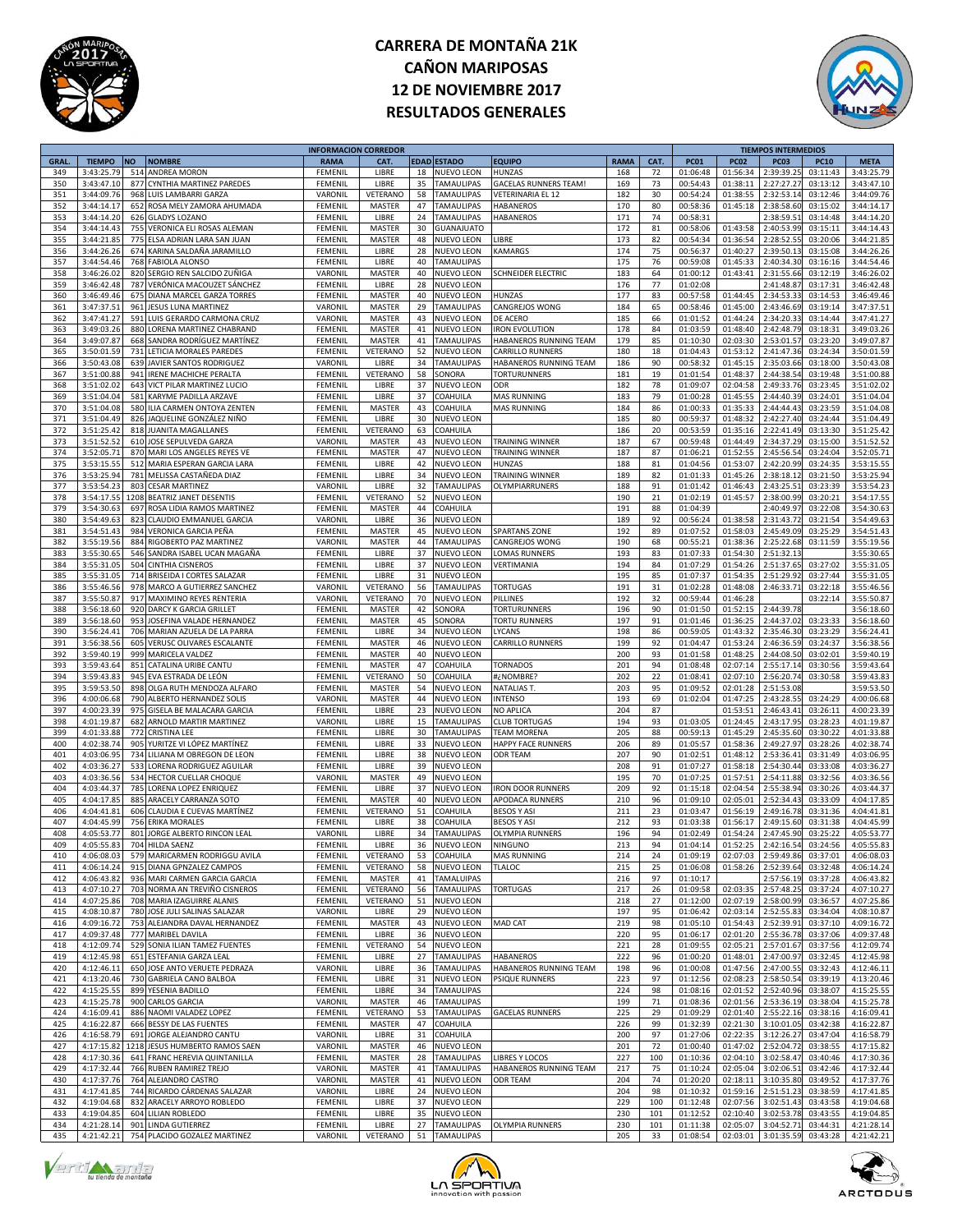



|             |               |           |                                     | <b>INFORMACION CORREDOR</b> |               |                |                    |                              |             |      |             |             | <b>TIEMPOS INTERMEDIOS</b> |             |             |
|-------------|---------------|-----------|-------------------------------------|-----------------------------|---------------|----------------|--------------------|------------------------------|-------------|------|-------------|-------------|----------------------------|-------------|-------------|
| <b>GRAL</b> | <b>TIEMPO</b> | <b>NO</b> | <b>NOMBRE</b>                       | <b>RAMA</b>                 | CAT.          |                | <b>EDAD ESTADO</b> | <b>EQUIPO</b>                | <b>RAMA</b> | CAT. | <b>PC01</b> | <b>PC02</b> | <b>PC03</b>                | <b>PC10</b> | <b>META</b> |
| 436         | 4:21:42.23    | 1206      | <b>GUILLERMINA GARCIA</b>           | FEMENII                     | LIBRE         | 37             | TAMALUIPAS         |                              | 232         | 103  | 01:10:40    | 02:04:12    | 3:01:53.96                 | 03:44:39    | 4:21:42.23  |
| 437         | 4:21:45.17    | 810       | DANIELA SALDIVAR                    | FEMENIL                     | LIBRE         | 23             | <b>TAMAULIPAS</b>  | OLYMPIA                      | 232         | 103  | 01:13:47    | 02:07:29    | 3:03:43.53                 | 03:44:36    | 4:21:45.17  |
| 438         | 4:22:03.03    | 967       | RAMIRO GONZALEZ MONSIVAIS           | VARONIL                     | MASTER        | 49             | <b>TAMAULIPAS</b>  | VETERINARIA EL 12            | 207         | 75   | 01:01:41    | 01:48:17    | 2:58:13.43                 | 03:41:34    | 4:22:03.03  |
| 439         | 4:24:19.57    |           | 601 VICTOR M SERRATO GONZALEZ       | VARONIL                     | VETERANO      | 53             | <b>NUEVO LEON</b>  |                              | 207         | 34   | 01:10:13    | 02:10:01    | 3:04:33.0                  | 03:47:44    | 4:24:19.57  |
|             |               |           |                                     |                             |               |                |                    |                              |             |      |             |             |                            |             |             |
| 440         | 4:26:02.98    |           | 741 BLANCA RODRIGUEZ                | FEMENIL                     | LIBRE         | 31             | <b>TAMAULIPAS</b>  | <b>COYOTES TRAIL RUNNERS</b> | 234         | 104  | 01:21:59    | 02:22:52    | 3:16:00.41                 | 03:53:45    | 4:26:02.98  |
| 441         | 4:26:02.98    |           | 761 ROSSY CHAVEZ GAYTAN             | FEMENIL                     | MASTER        | 40             | <b>TAMAULIPAS</b>  | INDEPENDIENTE RUNNERS        | 235         | 101  | 01:22:09    |             | 3:10:44.5                  | 03:53:40    | 4:26:02.98  |
| 442         | 4:26:03.04    | 678       | ELINA NORALY GUERRA BONDT           | FEMENIL                     | LIBRE         | 26             | <b>TAMAULIPAS</b>  | COYOTES                      | 236         | 105  | 01:22:06    | 02:22:58    | 3:10:47.74                 | 03:53:37    | 4:26:03.04  |
| 443         | 4:26:03.06    | 762       | BRENDA ALE VACA CAMPUZANO           | FEMENIL                     | MASTER        | 43             | <b>TAMAULIPAS</b>  | INCEPENDIENTE RUNNERS        | 237         | 102  | 01:22:12    | 02:22:40    | 3:16:02.62                 | 03:53:47    | 4:26:03.06  |
| 444         | 4:26:08.45    | 955       | EDITH QUINTERO AVIÑA                | FEMENIL                     | LIBRE         | 32             | <b>TAMAULIPAS</b>  |                              | 238         | 107  | 01:10:23    | 02:08:02    | 3:10:44.9                  | 03:51:40    | 4:26:08.45  |
| 445         | 4:27:44.33    |           | 841 BETZADIA JIMENEZ                | FEMENIL                     | LIBRE         | 33             | <b>TAMAULIPAS</b>  | <b>GACELAS RUNNERS</b>       | 239         | 108  | 01:11:22    | 02:05:47    | 3:09:53.42                 | 03:04:17    | 4:27:44.33  |
| 446         | 4:27:44.63    |           | 942 EVA MARIA DELGADO MORALES       | FEMENIL                     | LIBRE         | 29             | <b>TAMAULIPAS</b>  | <b>GACELAS RUNNERS TEAM!</b> | 240         | 109  | 01:11:29    | 02:05:40    | 3:10:22.64                 | 03:54:25    | 4:27:44.63  |
| 447         | 4:27:44.92    |           |                                     | FEMENIL                     | LIBRE         | 27             | <b>TAMAULIPAS</b>  |                              | 240         |      |             | 02:05:50    | 3:10:09.99                 | 03:54:27    | 4:27:44.92  |
|             |               |           | 774 MARINA MONTELONGO DELGADO       |                             |               |                |                    | JOSVAN                       |             | 109  | 01:11:34    |             |                            |             |             |
| 448         | 4:27:45.17    |           | 876 VICTOR CASTILLO MORALES         | VARONIL                     | LIBRE         | 21             | <b>TAMAULIPAS</b>  | GACELAS RUNNING TEAM!        | 208         | 99   | 01:11:26    | 02:05:33    | 3:09:29.97                 | 03:54:19    | 4:27:45.17  |
| 449         | 4:27:48.09    |           | 620 ELSA ESQUIVEL FAZ               | FEMENIL                     | MASTER        | 48             | NUEVO LEON         | <b>GUSANITO RUNNERS</b>      | 241         | 103  | 01:04:50    | 01:59:06    | 3:06:26.36                 | 03:50:36    | 4:27:48.05  |
| 450         | 4:28:35.73    |           | 700 HELY COBIAN MENDOZA             | VARONIL                     | LIBRE         | 31             | <b>TAMAULIPAS</b>  | HABANEROS RUNNING TEAM       | 209         | 100  | 01:13:33    | 02:09:00    | 3:09:22.37                 | 03:56:21    | 4:28:35.73  |
| 451         | 4:28:35.94    |           | 699 ANA GABR GALVAN FERNANDEZ       | FEMENIL                     | LIBRE         | 31             | <b>TAMAULIPAS</b>  | HABANEROS RUNNING TEAM       | 243         | 110  | 01:14:00    | 02:08:56    | 3:09:26.30                 | 03:56:19    | 4:28:35.94  |
| 452         | 4:28:44.08    | 561       | LUZ MA PEREZ ROMERO                 | FEMENIL                     | MASTER        | 36             | NUEVO LEON         |                              | 244         | 104  | 01:09:37    | 02:08:10    | 3:07:31.33                 | 03:51:09    | 4:28:44.08  |
| 453         | 4:29:35.57    | 769       | ERIKA ROC MONTELONGO RUIZ           | FEMENIL                     | LIBRE         | 33             | <b>TAMAULIPAS</b>  |                              | 244         | 111  | 01:10:47    | 02:08:17    | 3:14:31.43                 | 03:58:14    | 4:29:35.57  |
|             |               |           |                                     |                             |               |                |                    |                              |             |      |             |             |                            |             |             |
| 454         | 4:29:35.79    |           | 771 HOMERO LEIJA CANTU              | VARONII                     | LIBRE         | 25             | <b>TAMAULIPAS</b>  |                              | 210         | 101  | 01:10:42    | 02:08:06    | 3:14:30.3                  | 03:58:19    | 4:29:35.79  |
| 455         | 4:31:24.68    |           | 633 GLORIA VELÁSQUEZ LARA           | FEMENIL                     | LIBRE         | 38             | NUEVO LEON         | NIKE CLUB MTY                | 245         | 112  | 01:16:37    | 02:18:30    | 3:13:51.72                 | 03:53:32    | 4:31:24.68  |
| 456         | 4:31:24.76    |           | 934 ANGEL SARMIENTO BERMUDEZ        | VARONII                     | LIBRE         | 36             | <b>NUEVO LEON</b>  | CORREDORES DEL VALLE         | 211         | 102  | 01:16:32    |             | 3:06:30.72                 | 03:53:34    | 4:31:24.76  |
| 457         | 4:32:42.73    | 796       | DANIELLA M PEREZ CISNEROS           | FEMENIL                     | LIBRE         | 31             | <b>TAMAULIPAS</b>  | OLYMPIA RUNNERS              | 246         | 113  | 01:12:32    | 02:09:10    | 3:17:59.14                 | 03:58:09    | 4:32:42.73  |
| 458         | 4:32:43.38    |           | 808 JESUS AVALOS TREVIÑO            | VARONIL                     | LIBRE         | 29             | TAMAULIPAS         | OLYMPIA                      | 212         | 103  | 01:14:28    | 02:18:35    | 3:10:27.72                 | 03:58:01    | 4:32:43.38  |
| 459         | 4:32:45.6     |           | 804 MARI ROSARIO MURAIRA AGUI       | FEMENIL                     | LIBRE         | 21             | <b>TAMAULIPAS</b>  | OLYMPIARUNNERS               | 247         | 114  | 01:14:30    | 02:18:42    | 3:10:30.86                 | 03:58:06    | 4:32:45.61  |
|             |               |           |                                     |                             |               |                |                    |                              |             |      |             |             |                            |             |             |
| 460         | 4:36:24.15    |           | 640 JOSE LUIS CASTILLO AVILA        | VARONIL                     | LIBRE         | 31             | NUEVO LEON         |                              | 213         | 104  | 01:04:18    | 02:07:52    | 3:03:02.15                 | 03:56:06    | 4:36:24.15  |
| 461         | 4:36:57.60    |           | 907 CLAUDIA ORTIZ ACOSTA            | FEMENIL                     | LIBRE         | 39             | NUEVO LEON         |                              | 248         | 115  | 00:59:39    | 02:07:49    | 3:02:09.5                  | 03:56:04    | 4:36:57.60  |
| 462         | 4:40:17.48    | 736       | JOSÉ LUI VAZQUEZ AGUILERA           | VARONIL                     | VETERANO      | 72             | <b>TAMAULIPAS</b>  | PAKETEAM                     | 214         | 35   | 01:10:03    | 02:03:43    | 3:02:16.13                 | 03:52:31    | 4:40:17.48  |
| 463         | 4:41:02.08    | 713       | NORMA VE MARTINEZ DELGADO           | FEMENIL                     | MASTER        | 43             | COAHUILA           |                              | 250         | 105  | 01:23:02    | 02:21:18    | 3:16:32.94                 | 04:01:06    | 4:41:02.08  |
| 464         | 4:47:26.02    | 611       | ANA MARGARITA GÓMEZ NÚÑEZ           | FEMENIL                     | VETERANO      | 51             | COAHUILA           | RAPPORT                      | 251         | 30   | 01:23:04    | 02:23:38    | 3:20:57.5                  | 04:10:07    | 4:47:26.02  |
| 465         | 4:47:58.33    |           | 583 JUANA GARCIA MARTINEZ           | FEMENIL                     | MASTER        | 49             | COAHUILA           | <b>MAS RUNNING</b>           | 252         | 106  | 01:15:16    | 02:17:15    | 3:14:00.95                 | 04:06:49    | 4:47:58.33  |
| 466         | 4:52:12.81    | 789       | CLAUDIA CASTILLO SANCHEZ            | FEMENIL                     | LIBRE         | 35             | <b>NUEVO LEON</b>  | <b>INTENSO</b>               | 253         | 116  | 01:18:58    | 02:23:20    | 3:22:46.34                 |             | 4:52:12.81  |
| 467         | 4:54:00.23    | 892       | ROSINA TAMEZ ALMAGUER               | FEMENIL                     | MASTER        | 49             | <b>NUEVO LEON</b>  |                              | 254         | 108  | 01:21:50    | 02:20:38    | 3:23:04.98                 | 04:11:37    | 4:54:00.23  |
|             |               |           |                                     |                             |               |                |                    |                              |             |      |             |             |                            |             |             |
| 468         | 4:57:08.80    |           | 747 FLORA EDIT PEÑA HERNÁNDEZ       | FEMENIL                     | MASTER        | 45             | <b>TAMAULIPAS</b>  | INSANITY RUNNING CLUB        | 255         | 108  | 01:15:31    | 02:21:08    |                            |             | 4:57:08.80  |
| 469         | 4:57:09.3     | 608       | DALINDA SÁNCHEZ LATIGO              | FEMENIL                     | VETERANO      | 58             | <b>TAMAULIPAS</b>  | INSANITY RUNNING CLUB        | 255         | 31   | 01:15:37    | 02:22:06    |                            |             | 4:57:09.30  |
| 470         | 5:07:25.98    |           | 598 GUILLERMO RANGEL SADA           | VARONIL                     | LIBRE         | 39             | NUEVO LEON         | DE ACERO                     | 215         | 105  | 01:14:23    | 02:19:33    | 3:22:09.01                 |             | 5:07:25.98  |
| 471         | <b>DNF</b>    |           | 959 GLENDA IVAYN NAVARRO LARA       | FEMENIL                     | LIBRE         | 26             | <b>TAMAULIPAS</b>  | CANGREJOS WONG               | 257         | 118  | 00:54:12    | 00:25:41    |                            |             |             |
| 472         | <b>DNF</b>    | 637       | SARAI GUTIERREZ VADIERIO            | FEMENIL                     | LIBRE         | 35             | COAHUILA           | <b>STEEL RUNNERS</b>         | 257         | 118  | 01:02:39    | 01:57:55    |                            |             |             |
| 473         | <b>DNF</b>    | 988       | ARTURO ANAYA LEOS                   | VARONIL                     | LIBRE         | 36             | <b>TAMAULIPAS</b>  | <b>NINGUNO</b>               | 216         | 106  | 00:34:28    | 01:00:16    |                            |             |             |
|             |               |           |                                     |                             |               |                |                    |                              |             |      |             |             |                            |             |             |
| 474         | <b>DNS</b>    | 505       | VERTIMANIA 21K RIFA#:               | VARONII                     |               |                |                    |                              |             |      |             |             |                            |             |             |
| 475         | <b>DNS</b>    |           | 506 VERTIMANIA 21K RIFA#2           | VARONIL                     |               |                |                    |                              |             |      |             |             |                            |             |             |
| 476         | <b>DNS</b>    |           | 507 JORGE DE LA GARZA               | VARONIL                     | MASTER        | 44             | <b>NUEVO LEON</b>  | <b>HUNZAS</b>                |             |      |             |             |                            |             |             |
| 477         | <b>DNS</b>    |           | 519 RICARDO ESPINOSA                | VARONIL                     | VETERANO      | 57             | <b>NUEVO LEON</b>  | <b>HUNZAS</b>                |             |      |             |             |                            |             |             |
| 478         | <b>DNS</b>    | 537       | ORALIA ESCOBEDO SOSA                | FEMENIL                     | MASTER        | 47             | <b>NUEVO LEON</b>  | <b>DUENDES</b>               |             |      |             |             |                            |             |             |
| 479         | <b>DNS</b>    |           | 541 TERESA MUÑOZ                    | FEMENIL                     | VETERANO      | 54             | NUEVO LEON         | <b>DUENDES</b>               |             |      |             |             |                            |             |             |
| 480         | <b>DNS</b>    |           | 543 JOSE LUIS ALVIZO MORENO         | VARONIL                     | MASTER        | 47             | NUEVO LEON         | LOMAS RUNNERS                |             |      |             |             |                            |             |             |
|             |               |           |                                     |                             |               |                |                    |                              |             |      |             |             |                            |             |             |
| 481         | <b>DNS</b>    |           | 548 ALFREDO NAVARRO HERNANDEZ       | VARONIL                     | LIBRE         | 35             | NUEVO LEON         | LYCANS                       |             |      |             |             |                            |             |             |
| 482         | <b>DNS</b>    |           | 554 CLAUDIA ALEMAN NIETO            | FEMENIL                     | LIBRE         | 31             | NUEVO LEON         |                              |             |      |             |             |                            |             |             |
| 483         | <b>DNS</b>    |           | 556 MONICA LIZETTE MARTINEZZ CHAVEZ | FEMENIL                     | LIBRE         | 27             | NUEVO LEON         | DE ACERO                     |             |      |             |             |                            |             |             |
| 484         | <b>DNS</b>    |           | 575 MARIO ALBERTO VILLARREAL CASTRO | VARONIL                     | VETERANO      | 56             | NUEVO LEON         | <b>ESCOBEDO RUNNERS</b>      |             |      |             |             |                            |             |             |
| 485         | <b>DNS</b>    |           | 587 VICTOR SANCHEZ HERNANDEZ        | VARONIL                     | LIBRE         | 34             | NUEVO LEON         | LIBRE                        |             |      |             |             |                            |             |             |
| 486         | <b>DNS</b>    |           | 596 JAVIER PADILLA HIGUERA          | VARONIL                     | MASTER        | 42             | NUEVO LEON         | DE ACERO                     |             |      |             |             |                            |             |             |
| 487         | <b>DNS</b>    |           | 600 PEDRO GOCHICOA SARO             | VARONIL                     | LIBRE         | 33             | <b>NUEVO LEON</b>  | DE ACERO                     |             |      |             |             |                            |             |             |
|             |               |           |                                     |                             |               |                |                    |                              |             |      |             |             |                            |             |             |
| 488         | <b>DNS</b>    | 621       | CÉSAR EDUARDO CEBALLOS DAVILA       | VARONII                     | VETERANO      | 51             | NUEVO LEON         | AXTEL                        |             |      |             |             |                            |             |             |
| 489         | <b>DNS</b>    | 662       | ANA ISABEL CARDENAS AGUIRRE         | FEMENIL                     | VETERANO      | 53             | COAHUILA           |                              |             |      |             |             |                            |             |             |
| 490         | <b>DNS</b>    |           | 673 RAUL MARIO GARCIA CORPUS        | VARONIL                     | VETERANO      | 60             | NUEVO LEON         | LIBRE                        |             |      |             |             |                            |             |             |
| 491         | <b>DNS</b>    | 687       | EDGAR ENRIQUE REYNA MEDRANO         | VARONIL                     | LIBRE         | 29             | NUEVO LEON         |                              |             |      |             |             |                            |             |             |
| 492         | <b>DNS</b>    |           | 717 BERNARDO MONCAYO GARZA          | VARONIL                     | LIBRE         | 32             | <b>NUEVO LEON</b>  |                              |             |      |             |             |                            |             |             |
| 493         | <b>DNS</b>    | 719       | LUIS RAMIREZ SEGOVIA                | VARONIL                     | <b>MASTER</b> | 47             | NUEVO LEON         | <b>SUB-SUB</b>               |             |      |             |             |                            |             |             |
| 494         |               |           | ANASTASIA KOTLIAREVSKAYA            |                             |               |                |                    |                              |             |      |             |             |                            |             |             |
|             | <b>DNS</b>    | 767       |                                     | FEMENIL                     | LIBRE         | 35             | NUEVO LEON         |                              |             |      |             |             |                            |             |             |
| 495         | <b>DNS</b>    |           | 783 LYDIA PAOLA RODRÍGUEZ MONTES    | FEMENIL                     | LIBRE         | 33             | <b>NUEVO LEON</b>  | LYCANS                       |             |      |             |             |                            |             |             |
| 496         | <b>DNS</b>    |           | 791 ALBERTO HERNANDEZ SOLIS         | <b>VARONII</b>              | <b>MASTER</b> | $\Delta\Delta$ | <b>NUEVO LEON</b>  | <b>INTENSO</b>               |             |      |             |             |                            |             |             |
| 497         | <b>DNS</b>    |           | 795 NORBERTO CHONG CIENFUEGOS       | VARONIL                     | LIBRE         | 32             | <b>TAMAULIPAS</b>  | <b>OLYMPIA RUNNERS</b>       |             |      |             |             |                            |             |             |
| 498         | <b>DNS</b>    |           | 798 KARLA DE LA PENA                | FEMENIL                     | LIBRE         | 31             | <b>TAMAULIPAS</b>  | OLYMPIA                      |             |      |             |             |                            |             |             |
| 499         | <b>DNS</b>    |           | 802 IVEET ESCUTIA VILLARREAL        | FEMENIL                     | LIBRE         | 31             | <b>TAMAULIPAS</b>  | <b>OLYMPIA RUNNERS</b>       |             |      |             |             |                            |             |             |
| 500         | <b>DNS</b>    |           | 824 ASTRID EDENIA JIMENEZ SALINAS   | FEMENIL                     | MASTER        | 49             | NUEVO LEON         |                              |             |      |             |             |                            |             |             |
| 501         | <b>DNS</b>    | 829       | <b>RUBEN HERRERA</b>                | VARONIL                     | VETERANO      | 59             | <b>NUEVO LEON</b>  |                              |             |      |             |             |                            |             |             |
|             |               |           |                                     |                             |               |                |                    |                              |             |      |             |             |                            |             |             |
| 502         | <b>DNS</b>    |           | 833 ADRIAN MERLA VILLARREAL         | VARONIL                     | LIBRE         | 31             | <b>NUEVO LEON</b>  |                              |             |      |             |             |                            |             |             |
| 503         | <b>DNS</b>    | 847       | ELIZABETH GUZMAN COVARRUBIAS        | FEMENIL                     | LIBRE         | 34             | <b>TAMAULIPAS</b>  | N/A                          |             |      |             |             |                            |             |             |
| 504         | <b>DNS</b>    | 849       | MELISSA MARIA MOELLER VILLAR        | FEMENIL                     | MASTER        | 47             | COAHUILA           | <b>TORNADOS</b>              |             |      |             |             |                            |             |             |
| 505         | <b>DNS</b>    |           | 853 CARLOS CASTRO                   | VARONIL                     | LIBRE         | 30             | <b>NUEVO LEON</b>  | <b>NO APLICA</b>             |             |      |             |             |                            |             |             |
| 506         | <b>DNS</b>    | 856       | MARÍA OLGA ROSALES VALDÉS           | FEMENIL                     | MASTER        | 48             | COAHUILA           | CHUY ROSALES RUNNERS CLUB    |             |      |             |             |                            |             |             |
| 507         | <b>DNS</b>    | 863       | KARLA IVOONE CANTÚ VARGAS           | FEMENIL                     | MASTER        | 42             | COAHUILA           | <b>GATO ARAIZA</b>           |             |      |             |             |                            |             |             |
| 508         | <b>DNS</b>    | 868       | CARMEN ALVARADO SALDAÑA             | FEMENIL                     | VETERANO      | 52             | <b>NUEVO LEON</b>  |                              |             |      |             |             |                            |             |             |
|             |               |           |                                     |                             |               |                |                    |                              |             |      |             |             |                            |             |             |
| 509         | <b>DNS</b>    | 871       | MONICA MARINA QUIROGA SALAZAR       | FEMENIL                     | VETERANO      | 53             | <b>NUEVO LEON</b>  | LILI FIGUEROA                |             |      |             |             |                            |             |             |
| 510         | <b>DNS</b>    |           | 883 MARIA ALLEYNE                   | FEMENIL                     | MASTER        | 41             | TAMAULIPAS         | PANASONIC RUNNERS            |             |      |             |             |                            |             |             |
| 511         | <b>DNS</b>    |           | 888 YARETH CONTRERAS LOPEZ          | FEMENIL                     | MASTER        | 47             | <b>NUEVO LEON</b>  | <b>IRONDOOR RUNNERS</b>      |             |      |             |             |                            |             |             |
| 512         | <b>DNS</b>    |           | 889 JESUS ARTURO MARTINEZ RAMIREZ   | VARONIL                     | LIBRE         | 36             | <b>NUEVO LEON</b>  |                              |             |      |             |             |                            |             |             |
| 513         | <b>DNS</b>    |           | 890 EDER ALEXIS VAZQUEZ CARRERA     | VARONIL                     | LIBRE         | 34             | <b>NUEVO LEON</b>  |                              |             |      |             |             |                            |             |             |
| 514         | <b>DNS</b>    |           | 930 JUANY RIVERA INFANTE            | FEMENIL                     | VETERANO      | 57             | NUEVO LEON         | RUNNERS POBRETONES           |             |      |             |             |                            |             |             |
| 515         | <b>DNS</b>    |           | 935 PERLA SERRATO MARTINEZ          | FEMENIL                     | LIBRE         | 38             | NUEVO LEON         | CORREDORES DEL VALLE         |             |      |             |             |                            |             |             |
|             |               |           |                                     |                             |               |                |                    |                              |             |      |             |             |                            |             |             |
| 516         | <b>DNS</b>    |           | 943 KARINA SALVADOR                 | FEMENIL                     | LIBRE         | 23             | <b>TAMAULIPAS</b>  | FAMILY RUNNERS REYNOSA       |             |      |             |             |                            |             |             |
| 517         | <b>DNS</b>    | 951       | NIDIA MAHELETH MORALES GONZÁLEZ     | FEMENIL                     | MASTER        | 45             | COAHUILA           |                              |             |      |             |             |                            |             |             |
| 518         | <b>DNS</b>    |           | 956 ARMANDO BUSQUETA MEDINA         | VARONIL                     | LIBRE         | 26             | <b>TAMAULIPAS</b>  | CANGREJOS WONG               |             |      |             |             |                            |             |             |
| 519         | <b>DNS</b>    | 964       | MARCOS ELIZALDE GONZALEZ            | VARONIL                     | MASTER        | 48             | TAMAULIPAS         | CANGREJOS WONG               |             |      |             |             |                            |             |             |
| 520         | <b>DNS</b>    | 973       | MELODY GEISSEL GARZA VILLARREAL     | FEMENIL                     | LIBRE         | 39             | NUEVO LEON         | CASINO DEL VALLE             |             |      |             |             |                            |             |             |
| 521         | <b>DNS</b>    | 1207      | MIGUEL GONZALEZ OROPEZA             | VARONIL                     | VETERANO      | 51             | <b>NUEVO LEON</b>  |                              |             |      |             |             |                            |             |             |
|             |               |           |                                     |                             |               |                |                    |                              |             |      |             |             |                            |             |             |
| 522         | <b>DNS</b>    |           | 1211 SUSAN GARZA NOTZ               | FEMENIL                     | MASTER        | 48             | <b>NUEVO LEON</b>  |                              |             |      |             |             |                            |             |             |





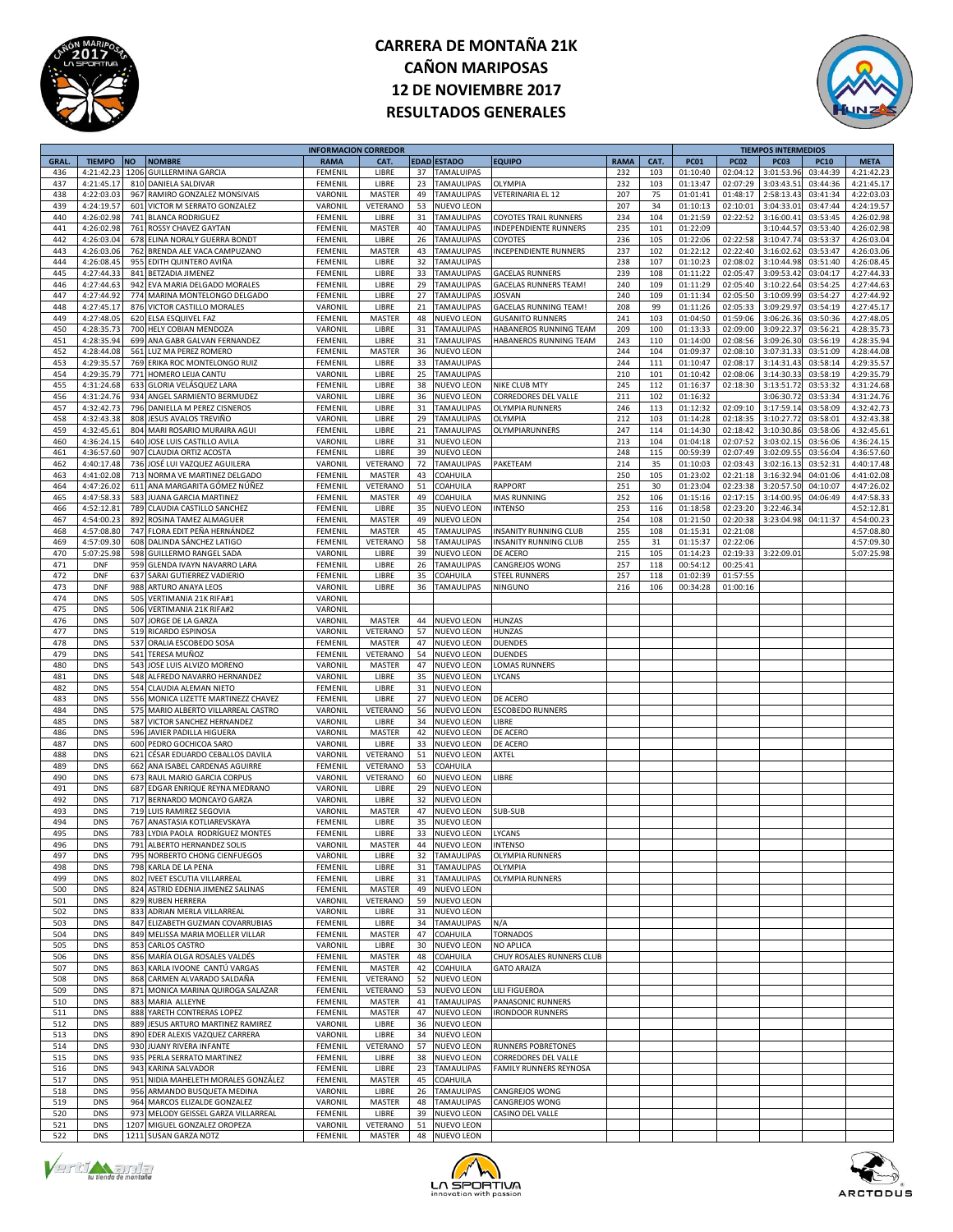



|       |               |           |                                        | <b>INFORMACION CORREDOR</b> |          |    |                    |                          |      |     |             |             | <b>TIEMPOS INTERMEDIOS</b> |             |             |
|-------|---------------|-----------|----------------------------------------|-----------------------------|----------|----|--------------------|--------------------------|------|-----|-------------|-------------|----------------------------|-------------|-------------|
| GRAL. | <b>TIEMPO</b> | <b>NO</b> | <b>INOMBRE</b>                         | <b>RAMA</b>                 | CAT.     |    | <b>EDAD ESTADO</b> | <b>EQUIPO</b>            | RAMA | CAT | <b>PC01</b> | <b>PC02</b> | PC <sub>03</sub>           | <b>PC10</b> | <b>META</b> |
| 523   | <b>DNS</b>    |           | 1215 MARIO RUIZ ESPARZA ESPINAL        | VARONIL                     | LIBRE    | 38 | <b>NUEVO LEON</b>  | <b>DUENDES</b>           |      |     |             |             |                            |             |             |
| 524   | <b>DNS</b>    |           | 1219 JESUS LUIS BARRERA GARZA          | VARONIL                     | LIBRE    |    | <b>NUEVO LEON</b>  | ARTRUNNERS PUEBLA        |      |     |             |             |                            |             |             |
| 525   | <b>DNS</b>    |           | 1220 SERGIO JIMENEZ CANCINO            | VARONIL                     | VFTFRANO |    | PUEBLA             | <b>ARTRUNNERS PUEBLA</b> |      |     |             |             |                            |             |             |
|       | <b>DNS</b>    |           | 1225 DANIEL FABIAN RODRIGUEZ HERNANDEZ | VARONIL                     | LIBRE    |    | <b>NUEVO LEON</b>  | LIBRE                    |      |     |             |             |                            |             |             |

NOTAS:<br>DNF - NO TERMINO<br>DNS - NO EMPEZO<br>\*\* TIEMPOS PARCIALES SON APROXIMADOS





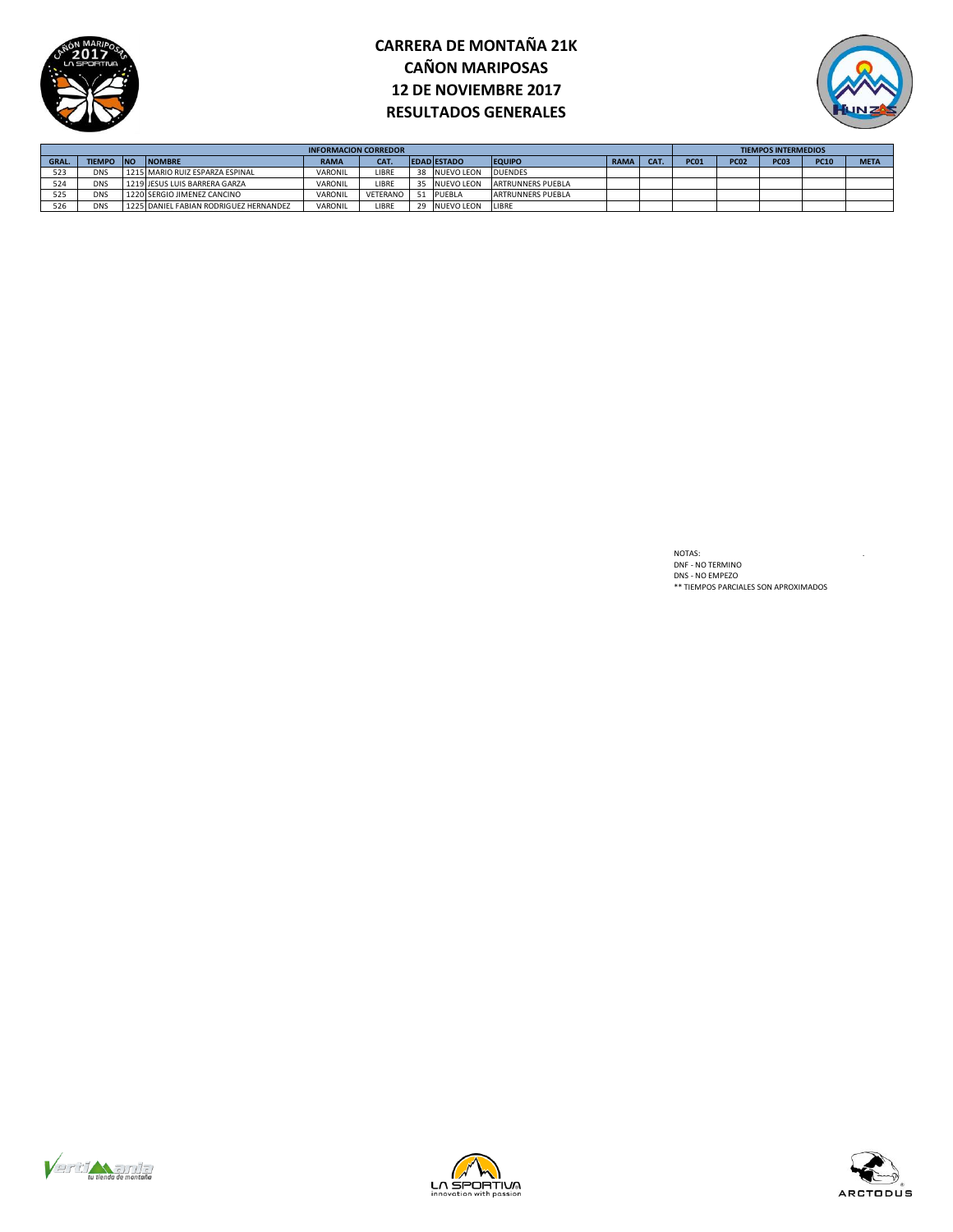



| <b>GRAL</b><br>18 |               |      |                                  | <b>INFORMACION CORREDOR</b> |              |    |                    |                              |                |                |             |             | <b>TIEMPOS INTERMEDIOS</b> |             |             |
|-------------------|---------------|------|----------------------------------|-----------------------------|--------------|----|--------------------|------------------------------|----------------|----------------|-------------|-------------|----------------------------|-------------|-------------|
|                   | <b>TIEMPO</b> | ΝO   | <b>NOMBRE</b>                    | <b>RAMA</b>                 | CAT.         |    | <b>EDAD ESTADO</b> | <b>EQUIPO</b>                | <b>RAMA</b>    | CAT.           | <b>PC01</b> | <b>PC02</b> | <b>PC03</b>                | <b>PC10</b> | <b>META</b> |
|                   | 2:05:33.7     | 526  | DENISSE JUSTINIANO PARDO         | FEMENI                      | LIBRE        | 34 | CANADA             |                              | 3              | $\mathbf{1}$   | 00:39:07    | 01:04:22    | 1:28:15.2                  | 01:48:51    | 2:05:33.72  |
| 21                | 2:08:05.06    | 987  | KARLA FRANC LOPEZ RAMIREZ        | FEMENIL                     | LIBRE        | 35 | COAHUILA           | ESCUELA DE ATLETISMO ANDRE   | 4              | $\overline{2}$ | 00:36:49    | 01:03:23    | 1:31:56.76                 | 01:51:46    | 2:08:05.06  |
|                   |               |      |                                  |                             |              |    |                    |                              |                |                |             |             |                            |             |             |
| 34                | 2:19:33.6     | 911  | ANA GUADAL CISNEROS MATUS        | FEMENII                     | LIBRE        | 34 | SONORA             | TORTURUNNERS                 | 5              | 3              | 00:37:41    | 01:05:25    | 1:38:47.21                 | 02:00:27    | 2:19:33.67  |
| 45                | 2:23:37.5     | 518  | <b>DANIELA FARIAS ZORRILLA</b>   | FEMENI                      | LIBRE        | 24 | NUEVO LEON         | MARTES DE CHIPINQUE          | 6              | $\overline{4}$ | 00:41:17    |             | 1:40:19.63                 | 02:03:35    | 2:23:37.53  |
| 48                | 2:25:55.31    |      | 723 YAJAIRA YOS LÓPEZ MELGOZA    | FEMENII                     | LIBRE        | 22 | NUEVO LEON         | LIBRE                        | $\overline{7}$ | 5              | 00:42:29    | 01:13:02    | 1:46:56.53                 | 02:08:49    | 2:25:55.31  |
| 61                | 2:30:21.10    | 577  | LUCIA LEAL ORTIZ                 | FEMENII                     | LIBRE        | 35 | COAHUILA           | MAS RUNNING                  | $11\,$         | 6              | 00:46:07    | 01:17:42    | 1:48:35.1                  | 02:11:23    | 2:30:21.10  |
|                   |               |      |                                  |                             |              |    |                    |                              |                | $\overline{7}$ |             |             |                            | 02:11:30    |             |
| 62                | 2:30:24.46    | 545  | FLOR KARIN LOPEZ SANTIAGO        | FEMENIL                     | LIBRE        | 30 | NUEVO LEON         | LYCANS                       | 12             |                | 00:43:16    | 01:14:47    | 1:49:38.88                 |             | 2:30:24.46  |
| 69                | 2:33:02.1     | 852  | ALMA GUADAL AVILA SALAZAR        | FEMENII                     | LIBRE        | 53 | COAHUILA           | <b>TORNADOS</b>              | 14             | 8              | 00:43:10    | 01:15:17    | 1:48:09.2                  | 02:10:21    | 2:33:02.15  |
| 86                | 2:38:44.6     | 882  | <b>MAGNOLIA MORALES</b>          | FEMENI                      | LIBRE        | 33 | <b>TAMAULIPAS</b>  | NINGUNO                      | 18             | 9              | 00:44:16    | 01:17:35    | 1:53:09.7                  | 02:17:16    | 2:38:44.61  |
| 87                | 2:38:50.52    | 979  | ANA LUISA MARTÍNEZ ZEA           | FEMENII                     | LIBRE        | 30 | NUEVO LEON         |                              | 19             | 10             | 00:45:14    | 01:17:31    | 1:52:42.22                 | 02:16:01    | 2:38:50.52  |
|                   |               |      |                                  |                             |              |    |                    |                              |                |                |             |             |                            |             |             |
| 91                | 2:40:12.9     | 788  | SANJUANA MENDOZA LARA            | FEMENII                     | LIBRE        | 35 | NUEVO LEON         | <b>ABEL REYNA</b>            | 23             | 11             | 00:44:06    | 01:18:13    | 1:54:49.97                 | 02:18:25    | 2:40:12.97  |
| 95                | 2:41:02.85    | 743  | MARGARITA ZERTUCHE GARCIA        | FEMENIL                     | LIBRE        | 34 | COAHUILA           | TEAM BESOS Y ASÍ             | 25             | 12             | 00:43:27    | 01:17:18    | 1:54:05.0                  | 02:18:16    | 2:41:02.85  |
| 99                | 2:42:35.04    | 933  | CECILIA OLGUIN ROMERO            | FEMENII                     | LIBRE        | 27 | COAHUILA           | <b>GATO ARAIZA</b>           | 27             | 13             | 00:51:14    | 01:22:53    | 1:56:18.1                  | 02:20:44    | 2:42:35.04  |
| 109               | 2:45:41.2     | 573  | JUANA MAR TORRES GONZALEZ        | FEMENI                      | LIBRE        | 34 | NUEVO LEON         | LIBRE                        | 29             | 14             | 00:43:57    | 01:17:27    | 1:54:56.19                 | 02:21:26    | 2:45:41.27  |
|                   |               |      |                                  |                             |              |    |                    |                              |                |                |             |             |                            |             |             |
| 119               | 2:48:31.60    | 625  | ESMERALDA TREJO ANASTACIO        | FEMENII                     | LIBRE        | 27 | <b>TAMAULIPAS</b>  | INSANITY RUNNING CLUB        | 33             | 15             | 00:47:40    |             | 1:59:55.34                 | 02:25:05    | 2:48:31.60  |
| 132               | 2:50:28.36    | 547  | TERESA DE J AVILA SALAZAR        | FEMENII                     | LIBRE        | 44 | NUEVO LEON         | LOMAS RUNNERS                | 39             | 16             |             | 01:25:19    | 2:03:12.52                 | 02:26:34    | 2:50:28.36  |
| 137               | 2:51:05.30    | 779  | GENESIS ELIZ TREVIÑO RAZO        | FEMENIL                     | LIBRE        | 28 | <b>NUEVO LEON</b>  | LYCANS                       | 40             | 17             | 00:45:07    | 01:19:41    | 1:58:32.84                 | 02:25:35    | 2:51:05.30  |
| 141               | 2:53:30.30    | 963  | <b>IDALIA LI RODRIGUEZ YEPEZ</b> | FEMENII                     | LIBRE        | 35 | <b>TAMAULIPAS</b>  | CANGREJOS WONG               | 42             | 18             | 00:48:55    | 01:23:33    | 1:59:23.50                 | 02:28:37    | 2:53:30.30  |
|                   |               |      |                                  |                             |              |    |                    |                              |                |                |             |             |                            |             |             |
| 150               | 2:56:24.60    | 946  | BARBARA VILLALOBOS CAÑEDO        | FEMENI                      | LIBRE        | 37 | SONORA             | <b>TRIZON</b>                | 46             | 19             | 00:48:04    | 01:23:52    | 2:03:02.2                  | 02:31:43    | 2:56:24.60  |
| 156               | 2:59:33.10    | 589  | FABIOLA RAMIREZ WOO              | FEMENII                     | LIBRE        | 36 | NUEVO LEON         | LIBRE                        | 50             | 20             | 00:53:33    | 01:29:43    | 2:10:00.73                 | 02:36:43    | 2:59:33.10  |
| 160               | 3:01:24.22    | 1214 | DULCE LUCE SEGOVIA PECINA        | FEMENII                     | LIBRE        | 30 | NUEVO LEON         | EVEN                         | 52             | 21             |             | 01:30:22    | 2:08:28.03                 | 02:35:06    | 3:01:24.22  |
| 166               | 3:02:35.70    | 867  | DIANA ALVARADO LUNA              | FEMENIL                     | LIBRE        | 34 | COAHUILA           | TEAM BESOS Y ASI             | 56             | 22             | 00:49:31    | 01:28:11    | 2:05:10.9                  | 02:35:10    | 3:02:35.70  |
|                   |               |      |                                  |                             |              |    |                    |                              |                |                |             |             |                            |             |             |
| 171               | 3:03:58.70    | 513  | VALERIA RANGEL GUERRA            | FEMENII                     | LIBRE        | 14 | NUEVO LEON         | <b>HUNZAS</b>                | 60             | 23             | 00:52:07    | 01:31:40    | 2:11:09.40                 | 02:38:05    | 3:03:58.70  |
| 177               | 3:04:54.00    | 799  | <b>IVONNE OLVERA</b>             | FEMENI                      | LIBRE        | 34 | <b>TAMAULIPAS</b>  | JABALÍ RUNNERS               | 62             | 24             | 00:51:30    | 01:30:29    | 2:11:40.08                 | 02:42:14    | 3:04:54.00  |
| 180               | 3:05:35.08    | 763  | MARIA LOS ANGELES MEDRANO        | FEMENII                     | LIBRE        | 34 | NUEVO LEON         | LYCANS                       | 64             | 25             | 00:51:17    |             | 2:15:48.05                 | 02:42:11    | 3:05:35.08  |
| 184               | 3:06:06.5     | 553  | <b>HADITH RAMIREZ</b>            | FEMENII                     | LIBRE        | 61 | NUEVO LEON         | LYCANS                       | 66             | 26             | 00:56:34    |             | 2:16:02.88                 | 02:42:54    | 3:06:06.51  |
|                   |               |      |                                  |                             |              |    |                    | TRAINING WINNER              |                |                |             |             |                            | 02:45:13    |             |
| 200               | 3:09:19.24    | 858  | DIANA ELIZ GARCIA URRUTIA        | FEMENIL                     | LIBRE        | 34 | NUEVO LEON         |                              | 71             | 27             | 00:55:53    |             | 2:18:28.88                 |             | 3:09:19.24  |
| 203               | 3:10:05.5     | 655  | AILED GONZÁLEZ MARROQUIN         | FEMENII                     | LIBRE        | 36 | <b>NUEVO LEON</b>  | TRAINING WINNER              | 72             | 28             | 00:55:52    | 01:37:48    | 2:18:09.90                 | 02:45:18    | 3:10:05.51  |
| 205               | 3:10:38.9     | 991  | DIANA MARCE RHI SEPULVEDA        | FEMENI                      | LIBRE        | 33 | <b>NUEVO LEON</b>  |                              | 73             | 29             | 00:52:13    | 01:32:27    | 2:12:50.2                  | 02:43:46    | 3:10:38.95  |
| 207               | 3:11:01.26    | 686  | IRIS AIDEE REYNA BOLAÑOS         | FEMENII                     | LIBRE        | 34 | <b>NUEVO LEON</b>  | COACH KARI BAILON            | 75             | 30             | 00:53:36    | 01:32:49    | 2:15:27.82                 | 02:44:58    | 3:11:01.26  |
|                   |               |      |                                  |                             |              |    |                    |                              |                |                |             |             |                            |             |             |
| 211               | 3:12:37.13    | 578  | PERLA AZA GALLEGOS TORRES        | FEMENIL                     | LIBRE        | 32 | COAHUILA           | <b>MAS RUNNING</b>           | 77             | 31             | 00:50:16    |             | 2:10:23.48                 | 02:44:50    | 3:12:37.13  |
| 214               | 3:13:56.58    | 924  | CINTHYA D PUENTE QUINTERO        | FEMENIL                     | LIBRE        | 21 | COAHUILA           | <b>BESOS Y ASI</b>           | 80             | 32             | 00:54:02    | 01:34:49    | 2:17:13.49                 | 02:47:44    | 3:13:56.58  |
| 215               | 3:14:03.94    | 850  | ANA LAURA GARCIA FIGUEROA        | FEMENII                     | LIBRE        | 31 | <b>NUEVO LEON</b>  | <b>CORREDORES MONTERREY</b>  | 81             | 33             | 00:56:27    | 01:35:18    | 2:18:36.09                 | 02:48:44    | 3:14:03.94  |
| 216               | 3:14:10.96    | 647  | NANCY YAÑEZ                      | FEMENI                      | LIBRE        | 31 | <b>NUEVO LEON</b>  | <b>YCANS</b>                 | 82             | 34             | 00:50:38    | 01:31:08    | 2:14:41.20                 | 02:43:14    | 3:14:10.96  |
|                   |               |      |                                  |                             |              |    |                    |                              |                |                |             |             |                            |             |             |
| 217               | 3:14:18.33    | 735  | LIRIO PLASCENCIA MARTINEZ        | FEMENII                     | LIBRE        | 29 | <b>TAMAULIPAS</b>  | COYOTES TRAIL RUNNERS        | 83             | 35             | 00:54:59    | 01:35:14    | 2:22:53.87                 | 02:51:27    | 3:14:18.33  |
| 219               | 3:14:25.85    | 887  | YANETH FLORES VICTORIANO         | FEMENIL                     | LIBRE        | 24 | <b>TAMAULIPAS</b>  | <b>GACELAS RUNNERS</b>       | 84             | 36             | 00:54:48    |             | 2:25:36.78                 | 02:50:45    | 3:14:25.85  |
| 225               | 3:15:34.5     | 701  | MIRNA CECILIA PÉREZ CANO         | FEMENIL                     | LIBRE        | 39 | <b>TAMAULIPAS</b>  | LIBRE                        | 89             | 37             | 00:57:22    |             | 2:24:11.7                  | 02:51:29    | 3:15:34.53  |
|                   |               |      |                                  |                             |              |    | NUEVO LEON         |                              |                |                |             |             |                            |             |             |
| 227               | 3:15:44.6     | 985  | INDIRA CONTRERAS RESENDIZ        | FEMENII                     | LIBRE        | 28 |                    | SPARTANS ZONE                | 90             | 38             | 00:57:46    | 01:38:02    | 2:21:04.02                 | 02:50:19    | 3:15:44.65  |
| 228               | 3:15:46.89    | 751  | KATIA AL ELIZONDO RAMÍREZ        | FEMENI                      | LIBRE        | 27 | NUEVO LEON         | COYOT3 SPORT TEAM            | 91             | 39             |             | 01:40:42    | 2:24:48.34                 | 02:53:11    | 3:15:46.89  |
| 232               | 3:16:11.14    | 838  | <b>ELSA FLORES RODRIGUEZ</b>     | FEMENII                     | LIBRE        | 37 | COAHUILA           | RAPPORT                      | 94             | 41             | 00:55:10    | 01:36:12    | 2:17:43.85                 | 02:51:31    | 3:16:11.14  |
| 233               | 3:16:11.24    | 866  | <b>MARAI PRADO</b>               | FEMENIL                     | LIBRE        | 34 | COAHUILA           | TEAM BESOS Y ASI             | 95             | 42             | 00:55:15    |             | 2:17:43.30                 | 02:51:35    | 3:16:11.24  |
|                   |               |      |                                  |                             |              |    |                    |                              |                |                |             |             |                            |             |             |
| 235               | 3:16:31.24    | 875  | ELIZABETH ARROYO                 | FEMENIL                     | LIBRE        | 39 | NUEVO LEON         |                              | 96             | 43             | 00:56:23    | 01:34:56    | 2:16:16.14                 | 02:48:24    | 3:16:31.24  |
| 237               | 3:17:32.2     | 574  | ANABEL ROSALEZ SANTIAGO          | FEMENII                     | LIBRE        | 27 | NUEVO LEON         | LIBRE                        | 97             | 44             | 00:52:28    | 01:33:57    | 2:16:50.8                  | 02:49:25    | 3:17:32.27  |
| 240               | 3:18:07.79    | 582  | ANA GABRIE VEYNA BARCENAS        | FEMENI                      | LIBRE        | 35 | COAHUILA           | MAS RUNNING                  | 99             | 45             | 00:55:18    | 01:35:40    | 2:20:02.87                 | 02:52:56    | 3:18:07.79  |
| 248               | 3:19:38.81    | 671  | ANA MARG AMANTE RUBALCAVA        | FEMENII                     | LIBRE        | 26 | <b>TAMAULIPAS</b>  | CANGREJOS WONG               | 104            | 46             | 00:55:31    | 01:36:34    | 2:23:23.57                 | 02:54:54    | 3:19:38.81  |
|                   |               |      |                                  |                             |              |    |                    |                              |                |                |             |             |                            |             |             |
| 249               | 3:19:44.65    | 680  | ANABELLI LÓPEZ TAPIA             | FEMENIL                     | LIBRE        | 30 | <b>TAMAULIPAS</b>  | HABANEROS RUNNING TEAM       | 105            | 47             | 00:58:56    | 01:41:12    | 2:26:07.17                 | 02:55:27    | 3:19:44.65  |
| 252               | 3:20:22.16    | 976  | ERIKA LUCIA TOVAR CADENA         | FEMENIL                     | LIBRE        | 30 | NUEVO LEON         | COACH KARI BAILON            | 107            | 48             | 00:58:19    | 01:39:44    | 2:24:16.77                 | 02:54:01    | 3:20:22.16  |
| 253               | 3:20:30.90    | 559  | ERIKA GUA PEREZ ARREDONDO        | FEMENII                     | LIBRE        | 60 | NUEVO LEON         | LOMAS RUNNERS                | 108            | 49             | 00:55:27    | 01:37:56    | 2:25:35.4                  | 02:57:37    | 3:20:30.90  |
|                   |               |      |                                  |                             |              |    |                    |                              |                |                |             |             |                            |             |             |
| 267               | 3:25:40.74    | 737  | LAURA GABRIE RAMOS VALDÉS        | FEMENI                      | LIBRE        | 40 | COAHUILA           | BESOS Y ASI                  | 114            | 50             | 00:57:54    | 01:40:21    | 2:25:23.0                  | 02:58:46    | 3:25:40.74  |
| 274               | 3:26:23.48    | 702  | <b>ILEANA MONTOYA FLORES</b>     | FEMENIL                     | LIBRE        | 32 | <b>TAMAULIPAS</b>  | LIBRE                        | 118            | 51             | 00:49:54    |             | 2:25:02.09                 | 03:00:26    | 3:26:23.48  |
| 275               | 3:26:25.56    | 592  | MONICA SERRANO PEÑA              | FEMENIL                     | LIBRE        | 36 | <b>NUEVO LEON</b>  | DE ACERO                     | 119            | 52             | 00:56:16    | 01:39:36    | 2:28:56.25                 | 03:02:50    | 3:26:25.56  |
| 276               | 3:26:27.00    | 864  | KARLA NA SEVILLA HERNADEZ        | FEMENIL                     | LIBRE        | 31 | <b>NUEVO LEON</b>  | ABEL REYNA                   | 120            | 53             | 00:59:25    | 01:44:41    | 2:30:56.9                  | 03:05:20    | 3:26:27.00  |
|                   |               |      |                                  |                             |              |    |                    |                              |                |                |             |             |                            |             |             |
| 277               | 3:26:29.86    | 817  | <b>MONICA RODRIGUEZ</b>          | FEMENII                     | LIBRE        | 31 | <b>TAMAULIPAS</b>  | PAKETEAM                     | 121            | 54             |             | 01:35:55    | 2:21:40.0                  | 02:55:22    | 3:26:29.86  |
| 284               | 3:27:33.98    | 969  | ZOILA CASAS HERNANDEZ            | FEMENI                      | LIBRE        | 28 | <b>TAMAULIPAS</b>  | CR                           | 125            | 55             | 00:57:31    | 01:38:53    | 2:24:43.58                 | 02:58:37    | 3:27:33.98  |
| 290               | 3:28:11.79    | 681  | MARTHA AU SPRECHER TORRES        | FEMENIL                     | LIBRE        | 34 | <b>TAMAULIPAS</b>  | HABANEROS                    | 128            | 56             | 00:49:51    | 01:36:07    | 2:25:04.57                 | 03:00:42    | 3:28:11.79  |
| 296               | 3:28:27.70    | 739  | <b>GRACIELA SANCHEZ ANDRADE</b>  | FEMENIL                     | LIBRE        | 35 | <b>NUEVO LEON</b>  | <b>ORD TEAM</b>              | 134            | 57             | 00:48:01    | 01:31:13    | 2:11:21.45                 | 02:47:06    | 3:28:27.70  |
|                   | 3:33:07.87    |      |                                  |                             |              |    |                    |                              |                |                |             |             |                            |             |             |
| 306               |               | 660  | ANA LAURA CHONG                  | FEMENIL                     | LIBRE        | 35 | NUEVO LEON         | MADCAT                       | 138            | 58             | 01:01:24    | 01:42:29    | 2:33:04.99                 | 03:04:58    | 3:33:07.87  |
| 310               | 3:33:16.10    | 989  | BERTHA COVARRUBIAS ACOSTA        | FEMENII                     | LIBRE        | 31 | <b>NUEVO LEON</b>  |                              | 141            | 59             | 00:56:26    | 01:39:11    | 2:25:36.0                  | 03:02:11    | 3:33:16.10  |
| 311               | 3:33:16.5     | 776  | BRENDA LIZET MORA SÁNCHEZ        | FEMENI                      | LIBRE        | 31 | NUEVO LEON         | HUASTECA RUNNERS TEAM        | 142            | 60             | 01:01:07    | 01:42:03    | 2:30:58.88                 | 03:05:04    | 3:33:16.52  |
| 312               | 3:33:16.77    | 758  | ALBA NARCE MORENO RAMIREZ        | FEMENIL                     | LIBRE        | 32 | NUEVO LEON         | <b>LILI FIGUEROA</b>         | 143            | 61             | 01:01:16    | 01:42:20    | 2:31:08.11                 | 03:05:06    | 3:33:16.77  |
| 321               | 3.34.45A      |      | 748 CINTIA ALE PEREZ BARRANCO    | FEMENI                      | <b>LIRRE</b> | 37 | <b>NUEVO LEON</b>  | <b>ABEL REYN</b>             | 151            | 62             | 00:59:28    | 01.44.38    | 2:31:46.77                 | 03:05:23    | 3.34.45.49  |
|                   |               |      |                                  |                             |              |    |                    |                              |                |                |             |             |                            |             |             |
| 324               | 3:35:03.49    |      | 729 LAUR MONSERRAT GARCÍA ESP    |                             |              |    |                    |                              |                |                |             | 01:33:42    |                            |             | 3:35:03.49  |
|                   |               |      |                                  | FEMENIL                     | LIBRE        | 28 | COAHUILA           | LIBRE                        | 152            | 63             | 00:55:47    |             | 2:28:32.77                 | 03:06:57    |             |
| 328               | 3:35:57.16    |      | 948 BARBARA VILLARREAL ALFARO    | FEMENIL                     | LIBRE        | 23 | <b>NUEVO LEON</b>  |                              | 154            | 64             | 00:58:58    | 01:41:31    | 2:31:28.48                 | 03:05:49    | 3:35:57.16  |
|                   |               | 689  |                                  |                             | LIBRE        |    |                    | <b>REGIO RUNNERS</b>         |                | 65             |             |             |                            |             |             |
| 329               | 3:36:08.42    |      | ERIKA CECILIA SERNA RIOS         | FEMENIL                     |              | 35 | NUEVO LEON         |                              | 155            |                | 01:02:24    | 01:45:21    | 2:35:24.86                 | 03:09:06    | 3:36:08.42  |
| 333               | 3:37:18.26    |      | 544 JESSICA MARTINEZ CASAREZ     | FEMENIL                     | LIBRE        | 34 | NUEVO LEON         | LYCANS                       | 157            | 66             | 00:59:10    | 01:47:36    | 2:35:31.88                 | 03:09:17    | 3:37:18.26  |
| 334               | 3:37:22.17    |      | 811 LORENA ALE RAMOS GONZALEZ    | FEMENIL                     | LIBRE        | 36 | <b>TAMAULIPAS</b>  | OLYMPIA RUNNERS              | 158            | 67             | 01:05:15    | 01:54:22    | 2:40:50.32                 | 03:09:43    | 3:37:22.17  |
| 336               | 3:37:50.06    |      | 1210 MARIA GOCHER JANET          | FEMENIL                     | LIBRE        | 47 | <b>NUEVO LEON</b>  |                              | 160            | 68             | 01:01:36    | 01:45:09    | 2:34:57.80                 | 03:11:27    | 3:37:50.06  |
|                   | 3:39:40.45    |      |                                  |                             |              |    | COAHUILA           |                              |                |                | 00:54:08    | 01:38:24    |                            | 03:06:16    |             |
| 339               |               | 932  | ARLENE FABI RAMOS MENDOZA        | FEMENIL                     | LIBRE        | 34 |                    | TEAM BESOS Y ASÍ             | 163            | 69             |             |             | 2:25:42.63                 |             | 3:39:40.45  |
| 343               | 3:41:33.28    | 632  | <b>IDALY ARELLANO RODARTE</b>    | FEMENIL                     | LIBRE        | 35 | NUEVO LEON         |                              | 164            | 70             | 00:55:46    | 01:38:17    | 2:25:49.52                 | 03:13:35    | 3:41:33.28  |
| 346               | 3:41:47.94    |      | 1216 KAORY RODRIGUEZ OCHOA       | FEMENIL                     | LIBRE        | 30 | NUEVO LEON         | LYCANS                       | 166            | 71             | 00:51:03    | 01:33:13    | 2:23:37.95                 | 03:08:54    | 3:41:47.94  |
| 349               | 3:43:25.79    |      | 514 ANDREA MORON                 | FEMENIL                     | LIBRE        | 18 | NUEVO LEON         | HUNZAS                       | 168            | 72             | 01:06:48    | 01:56:34    | 2:39:39.25                 | 03:11:43    | 3:43:25.79  |
|                   |               |      |                                  |                             |              |    |                    |                              |                |                |             |             |                            |             |             |
| 350               | 3:43:47.10    |      | 877 CYNTHIA MARTINEZ PAREDES     | FEMENIL                     | LIBRE        | 35 | <b>TAMAULIPAS</b>  | <b>GACELAS RUNNERS TEAM!</b> | 169            | 73             | 00:54:43    | 01:38:11    | 2:27:27.27                 | 03:13:12    | 3:43:47.10  |
| 353               | 3:44:14.20    | 626  | <b>GLADYS LOZANO</b>             | FEMENIL                     | LIBRE        | 24 | <b>TAMAULIPAS</b>  | <b>HABANEROS</b>             | 171            | 74             | 00:58:31    |             | 2:38:59.53                 | 03:14:48    | 3:44:14.20  |
| 356               | 3:44:26.26    | 674  | KARINA SALDAÑA JARAMILLO         | FEMENIL                     | LIBRE        | 28 | NUEVO LEON         | KAMARGS                      | 174            | 75             | 00:56:37    | 01:40:27    | 2:39:50.13                 | 03:15:08    | 3:44:26.26  |
| 357               | 3:44:54.46    |      | 768 FABIOLA ALONSO               | FEMENIL                     | LIBRE        | 40 | <b>TAMAULIPAS</b>  |                              | 175            | 76             | 00:59:08    | 01:45:33    | 2:40:34.30                 | 03:16:16    | 3:44:54.46  |
|                   |               |      |                                  |                             |              |    |                    |                              |                |                |             |             |                            |             |             |
| 359               | 3:46:42.48    | 787  | VERÓNICA MACOUZET SÁNCHEZ        | FEMENIL                     | LIBRE        | 28 | NUEVO LEON         |                              | 176            | 77             | 01:02:08    |             | 2:41:48.87                 | 03:17:31    | 3:46:42.48  |
| 368               | 3:51:02.02    |      | 643 VICT PILAR MARTINEZ LUCIO    | FEMENIL                     | LIBRE        | 37 | NUEVO LEON         | ODR                          | 182            | 78             | 01:09:07    | 02:04:58    | 2:49:33.76                 | 03:23:45    | 3:51:02.02  |
| 369               | 3:51:04.04    | 581  | KARYME PADILLA ARZAVE            | FEMENIL                     | LIBRE        | 37 | COAHUILA           | MAS RUNNING                  | 183            | 79             | 01:00:28    | 01:45:55    | 2:44:40.3                  | 03:24:01    | 3:51:04.04  |
| 371               |               | 826  |                                  |                             |              |    |                    |                              |                | 80             |             |             |                            |             |             |
|                   | 3:51:04.49    |      | JAQUELINE GONZÁLEZ NIÑO          | FEMENIL                     | LIBRE        | 30 | NUEVO LEON         |                              | 185            |                | 00:59:37    | 01:48:32    | 2:42:27.40                 | 03:24:44    | 3:51:04.49  |
| 375               | 3:53:15.55    |      | 512 MARIA ESPERAN GARCIA LARA    | FEMENIL                     | LIBRE        | 42 | NUEVO LEON         | HUNZAS                       | 188            | 81             | 01:04:56    | 01:53:07    | 2:42:20.99                 | 03:24:35    | 3:53:15.55  |
| 376               | 3:53:25.94    | 781  | MELISSA CASTAÑEDA DIAZ           | FEMENIL                     | LIBRE        | 34 | NUEVO LEON         | TRAINING WINNER              | 189            | 82             | 01:01:33    | 01:45:26    | 2:38:18.12                 | 03:21:50    | 3:53:25.94  |
| 383               | 3:55:30.65    | 546  | SANDRA ISABEL UCAN MAGAÑA        | FEMENIL                     | LIBRE        | 37 | NUEVO LEON         | LOMAS RUNNERS                | 193            | 83             | 01:07:33    | 01:54:30    | 2:51:32.13                 |             | 3:55:30.65  |
|                   |               |      |                                  |                             |              |    |                    |                              |                |                |             |             |                            |             |             |
| 384               | 3:55:31.05    | 504  | <b>CINTHIA CISNEROS</b>          | FEMENIL                     | LIBRE        | 37 | <b>NUEVO LEON</b>  | VERTIMANIA                   | 194            | 84             | 01:07:29    | 01:54:26    | 2:51:37.65                 | 03:27:02    | 3:55:31.05  |
| 385               | 3:55:31.05    |      | 714 BRISEIDA I CORTES SALAZAR    | FEMENIL                     | LIBRE        | 31 | NUEVO LEON         |                              | 195            | 85             | 01:07:37    | 01:54:35    | 2:51:29.92                 | 03:27:44    | 3:55:31.05  |
| 390               | 3:56:24.41    |      | 706 MARIAN AZUELA DE LA PARRA    | FEMENIL                     | LIBRE        | 34 | NUEVO LEON         | LYCANS                       | 198            | 86             | 00:59:05    | 01:43:32    | 2:35:46.30                 | 03:23:29    | 3:56:24.41  |
| 397               | 4:00:23.39    |      | 975 GISELA BE MALACARA GARCIA    | FEMENIL                     | LIBRE        | 23 | NUEVO LEON         | NO APLICA                    | 204            | 87             |             | 01:53:51    | 2:46:43.41                 | 03:26:11    | 4:00:23.39  |





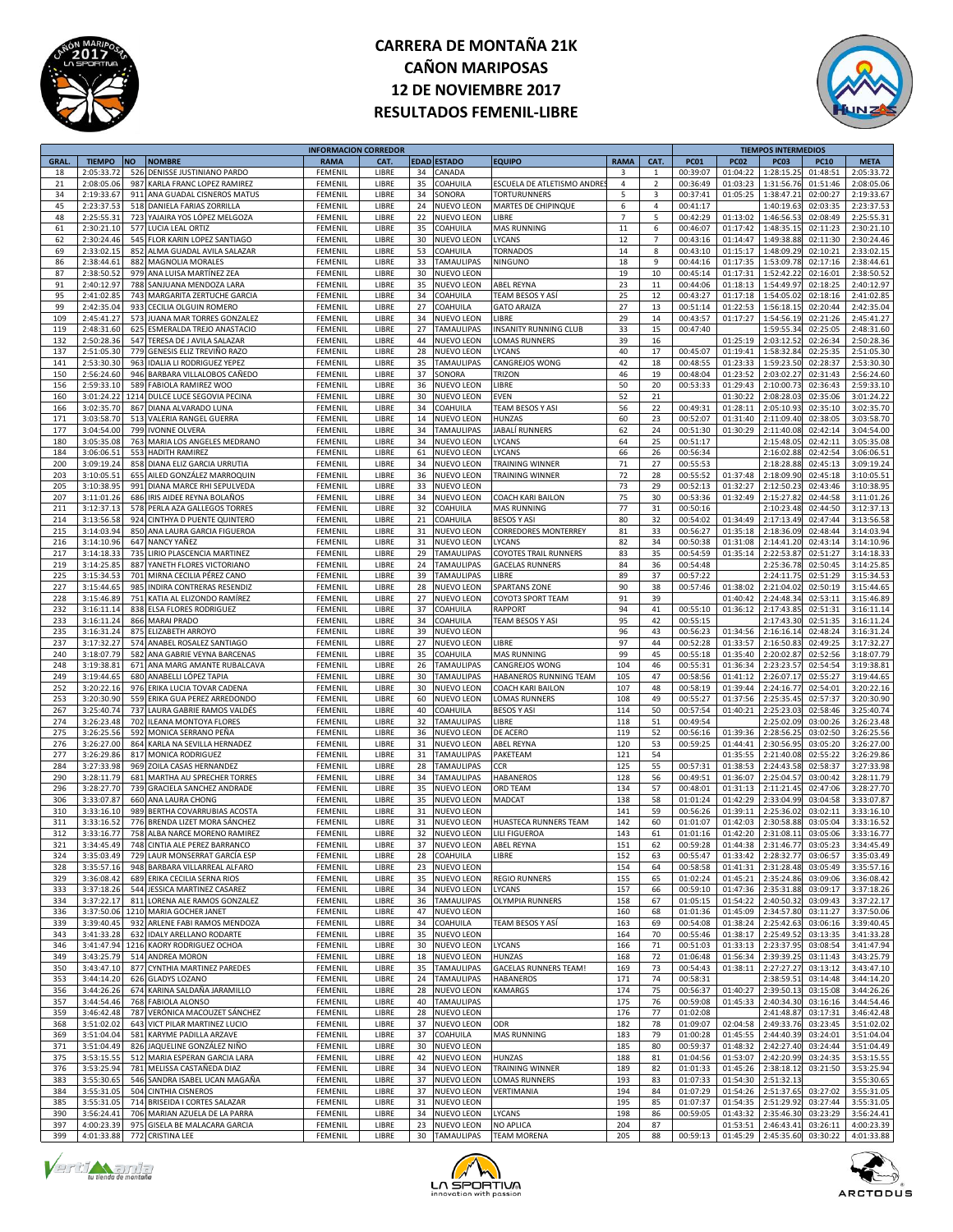



|             |               |                                     | <b>INFORMACION CORREDOR</b> |       |    |                    |                               |             |      |             |             | <b>TIEMPOS INTERMEDIOS</b> |             |             |
|-------------|---------------|-------------------------------------|-----------------------------|-------|----|--------------------|-------------------------------|-------------|------|-------------|-------------|----------------------------|-------------|-------------|
| <b>GRAL</b> | <b>TIEMPO</b> | <b>NO</b><br><b>NOMBRE</b>          | <b>RAMA</b>                 | CAT.  |    | <b>EDAD ESTADO</b> | <b>EQUIPO</b>                 | <b>RAMA</b> | CAT. | <b>PC01</b> | <b>PC02</b> | <b>PC03</b>                | <b>PC10</b> | <b>META</b> |
| 400         | 4:02:38.74    | 905 YURITZE VI LÓPEZ MARTÍNEZ       | FEMENIL                     | LIBRE | 33 | <b>NUEVO LEON</b>  | <b>HAPPY FACE RUNNERS</b>     | 206         | 89   | 01:05:57    | 01:58:36    | 2:49:27.97                 | 03:28:26    | 4:02:38.74  |
| 401         | 4:03:06.95    | 734 LILIANA M OBREGON DE LEON       | <b>FEMENIL</b>              | LIBRE | 38 | <b>NUEVO LEON</b>  | <b>ODR TEAM</b>               | 207         | 90   | 01:02:51    | 01:48:12    | 2:53:36.41                 | 03:31:49    | 4:03:06.95  |
| 402         | 4:03:36.27    | 533 LORENA RODRIGUEZ AGUILAR        | <b>FEMENIL</b>              | LIBRE | 39 | <b>NUEVO LEON</b>  |                               | 208         | 91   | 01:07:27    | 01:58:18    | 2:54:30.44                 | 03:33:08    | 4:03:36.27  |
| 404         | 4:03:44.37    | 785 LORENA LOPEZ ENRIQUEZ           | <b>FEMENIL</b>              | LIBRE | 37 | <b>NUEVO LEON</b>  | <b>IRON DOOR RUNNERS</b>      | 209         | 92   | 01:15:18    | 02:04:54    | 2:55:38.94                 | 03:30:26    | 4:03:44.37  |
| 407         | 4:04:45.99    | 756 ERIKA MORALES                   | <b>FEMENIL</b>              | LIBRE | 38 | <b>COAHUILA</b>    | <b>BESOS Y ASI</b>            | 212         | 93   | 01:03:38    | 01:56:17    | 2:49:15.60                 | 03:31:38    | 4:04:45.99  |
| 409         | 4:05:55.83    | 704 HILDA SAENZ                     | <b>FEMENIL</b>              | LIBRE | 36 | <b>NUEVO LEON</b>  | <b>NINGUNO</b>                | 213         | 94   | 01:04:14    | 01:52:25    | 2:42:16.54                 | 03:24:56    | 4:05:55.83  |
| 417         | 4:09:37.48    | 777 MARIBEL DAVILA                  | <b>FEMENIL</b>              | LIBRE | 36 | <b>NUEVO LEON</b>  |                               | 220         | 95   | 01:06:17    | 02:01:20    | 2:55:36.78                 | 03:37:06    | 4:09:37.48  |
| 419         | 4:12:45.98    | 651 ESTEFANIA GARZA LEAL            | <b>FEMENIL</b>              | LIBRE | 27 | <b>TAMAULIPAS</b>  | <b>HABANEROS</b>              | 222         | 96   | 01:00:20    | 01:48:01    | 2:47:00.97                 | 03:32:45    | 4:12:45.98  |
| 421         | 4:13:20.46    | 730 GABRIELA CANO BALBOA            | <b>FEMENIL</b>              | LIBRE | 31 | <b>NUEVO LEON</b>  | PSIQUE RUNNERS                | 223         | 97   | 01:12:56    | 02:08:23    | 2:58:50.54                 | 03:39:19    | 4:13:20.46  |
| 422         | 4:15:25.55    | 899 YESENIA BADILLO                 | FEMENIL                     | LIBRE | 34 | <b>TAMAULIPAS</b>  |                               | 224         | 98   | 01:08:16    | 02:01:52    | 2:52:40.96                 | 03:38:07    | 4:15:25.55  |
| 432         | 4:19:04.68    | 832 ARACELY ARROYO ROBLEDO          | <b>FEMENIL</b>              | LIBRE | 37 | <b>NUEVO LEON</b>  |                               | 229         | 100  | 01:12:48    | 02:07:56    | 3:02:51.43                 | 03:43:58    | 4:19:04.68  |
| 433         | 4:19:04.85    | 604 LILIAN ROBLEDO                  | <b>FEMENIL</b>              | LIBRE | 35 | <b>NUEVO LEON</b>  |                               | 230         | 101  | 01:12:52    | 02:10:40    | 3:02:53.78                 | 03:43:55    | 4:19:04.85  |
| 434         | 4:21:28.14    | 901 LINDA GUTIERREZ                 | <b>FEMENIL</b>              | LIBRE | 27 | <b>TAMAULIPAS</b>  | <b>OLYMPIA RUNNERS</b>        | 230         | 101  | 01:11:38    | 02:05:07    | 3:04:52.71                 | 03:44:31    | 4:21:28.14  |
| 436         | 4:21:42.23    | 1206 GUILLERMINA GARCIA             | FEMENIL                     | LIBRE | 37 | <b>TAMALUIPAS</b>  |                               | 232         | 103  | 01:10:40    | 02:04:12    | 3:01:53.96                 | 03:44:39    | 4:21:42.23  |
| 437         | 4:21:45.17    | 810 DANIELA SALDIVAR                | <b>FEMENIL</b>              | LIBRE | 23 | <b>TAMAULIPAS</b>  | <b>OLYMPIA</b>                | 232         | 103  | 01:13:47    | 02:07:29    | 3:03:43.51                 | 03:44:36    | 4:21:45.17  |
| 440         | 4:26:02.98    | 741 BLANCA RODRIGUEZ                | <b>FEMENIL</b>              | LIBRE | 31 | <b>TAMAULIPAS</b>  | <b>COYOTES TRAIL RUNNERS</b>  | 234         | 104  | 01:21:59    | 02:22:52    | 3:16:00.4                  | 03:53:45    | 4:26:02.98  |
| 442         | 4:26:03.04    | 678 ELINA NORALY GUERRA BONDT       | <b>FEMENIL</b>              | LIBRE | 26 | <b>TAMAULIPAS</b>  | COYOTES                       | 236         | 105  | 01:22:06    | 02:22:58    | 3:10:47.74                 | 03:53:37    | 4:26:03.04  |
| 444         | 4:26:08.45    | 955 EDITH QUINTERO AVIÑA            | <b>FEMENIL</b>              | LIBRE | 32 | <b>TAMAULIPAS</b>  |                               | 238         | 107  | 01:10:23    | 02:08:02    | 3:10:44.98                 | 03:51:40    | 4:26:08.45  |
| 445         | 4:27:44.33    | 841 BETZADIA JIMENEZ                | <b>FEMENIL</b>              | LIBRE | 33 | <b>TAMAULIPAS</b>  | <b>GACELAS RUNNERS</b>        | 239         | 108  | 01:11:22    | 02:05:47    | 3:09:53.42                 | 03:04:17    | 4:27:44.33  |
| 446         | 4:27:44.63    | 942 EVA MARIA DELGADO MORALES       | FEMENIL                     | LIBRE | 29 | <b>TAMAULIPAS</b>  | <b>GACELAS RUNNERS TEAM!</b>  | 240         | 109  | 01:11:29    | 02:05:40    | 3:10:22.64                 | 03:54:25    | 4:27:44.63  |
| 447         | 4:27:44.92    | 774 MARINA MONTELONGO DELGADO       | <b>FEMENIL</b>              | LIBRE | 27 | <b>TAMAULIPAS</b>  | <b>JOSVAN</b>                 | 240         | 109  | 01:11:34    | 02:05:50    | 3:10:09.99                 | 03:54:27    | 4:27:44.92  |
| 451         | 4:28:35.94    | 699 ANA GABR GALVAN FERNANDEZ       | <b>FEMENIL</b>              | LIBRE | 31 | <b>TAMAULIPAS</b>  | HABANEROS RUNNING TEAM        | 243         | 110  | 01:14:00    | 02:08:56    | 3:09:26.30                 | 03:56:19    | 4:28:35.94  |
| 453         | 4:29:35.57    | 769 ERIKA ROC MONTELONGO RUIZ       | FEMENIL                     | LIBRE | 33 | <b>TAMAULIPAS</b>  |                               | 244         | 111  | 01:10:47    | 02:08:17    | 3:14:31.43                 | 03:58:14    | 4:29:35.57  |
| 455         | 4:31:24.68    | 633 GLORIA VELÁSQUEZ LARA           | FEMENIL                     | LIBRE | 38 | <b>NUEVO LEON</b>  | <b>NIKE CLUB MTY</b>          | 245         | 112  | 01:16:37    | 02:18:30    | 3:13:51.72                 | 03:53:32    | 4:31:24.68  |
| 457         | 4:32:42.73    | 796 DANIELLA M PEREZ CISNEROS       | <b>FEMENIL</b>              | LIBRE | 31 | <b>TAMAULIPAS</b>  | <b>OLYMPIA RUNNERS</b>        | 246         | 113  | 01:12:32    | 02:09:10    | 3:17:59.14                 | 03:58:09    | 4:32:42.73  |
| 459         | 4:32:45.61    | 804 MARI ROSARIO MURAIRA AGUI       | FEMENIL                     | LIBRE | 21 | <b>TAMAULIPAS</b>  | OLYMPIARUNNERS                | 247         | 114  | 01:14:30    | 02:18:42    | 3:10:30.86                 | 03:58:06    | 4:32:45.61  |
| 461         | 4:36:57.60    | 907 CLAUDIA ORTIZ ACOSTA            | FEMENIL                     | LIBRE | 39 | <b>NUEVO LEON</b>  |                               | 248         | 115  | 00:59:39    | 02:07:49    | 3:02:09.55                 | 03:56:04    | 4:36:57.60  |
| 466         | 4:52:12.8     | 789 CLAUDIA CASTILLO SANCHEZ        | <b>FEMENIL</b>              | LIBRE | 35 | <b>NUEVO LEON</b>  | <b>INTENSO</b>                | 253         | 116  | 01:18:58    | 02:23:20    | 3:22:46.34                 |             | 4:52:12.81  |
| 471         | <b>DNF</b>    | 959 GLENDA IVAYN NAVARRO LARA       | <b>FEMENIL</b>              | LIBRE | 26 | <b>TAMAULIPAS</b>  | <b>CANGREJOS WONG</b>         | 257         | 118  | 00:54:12    | 00:25:41    |                            |             | 8:26:58.09  |
| 472         | <b>DNF</b>    | 637 SARAI GUTIERREZ VADIERIO        | FEMENIL                     | LIBRE | 35 | COAHUILA           | STEEL RUNNERS                 | 257         | 118  | 01:02:39    | 01:57:55    |                            |             |             |
| 482         | <b>DNS</b>    | 554 CLAUDIA ALEMAN NIETO            | <b>FEMENIL</b>              | LIBRE | 31 | <b>NUEVO LEON</b>  |                               |             |      |             |             |                            |             |             |
| 483         | <b>DNS</b>    | 556 MONICA LIZETTE MARTINEZZ CHAVEZ | <b>FEMENIL</b>              | LIBRE | 27 | <b>NUEVO LEON</b>  | DE ACERO                      |             |      |             |             |                            |             |             |
| 494         | <b>DNS</b>    | 767 ANASTASIA KOTLIAREVSKAYA        | FEMENIL                     | LIBRE | 35 | <b>NUEVO LEON</b>  |                               |             |      |             |             |                            |             |             |
| 495         | <b>DNS</b>    | 783 LYDIA PAOLA RODRÍGUEZ MONTES    | <b>FEMENIL</b>              | LIBRE | 33 | <b>NUEVO LEON</b>  | LYCANS                        |             |      |             |             |                            |             |             |
| 498         | <b>DNS</b>    | 798 KARLA DE LA PENA                | <b>FEMENIL</b>              | LIBRE | 31 | <b>TAMAULIPAS</b>  | <b>OLYMPIA</b>                |             |      |             |             |                            |             |             |
| 499         | <b>DNS</b>    | 802 IVEET ESCUTIA VILLARREAL        | <b>FEMENIL</b>              | LIBRE | 31 | <b>TAMAULIPAS</b>  | <b>OLYMPIA RUNNERS</b>        |             |      |             |             |                            |             |             |
| 503         | <b>DNS</b>    | 847 ELIZABETH GUZMAN COVARRUBIAS    | FEMENIL                     | LIBRE | 34 | <b>TAMAULIPAS</b>  | N/A                           |             |      |             |             |                            |             |             |
| 515         | <b>DNS</b>    | 935 PERLA SERRATO MARTINEZ          | <b>FEMENIL</b>              | LIBRE | 38 | <b>NUEVO LEON</b>  | CORREDORES DEL VALLE          |             |      |             |             |                            |             |             |
| 516         | <b>DNS</b>    | 943 KARINA SALVADOR                 | <b>FEMENIL</b>              | LIBRE | 23 | <b>TAMAULIPAS</b>  | <b>FAMILY RUNNERS REYNOSA</b> |             |      |             |             |                            |             |             |
| 520         | <b>DNS</b>    | 973 MELODY GEISSEL GARZA VILLARREAL | <b>FEMENIL</b>              | LIBRE | 39 | <b>NUEVO LEON</b>  | CASINO DEL VALLE              |             |      |             |             |                            |             |             |





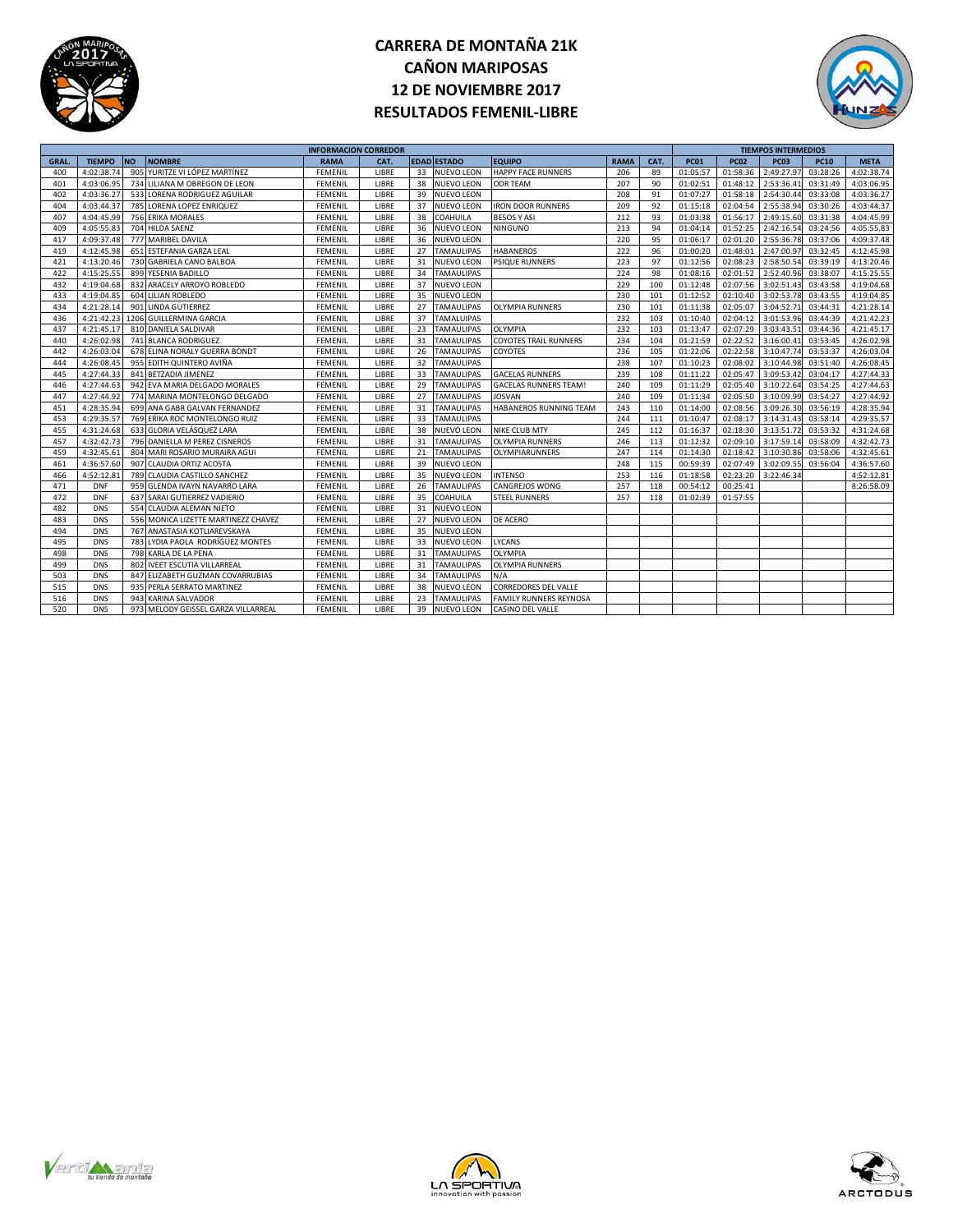



|                |               |      |                                  | <b>INFORMACION CORREDOR</b> |               |    |                    |                            |                |                |             |              | <b>TIEMPOS INTERMEDIOS</b> |                     |             |
|----------------|---------------|------|----------------------------------|-----------------------------|---------------|----|--------------------|----------------------------|----------------|----------------|-------------|--------------|----------------------------|---------------------|-------------|
| <b>GRAL</b>    | <b>TIEMPO</b> | ΝO   | <b>NOMBRE</b>                    | <b>RAMA</b>                 | CAT.          |    | <b>EDAD ESTADO</b> | EQUIPO                     | <b>RAMA</b>    | CAT.           | <b>PC01</b> | <b>PC02</b>  | <b>PC03</b>                | <b>PC10</b>         | <b>META</b> |
| $\overline{7}$ | 1:58:07.39    | 922  | MARGARITA ENRIQUEZ               | FEMENI                      | <b>MASTER</b> | 43 | SONORA             | TRIZON                     | $\mathbf{1}$   | $\mathbf{1}$   | 00:33:56    | 00:59:02     |                            | 01:41:34            | 1:58:07.39  |
| 14             | 2:05:23.56    | 971  | <b>ESTELA CHAVEZ</b>             | FEMENIL                     | MASTER        | 50 | <b>NUEVO LEON</b>  | CORREDORES DEL VALLE       | $\overline{2}$ | $\overline{2}$ | 00:37:59    | 01:03:12     |                            | 01:44:54            | 2:05:23.56  |
| 52             | 2:27:44.36    | 843  | YOLANDA GLORIA VILLARREAL        | FEMENI                      | MASTER        | 49 | <b>TAMAULIPAS</b>  | JABALI RUNNERS             | 8              | 3              | 00:42:44    | 01:14:03     | 1:46:27.54                 | 02:09:15            | 2:27:44.36  |
| 55             | 2:28:48.99    | 568  | SILVIA VE GONZALEZ LOZANO        | FEMENI                      | MASTER        | 48 | NUEVO LEON         | <b>DUENDES</b>             | 9              | $\overline{4}$ | 00:42:22    |              | 1:46:43.99                 | 02:09:29            | 2:28:48.99  |
| 57             | 2:28:49.38    | 602  | SOFIA EDIT HERNANDEZ LEON        | FEMENII                     | MASTER        | 47 | <b>NUEVO LEON</b>  | DUENDES DELVALLE           | 10             | 5              | 00:42:35    | 01:14:09     | 1:46:39.90                 | 02:09:25            | 2:28:49.38  |
| 77             | 2:36:24.66    | 538  | <b>IVONNE LOPEZ M</b>            | FEMENII                     | MASTER        | 42 | NUEVO LEON         | <b>DUENDES</b>             | 15             | 6              | 00:43:31    | 01:16:02     | 1:49:43.27                 | 02:13:47            | 2:36:24.66  |
| 79             | 2:37:02.65    | 983  | AGNESE ANT DIAZ HERNANDEZ        | FEMENIL                     | MASTER        | 42 | NUEVO LEON         | <b>SPARTANS ZONE</b>       | 17             | $\overline{7}$ | 00:46:52    | 01:18:55     | 1:50:23.28                 | 02:15:34            | 2:37:02.65  |
| 88             |               |      |                                  |                             |               |    |                    |                            |                |                |             |              |                            |                     |             |
|                | 2:38:59.47    | 527  | NORMA NAJERA HOLGUIN             | FEMENII                     | MASTER        | 48 | CHIHUAHUA          | <b>VESPA RUNNERS</b>       | 20             | 8              | 00:44:14    |              | 1:52:39.97                 | 02:16:19            | 2:38:59.47  |
| 89             | 2:39:03.7     | 895  | <b>GRACIELA GONZALEZ LEAL</b>    | FEMENI                      | MASTER        | 46 | NUEVO LEON         | PILLINES                   | 21             | 9              | 00:44:56    | 01:18:50     | 1:54:56.17                 | 02:17:30            | 2:39:03.73  |
| 90             | 2:39:10.68    | 821  | ANGELICA MARIA TREVIÑO           | FEMENII                     | MASTER        | 48 | <b>NUEVO LEON</b>  |                            | 22             | 10             | 00:46:04    | 01:19:24     | 1:55:00.48                 | 02:18:11            | 2:39:10.68  |
| 94             | 2:40:51.66    | 939  | MARÍ DEL CASTILLO DEL CAS        | FEMENII                     | MASTER        | 46 | SONORA             | TRIZON-HALCÓN              | 24             | 11             | 00:47:56    | 01:21:55     | 1:55:21.89                 | 02:19:13            | 2:40:51.66  |
| 107            | 2:45:29.55    | 515  | MA TERESA DE LA GARZA            | FEMENIL                     | MASTER        | 18 |                    |                            | 28             | 12             | 00:51:02    |              | 1:57:49.42                 | 02:24:27            | 2:45:29.55  |
| 110            | 2:45:42.5     | 711  | CLAUDIA ALARCON GUEVARA          | FEMENII                     | MASTER        | 43 | TAMAULIPAS         | <b>INSANITY</b>            | 30             | 13             | 00:47:46    | 01:23:19     | 1:59:56.58                 | 02:23:53            | 2:45:42.55  |
| 125            | 2:49:37.5     | 916  | OLGA PORTILLO                    | FEMENI                      | MASTER        | 42 | COAHUILA           | <b>GATO ARAIZA</b>         | 34             | 14             | 00:48:21    | 01:22:39     | 2:00:18.80                 | 02:28:02            | 2:49:37.58  |
| 127            | 2:49:54.50    | 873  | MARI SOCORRO ORTEGA ORTIZ        | FEMENII                     | MASTER        | 47 | <b>NUEVO LEON</b>  | DUENDE DEL VALLE           | 36             | 15             | 00:47:50    | 01:22:17     | 1:59:40.00                 | 02:26:01            | 2:49:54.50  |
| 129            | 2:50:11.95    | 698  | TANIA ALEID NORATO CORTEZ        | FEMENII                     | MASTER        | 41 | NUEVO LEON         | LIBRE                      | 37             | 16             | 00:50:47    | 01:25:27     | 2:02:22.33                 | 02:28:15            | 2:50:11.95  |
| 130            | 2:50:13.76    | 923  | SONIA VAZQUEZ                    | FEMENIL                     | MASTER        | 42 | COAHUILA           | <b>GATO ARAIZA</b>         | 38             | 17             | 00:48:30    | 01:22:28     | 2:01:24.77                 | 02:28:17            | 2:50:13.76  |
| 140            | 2:53:07.6     | 528  | ROSY GARCIA DE CORDOVA           | FEMENII                     | MASTER        | 40 | <b>NUEVO LEON</b>  | <b>LILI FIGUEROA</b>       | 41             | 18             | 00:46:44    | 01:22:13     | 2:01:22.31                 | 02:29:46            | 2:53:07.61  |
| 143            | 2:54:01.46    | 612  | PATY MORENO RODRIGUEZ            | FEMENI                      | MASTER        | 47 | <b>NUEVO LEON</b>  | PILLINES                   | 43             | 19             | 00:49:34    | 01:27:01     | 2:07:44.63                 | 02:33:12            | 2:54:01.46  |
| 144            | 2:54:29.66    |      | 517 MIGDALIA ARIZPE TELLEZ       | FEMENII                     | MASTER        | 24 | <b>NUEVO LEON</b>  | MARTES DE CHIPINQUE        | 44             | 20             | 00:52:41    | 01:28:01     | 2:05:22.01                 | 02:32:25            | 2:54:29.66  |
| 149            |               |      |                                  |                             |               |    |                    |                            |                |                |             |              |                            |                     |             |
|                | 2:56:23.17    | 793  | JUANY GARCIA ZUÑIGA              | FEMENII                     | MASTER        | 41 | <b>TAMAULIPAS</b>  | CANGREJOS WONG             | 45             | 21             | 00:50:43    | 01:26:35     | 2:04:43.83                 | 02:34:03            | 2:56:23.17  |
| 151            | 2:57:11.39    | 683  | MONICA ACOSTA BARRIOS            | FEMENIL                     | MASTER        | 47 | CDMX               |                            | 47             | 22             | 00:53:11    | 01:29:11     | 2:07:38.8                  | 02:34:45            | 2:57:11.39  |
| 152            | 2:57:46.14    | 913  | LESLIE R ARIZPE DEL VALLE        | FEMENII                     | MASTER        | 41 | NUEVO LEON         | <b>SPARTANS ZONE</b>       | 48             | 23             | 00:51:46    | 01:30:27     | 2:08:40.8                  | 02:34:31            | 2:57:46.14  |
| 158            | 3:01:12.00    | 996  | YOLANDA AGUILAR LUCIO            | FEMENI                      | MASTER        | 40 | <b>NUEVO LEON</b>  |                            | 51             | 24             | 00:54:51    | 01:34:42     | 2:13:54.2                  | 02:40:15            | 3:01:12.00  |
| 162            | 3:01:42.52    | 990  | LINDA PATR OROZCO GALINDO        | FEMENII                     | MASTER        | 42 | <b>NUEVO LEON</b>  | <b>IRONDOORUNERS</b>       | 53             | 25             | 00:52:33    | 01:30:36     | 2:10:31.93                 | 02:40:38            | 3:01:42.52  |
| 164            | 3:01:42.60    | 897  | SUSANA A GONZALEZ VAZQUEZ        | FEMENII                     | MASTER        | 43 | NUEVO LEON         | <b>IRONDOORS RUNNERS</b>   | 54             | 26             | 00:52:30    | 01:29:41     | 2:08:16.55                 | 02:40:35            | 3:01:42.60  |
| 165            | 3:02:20.64    | 692  | <b>LAURA COSS PINEDA</b>         | FEMENIL                     | MASTER        | 46 | COAHUILA           |                            | 55             | 27             | 00:51:30    | 01:27:44     | 2:04:37.98                 | 02:35:01            | 3:02:20.64  |
| 167            | 3:03:01.2     | 618  | MARÍA GONZÁLEZ DEL BOSQUE        | FEMENI                      | MASTER        | 48 | <b>NUEVO LEON</b>  | <b>MADCAT</b>              | 57             | 28             | 00:50:35    | 01:29:55     | 2:11:04.41                 | 02:39:08            | 3:03:01.25  |
| 169            | 3:03:35.4     | 918  | NORA ADRIANA GARCIA MUÑOZ        | FEMENI                      | MASTER        | 46 | NUEVO LEON         | PILLINES                   | 58             | 29             | 00:51:50    | 01:29:51     | 2:08:13.24                 | 02:39:14            | 3:03:35.43  |
| 170            | 3:03:56.55    | 944  | MAYELA VILLARREAL                | FEMENII                     | MASTER        | 44 | <b>NUEVO LEON</b>  | CASINO DEL VALLE           | 59             | 30             | 00:53:18    | 01:30:18     | 2:09:57.20                 | 02:40:18            | 3:03:56.55  |
| 178            | 3:04:55.65    | 904  | LAURA ARÉVALO                    | FEMENIL                     | MASTER        | 44 | <b>NUEVO LEON</b>  |                            | 63             | 31             | 00:56:49    | 01:36:22     | 2:16:06.14                 | 02:42:42            | 3:04:55.65  |
| 182            | 3:05:51.69    | 628  | MARIA D JESUS GARZA GOMEZ        | FEMENIL                     | <b>MASTER</b> | 42 | <b>TAMAULIPAS</b>  | MUÑECOS TEAM               | 65             | 32             | 00:51:24    | 01:29:14     | 2:10:37.32                 | 02:41:39            | 3:05:51.69  |
| 186            | 3:06:09.00    | 914  | BRENDA VILLANUEVA MONTES         | FEMENII                     | MASTER        | 43 | NUEVO LEON         | <b>SPARTANS ZONE</b>       | 67             | 33             | 00:56:10    | 01:33:50     | 2:14:19.54                 | 02:43:22            | 3:06:09.00  |
|                |               | 539  |                                  |                             |               |    |                    |                            |                | 34             |             |              |                            |                     |             |
| 188            | 3:06:18.89    |      | PATRICIA RODRIGUEZ               | FEMENI                      | MASTER        | 43 | NUEVO LEON         | DUENDES                    | 68             |                | 00:57:07    | 01:36:40     | 2:16:32.50                 | 02:43:39            | 3:06:18.89  |
| 194            | 3:07:21.01    | 879  | <b>IVET PAZ Y PUENTE ARECHIG</b> | FEMENII                     | MASTER        | 37 | <b>NUEVO LEON</b>  | ENDURANCE                  | 69             | 35             | 00:55:56    | 01:34:52     | 2:14:58.36                 | 02:43:18            | 3:07:21.01  |
| 196            | 3:07:57.46    | 726  | SANDRA CARRILLO GARCIA           | FEMENIL                     | MASTER        | 47 | <b>NUEVO LEON</b>  |                            | 70             | 36             | 00:56:54    | 01:37:03     | 2:19:02.22                 | 02:45:23            | 3:07:57.46  |
| 206            | 3:10:52.07    | 859  | JOSEFINA POINSOT GARZA           | FEMENIL                     | <b>MASTER</b> | 48 | COLIMA             | CASINO DEL VALLE           | 74             | 37             | 00:58:41    | 01:36:43     | 2:16:48.7                  | 02:45:31            | 3:10:52.07  |
| 209            | 3:12:03.69    | 757  | <b>CITLALI LEYVA</b>             | FEMENI                      | MASTER        | 41 | NUEVO LEON         | ABEL REYNA                 | 76             | 38             | 00:58:51    | 01:42:14     | 2:24:35.48                 | 02:50:41            | 3:12:03.69  |
| 212            | 3:12:44.00    | 910  | FLERIDA CHAVEZ BARRIOS           | FEMENI                      | MASTER        | 49 | SONORA             | <b><i>FORTURUNNERS</i></b> | 78             | 39             | 00:52:18    | 01:33:08     | 2:20:11.2                  | 02:49:47            | 3:12:44.00  |
| 213            | 3:13:32.08    | 715  | BLANKA MORENO TREVIÑO            | FEMENII                     | MASTER        | 37 | NUEVO LEON         | APODACA RUNNERS            | 79             | 40             | 00:56:51    | 01:41:27     | 2:21:14.13                 | 02:50:32            | 3:13:32.08  |
| 221            | 3:14:56.95    | 972  | YOLANDA GONZÁLEZ REYNA           | FEMENIL                     | MASTER        | 43 | <b>NUEVO LEON</b>  | CORREDORES DEL VALLE       | 85             | 41             | 00:48:16    | 01:34:27     | 2:20:06.66                 | 02:50:47            | 3:14:56.95  |
| 222            | 3:14:56.96    | 909  | <b>MARY LARA</b>                 | FEMENIL                     | MASTER        | 47 | <b>NUEVO LEON</b>  |                            | 86             | 42             | 00:47:13    | 01:34:37     | 2:20:09.2                  | 02:50:50            | 3:14:56.96  |
| 223            | 3:14:59.69    | 927  | VERONICA BERNAL MEJORADO         | FEMENII                     | MASTER        | 40 | NUEVO LEON         | LIBRE                      | 87             | 43             | 00:53:39    | 01:35:36     | 2:17:54.64                 | 02:46:57            | 3:14:59.69  |
| 224            | 3:15:22.12    | 1201 | NORA PAT GARCIA RODRIGUEZ        | FEMENI                      | MASTER        | 42 | <b>TAMALUIPAS</b>  | AKE TEAM                   | 88             | 44             | 00:54:20    | 01:35:53     | 2:21:41.99                 | 02:51:41            | 3:15:22.12  |
| 230            | 3:16:06.02    | 588  | ROSA ANGELI TREVIÑO GARZA        | FEMENII                     | MASTER        | 46 | NUEVO LEON         | CASINO DEL VALLE           | 93             | 45             | 00:56:40    |              | 2:15:42.25                 | 02:48:32            |             |
| 239            | 3:17:56.97    | 532  |                                  | FEMENIL                     |               | 44 | <b>NUEVO LEON</b>  |                            | 98             | 46             |             | 01:38:15     | 2:20:28.78                 |                     | 3:17:56.97  |
|                |               |      | PATRICIA GOMEZ CANTU             |                             | MASTER        |    |                    |                            |                |                | 00:58:35    |              |                            | 02:53:25            |             |
| 245            | 3:19:29.36    | 861  | ALEJANDRA GUTIÉR CARRASCO        | FEMENIL                     | MASTER        | 48 | <b>NUEVO LEON</b>  | CASINO DEL VALLE           | 102            | 47             | 00:57:02    | 01:37:06     | 2:18:08.0                  | 02:49:29            | 3:19:29.36  |
| 246            | 3:19:36.43    | 765  | LUISA ENRÍQUEZ                   | FEMENII                     | MASTER        | 40 | NUEVO LEON         | <b>ODR TEAM</b>            | 103            | 48             | 00:55:29    | 01:35:44     | 2:19:43.94                 | 02:49:42            | 3:19:36.43  |
| 250            | 3:19:53.91    | 1209 | SILVIA VAZQUEZ REYNA             | FEMENI                      | MASTER        | 48 | <b>NUEVO LEON</b>  |                            | 106            | 49             | 01:02:26    | 01:42:34     | 2:24:34.20                 | 02:55:31            | 3:19:53.91  |
| 254            | 3:20:56.15    | 615  | MARIA MONC CORNEJO GARCIA        | FEMENII                     | MASTER        | 43 | <b>TAMAULIPAS</b>  | CANGREJOS WONG             | 109            | 50             | 00:55:11    | 01:24:47     | 2:23:56.95                 | 02:54:47            | 3:20:56.15  |
| 261            | 3:24:52.93    | 540  | JOANNA CARDONA                   | FEMENIL                     | MASTER        | 45 | <b>NUEVO LEON</b>  | <b>DUENDES</b>             | 111            | 51             | 00:57:34    | 01:40:24     | 2:25:11.44                 | 02:55:55            | 3:24:52.93  |
| 262            | 3:24:57.61    | 742  | MONICA PEDRO GASCO               | FEMENIL                     | MASTER        | 38 | VERACRUZ           | ALPHA TRIATHLON            | 112            | 52             | 00:59:34    | 01:40:51     | 2:23:24.90                 | 02:53:46            | 3:24:57.61  |
| 265            | 3:25:12.78    | 1222 | MAGDA MOTA                       | FEMENII                     | MASTER        | 42 | Nuevo Leon         |                            | 113            | 53             |             | 01:34:59     | 2:19:37.5                  | 02:59:11            | 3:25:12.78  |
| 271            | 3:26:17.18    | 831  | PERLA GONZALEZ DEL BOSQUE        | FEMENI                      | MASTER        | 39 | NUEVO LEON         | MMA TEAM                   | 116            | 54             | 00:57:04    | 01:46:12     | 2:30:58.0                  | 03:03:20            | 3:26:17.18  |
| 272            | 3:26:21.98    | 694  | SUSANA GARCIA ESTRADA            | FEMENIL                     | MASTER        | 41 | <b>TEXAS</b>       | GACELAS                    | 117            | 55             | 00:57:19    |              | 2:28:26.18                 | 02:59:01            | 3:26:21.98  |
| 280            | 3:26:41.94    | 597  | MARITZA MARTINEZ MATA            | FEMENIL                     | MASTER        | 42 | NUEVO LEON         | DE ACERO                   | 122            | 56             | 00:56:14    | 01:39:32     | 2:27:33.67                 | 03:03:15            | 3:26:41.94  |
| 281            | 3:26:42.63    | 720  | <b>BERENICE PACHECO</b>          | FEMENIL                     | MASTER        | 41 | <b>NUEVO LEON</b>  | MAD CAT                    | 123            | 57             | 01:00:52    | 01:43:23     | 2:29:24.36                 | 03:00:35            | 3:26:42.63  |
| 282            | 3:27:17.55    | 921  | ALEJANDRA VE SORIANO LEON        | FEMENII                     | MASTER        | 47 | SONORA             | TORTURUNNERS               | 124            | 58             | 01:01:38    | 01:47:46     | 2:34:03.7                  | 03:04:11            | 3:27:17.55  |
| 287            | 3:27:40.13    | 627  | <b>CLAUDIA GUERRA</b>            | FEMENII                     | MASTER        | 40 | TAMAULIPAS         | MUÑECOS TEAM               | 127            | 59             | 01:01:05    | 01:43:38     | 2:30:36.00                 | 03:02:05            | 3:27:40.13  |
| 292            | 3:28:14.14    |      | 1202 MARIA CONS CHÁVEZ LECHUGA   | FEMENIL                     | MASTER        | 42 | SONORA             | TRIZON                     | 130            | 60             | 01:01:39    | 01:47:52     | 2:34:12.31                 | 03:04:15            | 3:28:14.14  |
| 293            | 3.28.1615     |      | 558 CLAUDIA MARTINEZ URBANC      | EEMENIL                     | <b>MASTER</b> | 50 | NUEVO LEON         | <b>LOMAS RUNNERS</b>       | 131            | 61             | 00:59:15    | $01.42 - 40$ |                            | 2:28:06.64 03:00:37 | 3:28:16.15  |
| 294            |               |      |                                  | FEMENIL                     | MASTER        |    |                    |                            | 132            |                |             |              |                            |                     | 3:28:20.77  |
|                | 3:28:20.77    |      | 552 FRANCISCA CANTU GONZALEZ     |                             |               | 40 | NUEVO LEON         | LYCANS                     |                | 62             | 00:55:36    | 01:38:39     | 2:27:09.47                 | 03:03:09            |             |
| 295            | 3:28:24.64    | 623  | MARIA GONZALEZ MAYA              | FEMENIL                     | MASTER        | 27 | <b>NUEVO LEON</b>  | <b>ODR TEAM</b>            | 133            | 63             | 00:55:33    |              | 2:27:05.97                 | 03:03:07            | 3:28:24.64  |
| 299            | 3:28:59.75    | 710  | LAURA CA CARRASCOSA BRAVO        | FEMENIL                     | MASTER        | 40 | <b>TAMAULIPAS</b>  | HABANEROS                  | 135            | 64             | 00:55:42    | 01:42:01     | 2:33:38.69                 | 03:03:18            | 3:28:59.75  |
| 301            | 3:29:13.16    | 997  | ANA LILI PALESTINA ORTEGA        | FEMENIL                     | MASTER        | 45 | NUEVO LEON         | <b>IRON INDOOR RUNNERS</b> | 136            | 65             |             | 01:34:44     | 2:19:04.85                 | 03:02:40            | 3:29:13.16  |
| 305            | 3:33:05.22    | 658  | SAN JUANA RIVERA DIAZ            | FEMENIL                     | MASTER        | 44 | NUEVO LEON         | <b>TRAINING WINNER</b>     | 137            | 66             | 01:05:50    | 01:37:52     | 2:36:16.70                 | 03:04:57            | 3:33:05.22  |
| 307            | 3:33:08.81    | 952  | LAURA PATR TORRES PACHECO        | FEMENIL                     | MASTER        | 42 | SONORA             | TORTURUNNERS               | 139            | 67             | 01:01:47    | 01:47:43     | 2:36:53.61                 | 03:10:10            | 3:33:08.81  |
| 308            | 3:33:09.97    | 881  | ROSA EDITH RAMÍREZ LARA          | FEMENIL                     | MASTER        | 44 | <b>NUEVO LEON</b>  | <b>IRON DOOR RUNNERS</b>   | 140            | 68             | 01:02:41    | 01:46:14     | 2:34:25.7                  | 03:05:17            | 3:33:09.97  |
| 313            | 3:33:20.09    | 661  | MARI LOS ANGELES ALVARADO        | FEMENIL                     | MASTER        | 42 | <b>TAMAULIPAS</b>  | LIBRE                      | 144            | 69             | 00:56:19    | 01:40:55     | 2:27:57.60                 | 03:05:30            | 3:33:20.09  |
| 314            | 3:33:27.01    |      | 667 PAULA LOPEZ HIDROGO          | FEMENIL                     | MASTER        | 41 | NUEVO LEON         | MADCAT                     | 145            | 70             | 00:59:34    | 01:40:44     | 2:27:09.45                 | 03:05:09            | 3:33:27.01  |
| 315            | 3:33:33.91    | 664  | ADRIANA DRAGUSTINOVI             | FEMENIL                     | MASTER        | 47 | <b>TAMAULIPAS</b>  | RUN ALHOLIC                | 146            | 71             | 00:56:17    | 01:40:53     | 2:27:53.18                 | 03:05:25            | 3:33:33.91  |
| 316            | 3:33:43.21    | 928  | MAYTE TREVIÑO ROBLES             | FEMENIL                     | MASTER        | 39 | NUEVO LEON         | LIBRE                      | 147            | 72             | 00:55:39    | 01:36:37     | 2:23:41.69                 | 02:59:20            | 3:33:43.21  |
| 317            | 3:33:44.61    | 572  | MARIA LOPEZ MARTINEZ             | FEMENIL                     | MASTER        | 43 | <b>NUEVO LEON</b>  | <b>IRONDOOR RUNNERS</b>    | 148            | 73             | 00:56:31    | 01:41:18     | 2:26:42.82                 | 03:06:03            | 3:33:44.61  |
| 319            | 3:34:06.58    | 926  | JACQUELINE GARCIA LAREDO         | FEMENIL                     | MASTER        | 40 | NUEVO LEON         | COACH KARI BAILON          | 149            | 74             | 00:58:23    | 01:41:50     | 2:30:38.75                 | 03:03:36            | 3:34:06.58  |
| 320            | 3:34:06.91    | 857  | BERENICE ESPINOSA LORENZO        | FEMENIL                     | MASTER        | 46 | NUEVO LEON         | LIBRE                      | 150            | 75             | 00:59:29    | 01:41:02     | 2:28:00.01                 | 03:05:53            | 3:34:06.91  |
| 332            | 3:36:48.38    | 950  | OLGA LID OROZCO CONTRERAS        | FEMENIL                     | MASTER        | 47 | SONORA             | <b>TORTURUNNERS</b>        | 156            | 76             | 01:01:44    | 01:47:40     | 2:36:51.56                 | 03:10:07            | 3:36:48.38  |
|                |               |      |                                  |                             |               |    |                    |                            |                | 77             |             |              |                            | 03:07:58            |             |
| 335            | 3:37:32.87    | 696  | KARLA MARC CARRASCO GÓMEZ        | FEMENIL                     | MASTER        | 40 | COAHUILA           |                            | 159            |                | 01:02:12    | 01:46:16     | 2:34:02.71                 |                     | 3:37:32.87  |
| 337            | 3:38:36.59    | 614  | ENOÉ AMAYA PARRA                 | FEMENIL                     | <b>MASTER</b> | 45 | SONORA             | <b>MILLEROS</b>            | 161            | 78             | 00:50:23    | 01:33:04     | 2:34:11.08                 | 03:07:45            | 3:38:36.59  |
| 338            | 3:39:20.12    | 585  | <b>GUADALUPE DIAZ PEREZ</b>      | FEMENIL                     | MASTER        | 48 | COAHUILA           | MAS RUNNING                | 162            | 79             | 01:02:31    | 01:43:13     | 2:36:24.94                 | 03:11:10            | 3:39:20.12  |
| 352            | 3:44:14.17    | 652  | ROSA MELY ZAMORA AHUMADA         | FEMENIL                     | MASTER        | 47 | <b>TAMAULIPAS</b>  | <b>HABANEROS</b>           | 170            | 80             | 00:58:36    | 01:45:18     | 2:38:58.60                 | 03:15:02            | 3:44:14.17  |
| 354            | 3:44:14.43    | 755  | VERONICA ELI ROSAS ALEMAN        | FEMENIL                     | MASTER        | 30 | <b>GUANAJUATO</b>  |                            | 172            | 81             | 00:58:06    | 01:43:58     | 2:40:53.99                 | 03:15:11            | 3:44:14.43  |
| 355            | 3:44:21.85    | 775  | ELSA ADRIAN LARA SAN JUAN        | FEMENIL                     | MASTER        | 48 | NUEVO LEON         | LIBRE                      | 173            | 82             | 00:54:34    | 01:36:54     | 2:28:52.5                  | 03:20:06            | 3:44:21.85  |
| 360            | 3:46:49.46    | 675  | DIANA MARCEL GARZA TORRES        | FEMENIL                     | MASTER        | 40 | <b>NUEVO LEON</b>  | HUNZAS                     | 177            | 83             | 00:57:58    | 01:44:45     | 2:34:53.3                  | 03:14:53            | 3:46:49.46  |
| 363            | 3:49:03.26    | 880  | LORENA MARTINEZ CHABRAND         | FEMENIL                     | MASTER        | 41 | NUEVO LEON         | IRON EVOLUTION             | 178            | 84             | 01:03:59    | 01:48:40     | 2:42:48.79                 | 03:18:31            | 3:49:03.26  |
| 364            | 3:49:07.87    | 668  | SANDRA RODRÍGUEZ MARTÍNEZ        | FEMENIL                     | MASTER        | 41 | TAMAULIPAS         | HABANEROS RUNNING TEAM     | 179            | 85             | 01:10:30    | 02:03:30     | 2:53:01.57                 | 03:23:20            | 3:49:07.87  |
| 370            | 3:51:04.08    | 580  | ILIA CARMEN ONTOYA ZENTEN        | FEMENIL                     | MASTER        | 43 | COAHUILA           | <b>MAS RUNNING</b>         | 184            | 86             | 01:00:33    | 01:35:33     | 2:44:44.43                 | 03:23:59            | 3:51:04.08  |
| 374            | 3:52:05.71    |      | 870 MARI LOS ANGELES REYES VE    | FEMENIL                     | MASTER        | 47 | NUEVO LEON         | <b>TRAINING WINNER</b>     | 187            | 87             | 01:06:21    | 01:52:55     | 2:45:56.54                 | 03:24:04            | 3:52:05.71  |
|                |               |      |                                  |                             |               |    |                    |                            |                |                |             |              |                            |                     |             |





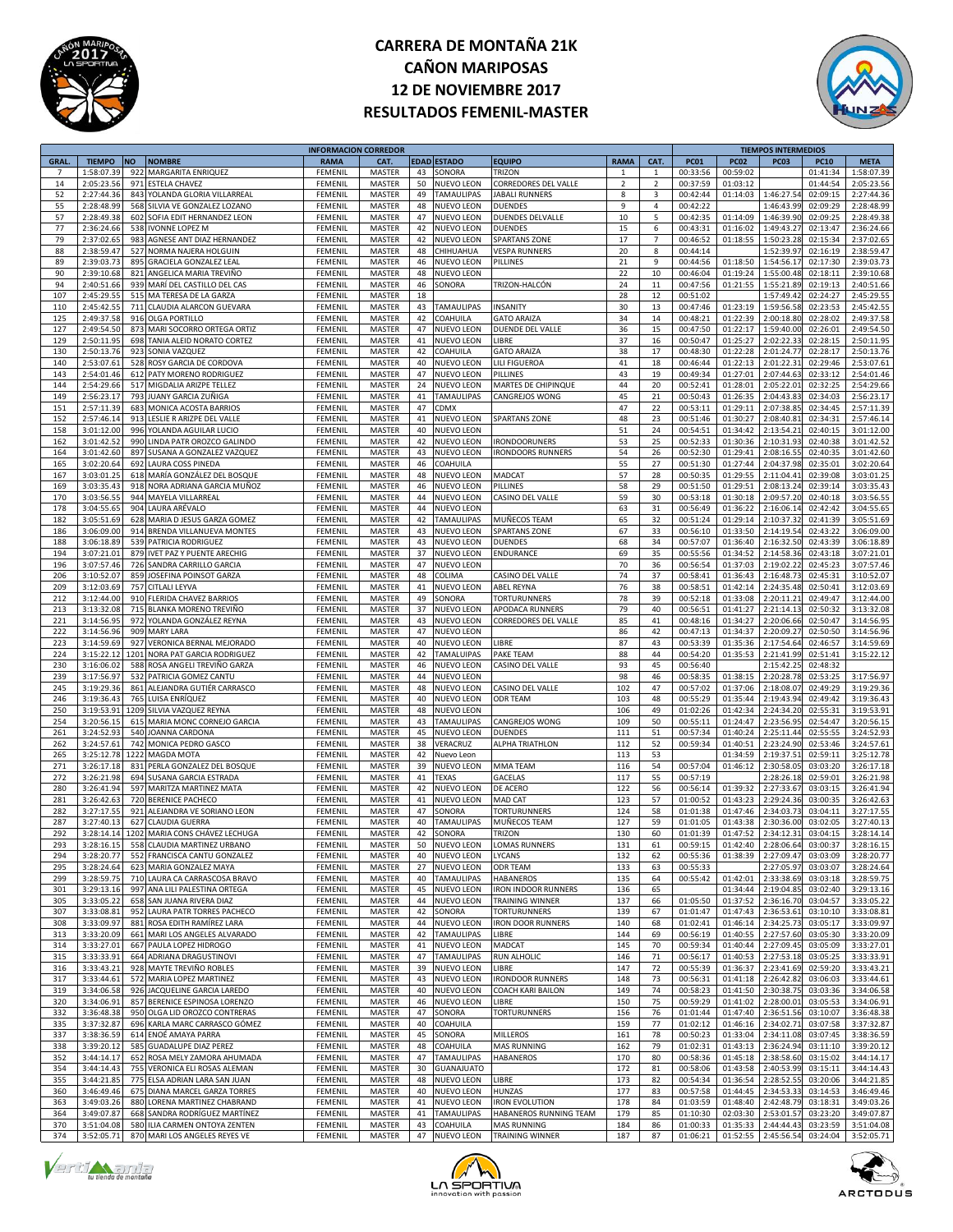



|             |               |           |                                     | <b>INFORMACION CORREDOR</b> |               |    |                    |                              |             |      |             |             | <b>TIEMPOS INTERMEDIOS</b> |             |             |
|-------------|---------------|-----------|-------------------------------------|-----------------------------|---------------|----|--------------------|------------------------------|-------------|------|-------------|-------------|----------------------------|-------------|-------------|
| <b>GRAL</b> | <b>TIEMPO</b> | <b>NO</b> | <b>NOMBRE</b>                       | <b>RAMA</b>                 | CAT.          |    | <b>EDAD ESTADO</b> | <b>EQUIPO</b>                | <b>RAMA</b> | CAT. | <b>PC01</b> | <b>PC02</b> | <b>PC03</b>                | <b>PC10</b> | <b>META</b> |
| 379         | 3:54:30.63    |           | 697 ROSA LIDIA RAMOS MARTINEZ       | <b>FEMENIL</b>              | <b>MASTER</b> | 44 | <b>COAHUILA</b>    |                              | 191         | 88   | 01:04:39    |             | 2:40:49.97                 | 03:22:08    | 3:54:30.63  |
| 381         | 3:54:51.43    |           | 984 VERONICA GARCIA PEÑA            | <b>FEMENIL</b>              | <b>MASTER</b> | 45 | <b>NUEVO LEON</b>  | <b>SPARTANS ZONE</b>         | 192         | 89   | 01:07:52    | 01:58:03    | 2:45:49.09                 | 03:25:29    | 3:54:51.43  |
| 388         | 3:56:18.60    |           | 920 DARCY K GARCIA GRILLET          | <b>FEMENIL</b>              | <b>MASTER</b> | 42 | SONORA             | <b>TORTURUNNERS</b>          | 196         | 90   | 01:01:50    | 01:52:15    | 2:44:39.78                 |             | 3:56:18.60  |
| 389         | 3:56:18.60    |           | 953 JOSEFINA VALADE HERNANDEZ       | <b>FEMENIL</b>              | <b>MASTER</b> | 45 | SONORA             | <b>TORTU RUNNERS</b>         | 197         | 91   | 01:01:46    | 01:36:25    | 2:44:37.02                 | 03:23:33    | 3:56:18.60  |
| 391         | 3:56:38.56    |           | 605 VERUSC OLIVARES ESCALANTE       | <b>FEMENIL</b>              | <b>MASTER</b> | 46 | <b>NUEVO LEON</b>  | <b>CARRILLO RUNNERS</b>      | 199         | 92   | 01:04:47    | 01:53:24    | 2:46:36.59                 | 03:24:37    | 3:56:38.56  |
| 392         | 3:59:40.19    |           | 999 MARICELA VALDEZ                 | <b>FEMENIL</b>              | <b>MASTER</b> | 40 | <b>NUEVO LEON</b>  |                              | 200         | 93   | 01:01:58    | 01:48:25    | 2:44:08.50                 | 03:02:01    | 3:59:40.19  |
| 393         | 3:59:43.64    |           | 851 CATALINA URIBE CANTU            | <b>FEMENIL</b>              | <b>MASTER</b> | 47 | COAHUILA           | <b>TORNADOS</b>              | 201         | 94   | 01:08:48    | 02:07:14    | 2:55:17.14                 | 03:30:56    | 3:59:43.64  |
| 395         | 3:59:53.50    |           | 898 OLGA RUTH MENDOZA ALFARO        | <b>FEMENIL</b>              | <b>MASTER</b> | 54 | <b>NUEVO LEON</b>  | <b>NATALIAS T.</b>           | 203         | 95   | 01:09:52    | 02:01:28    | 2:51:53.08                 |             | 3:59:53.50  |
| 405         | 4:04:17.85    |           | 885 ARACELY CARRANZA SOTO           | <b>FEMENIL</b>              | <b>MASTER</b> | 40 | <b>NUEVO LEON</b>  | <b>APODACA RUNNERS</b>       | 210         | 96   | 01:09:10    | 02:05:01    | 2:52:34.4                  | 03:33:09    | 4:04:17.85  |
| 412         | 4:06:43.82    |           | 936 MARI CARMEN GARCIA GARCIA       | <b>FEMENIL</b>              | <b>MASTER</b> | 41 | <b>TAMALUIPAS</b>  |                              | 216         | 97   | 01:10:17    |             | 2:57:56.19                 | 03:37:28    | 4:06:43.82  |
| 416         | 4:09:16.72    |           | 753 ALEJANDRA DAVAL HERNANDEZ       | <b>FEMENIL</b>              | <b>MASTER</b> | 43 | <b>NUEVO LEON</b>  | <b>MAD CAT</b>               | 219         | 98   | 01:05:10    | 01:54:43    | 2:52:39.9                  | 03:37:10    | 4:09:16.72  |
| 425         | 4:16:22.87    |           | 666 BESSY DE LAS FUENTES            | <b>FEMENIL</b>              | <b>MASTER</b> | 47 | COAHUILA           |                              | 226         | 99   | 01:32:39    | 02:21:30    | 3:10:01.0                  | 03:42:38    | 4:16:22.87  |
| 428         | 4:17:30.36    |           | 641 FRANC HEREVIA QUINTANILLA       | <b>FFMFNIL</b>              | <b>MASTER</b> | 28 | <b>TAMAULIPAS</b>  | <b>LIBRES Y LOCOS</b>        | 227         | 100  | 01:10:36    | 02:04:10    | 3:02:58.47                 | 03:40:46    | 4:17:30.36  |
| 441         | 4:26:02.98    |           | 761 ROSSY CHAVEZ GAYTAN             | <b>FEMENIL</b>              | <b>MASTER</b> | 40 | <b>TAMAULIPAS</b>  | <b>INDEPENDIENTE RUNNERS</b> | 235         | 101  | 01:22:09    |             | 3:10:44.57                 | 03:53:40    | 4:26:02.98  |
| 443         | 4:26:03.06    |           | 762 BRENDA ALE VACA CAMPUZANO       | <b>FEMENIL</b>              | <b>MASTER</b> | 43 | <b>TAMAULIPAS</b>  | <b>INCEPENDIENTE RUNNERS</b> | 237         | 102  | 01:22:12    | 02:22:40    | 3:16:02.6                  | 03:53:47    | 4:26:03.06  |
| 449         | 4:27:48.05    |           | 620 ELSA ESQUIVEL FAZ               | <b>FEMENIL</b>              | <b>MASTER</b> | 48 | <b>NUEVO LEON</b>  | <b>GUSANITO RUNNERS</b>      | 241         | 103  | 01:04:50    | 01:59:06    | 3:06:26.36                 | 03:50:36    | 4:27:48.05  |
| 452         | 4:28:44.08    |           | 561 LUZ MA PEREZ ROMERO             | <b>FEMENIL</b>              | <b>MASTER</b> | 36 | <b>NUEVO LEON</b>  |                              | 244         | 104  | 01:09:37    | 02:08:10    | 3:07:31.3                  | 03:51:09    | 4:28:44.08  |
| 463         | 4:41:02.08    |           | 713 NORMA VE MARTINEZ DELGADO       | <b>FEMENIL</b>              | <b>MASTER</b> | 43 | COAHUILA           |                              | 250         | 105  | 01:23:02    | 02:21:18    | 3:16:32.9                  | 04:01:06    | 4:41:02.08  |
| 465         | 4:47:58.33    |           | 583 JUANA GARCIA MARTINEZ           | FEMENII                     | <b>MASTER</b> | 49 | COAHUILA           | <b>MAS RUNNING</b>           | 252         | 106  | 01:15:16    | 02:17:15    | 3:14:00.9                  | 04:06:49    | 4:47:58.33  |
| 467         | 4:54:00.23    |           | 892 ROSINA TAMEZ ALMAGUER           | <b>FEMENIL</b>              | <b>MASTER</b> | 49 | <b>NUEVO LEON</b>  |                              | 254         | 108  | 01:21:50    | 02:20:38    | 3:23:04.98 04:11:37        |             | 4:54:00.23  |
| 468         | 4:57:08.80    |           | 747 FLORA EDIT PEÑA HERNÁNDEZ       | <b>FEMENIL</b>              | <b>MASTER</b> | 45 | <b>TAMAULIPAS</b>  | <b>INSANITY RUNNING CLUB</b> | 255         | 108  | 01:15:31    | 02:21:08    |                            |             | 4:57:08.80  |
| 478         | <b>DNS</b>    |           | 537 ORALIA ESCOBEDO SOSA            | <b>FEMENIL</b>              | <b>MASTER</b> | 47 | <b>NUEVO LEON</b>  | <b>DUENDES</b>               |             |      |             |             |                            |             |             |
| 500         | <b>DNS</b>    |           | 824 ASTRID EDENIA JIMENEZ SALINAS   | <b>FEMENIL</b>              | <b>MASTER</b> | 49 | <b>NUEVO LEON</b>  |                              |             |      |             |             |                            |             |             |
| 504         | <b>DNS</b>    |           | 849 MELISSA MARIA MOELLER VILLAR    | <b>FEMENIL</b>              | <b>MASTER</b> | 47 | COAHUILA           | <b>TORNADOS</b>              |             |      |             |             |                            |             |             |
| 506         | <b>DNS</b>    |           | 856 MARÍA OLGA ROSALES VALDES       | <b>FEMENIL</b>              | <b>MASTER</b> | 48 | COAHUILA           | CHUY ROSALES RUNNERS CLUB    |             |      |             |             |                            |             |             |
| 507         | <b>DNS</b>    |           | 863 KARLA IVOONE CANTÚ VARGAS       | <b>FEMENIL</b>              | <b>MASTER</b> | 42 | COAHUILA           | <b>GATO ARAIZA</b>           |             |      |             |             |                            |             |             |
| 510         | <b>DNS</b>    |           | 883 MARIA ALLEYNE                   | <b>FEMENIL</b>              | <b>MASTER</b> | 41 | <b>TAMAULIPAS</b>  | PANASONIC RUNNERS            |             |      |             |             |                            |             |             |
| 511         | <b>DNS</b>    |           | 888 YARETH CONTRERAS LOPEZ          | <b>FEMENIL</b>              | <b>MASTER</b> | 47 | <b>NUEVO LEON</b>  | <b>IRONDOOR RUNNERS</b>      |             |      |             |             |                            |             |             |
| 517         | <b>DNS</b>    |           | 951 NIDIA MAHELETH MORALES GONZÁLEZ | <b>FEMENIL</b>              | <b>MASTER</b> | 45 | COAHUILA           |                              |             |      |             |             |                            |             |             |
| 522         | <b>DNS</b>    |           | 1211 SUSAN GARZA NOTZ               | <b>FEMENIL</b>              | <b>MASTER</b> | 48 | <b>NUEVO LEON</b>  |                              |             |      |             |             |                            |             |             |





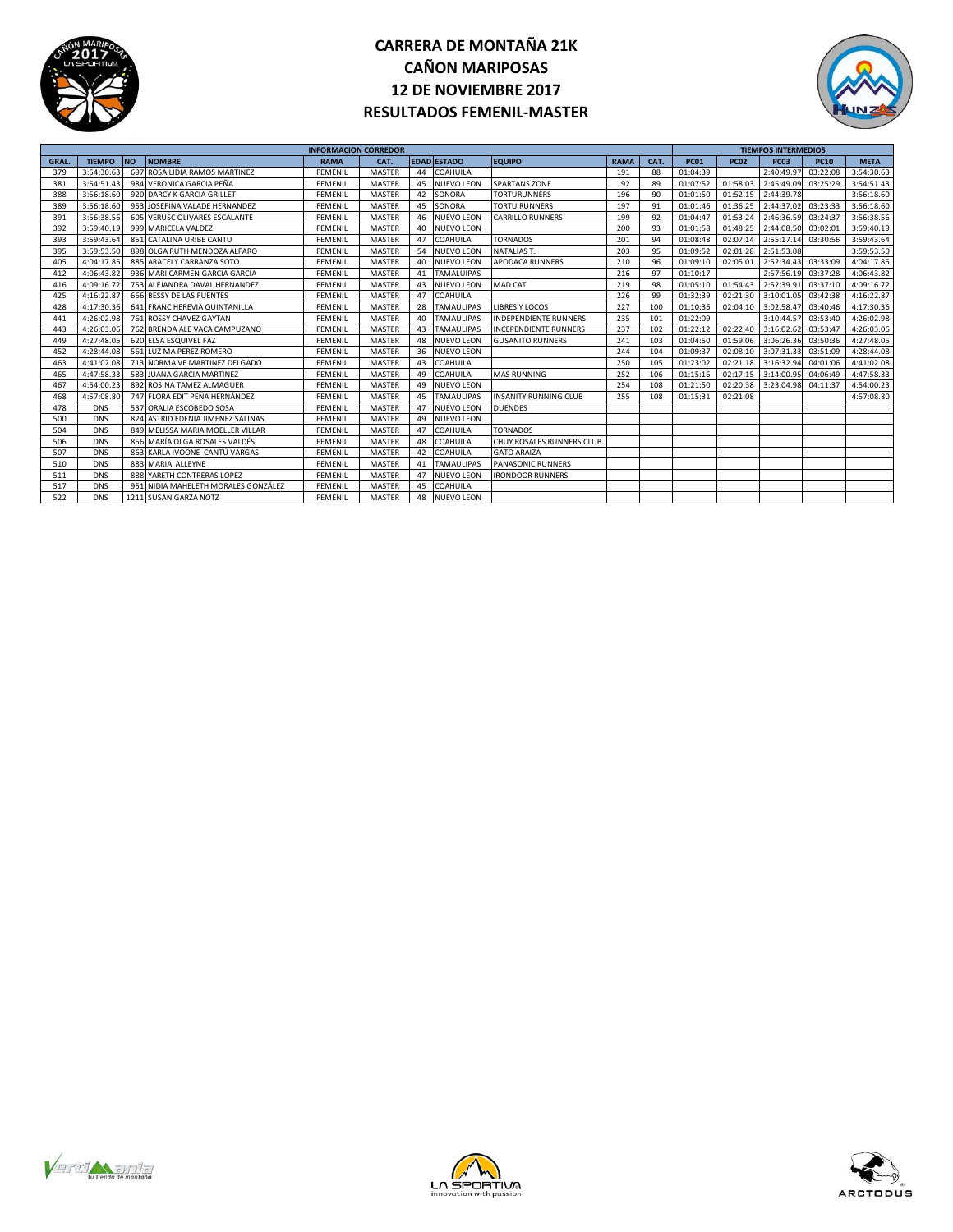



|             |               |           |                                   | <b>INFORMACION CORREDOR</b> |          |    |                    |                              |             |                |             |             | <b>TIEMPOS INTERMEDIOS</b> |             |             |
|-------------|---------------|-----------|-----------------------------------|-----------------------------|----------|----|--------------------|------------------------------|-------------|----------------|-------------|-------------|----------------------------|-------------|-------------|
| <b>GRAL</b> | <b>TIEMPO</b> | <b>NO</b> | <b>NOMBRE</b>                     | <b>RAMA</b>                 | CAT.     |    | <b>EDAD ESTADO</b> | <b>EQUIPO</b>                | <b>RAMA</b> | CAT.           | <b>PC01</b> | <b>PC02</b> | <b>PC03</b>                | <b>PC10</b> | <b>META</b> |
| 65          | 2:31:18.12    |           | 672 OLEGARIA MORALES AVILA        | <b>FEMENIL</b>              | VETERANO | 51 | <b>NUEVO LEON</b>  | LIBRE                        | 13          | $\mathbf{1}$   | 00:43:24    | 01:17:09    | 1:50:29.03                 | 02:12:06    | 2:31:18.12  |
| 78          | 2:36:45.85    |           | 995 MARIA ANGELI MORA SANCHEZ     | <b>FEMENIL</b>              | VETERANO | 55 | <b>TAMAULIPAS</b>  | LIBRE                        | 16          | $\overline{2}$ | 00:45:27    | 01:17:20    | 1:52:27.90                 | 02:14:58    | 2:36:45.85  |
| 98          | 2:42:30.09    |           | 872 ESTELA HUITRON ARMENTA        | <b>FEMENIL</b>              | VETERANO | 50 | <b>TAMAULIPAS</b>  | LIBRE                        | 26          | 3              | 00:45:50    | 01:21:15    | 1:55:11.66                 | 02:21:17    | 2:42:30.09  |
| 116         | 2:47:52.60    |           | 1000 ELY MARTINEZ                 | <b>FEMENIL</b>              | VETERANO | 50 | <b>NUEVO LEON</b>  |                              | 31          | 4              | 00:44:37    | 01:19:00    | 1:56:31.20                 | 02:22:42    | 2:47:52.60  |
| 117         | 2:47:53.21    |           | 584 NORMA LETI CARDONA GARCIA     | FEMENIL                     | VETERANO | 51 | COAHUILA           | <b>MAS RUNNING</b>           | 32          | 5              | 00:46:14    | 01:18:42    | 1:54:55.46                 | 02:23:00    | 2:47:53.21  |
| 126         | 2:49:49.04    |           | 1213 MARIA LU RAMONES GONZALEZ    | <b>FEMENIL</b>              | VETERANO | 52 | <b>NUEVO LEON</b>  |                              | 35          | 6              | 00:51:34    |             | 2:02:49.27                 | 02:28:13    | 2:49:49.04  |
| 154         | 2:59:02.22    |           | 570 MARIA CO BARAJAS SANDOVAL     | <b>FEMENIL</b>              | VETERANO | 49 | <b>TAMAULIPAS</b>  | PAPAMILO                     | 49          | 7              | 00:48:11    | 01:24:56    | 2:04:42.7                  | 02:31:53    | 2:59:02.22  |
| 176         | 3:04:52.19    |           | 502 REBECA ORTIZ GUERRA           | <b>FEMENIL</b>              | VETERANO | 55 | <b>NUEVO LEON</b>  |                              | 61          | 8              | 00:52:38    | 01:29:08    | 2:07:21.64                 | 02:37:42    | 3:04:52.19  |
| 242         | 3:18:24.17    |           | 727 PATRICIA RODRIGUEZ            | FEMENIL                     | VETERANO | 45 | NUEVO LEON         | PROCOACH                     | 100         | $\mathbf{q}$   | 00:53:50    | 01:35:03    | 2:19:31.07                 | 02:51:38    | 3:18:24.17  |
| 244         | 3:19:27.41    |           | 960 LAURA ELIZALDE GONZALEZ       | <b>FEMENIL</b>              | VETERANO | 54 | <b>TAMAULIPAS</b>  | <b>CANGREJOS WONG</b>        | 101         | 10             | 00:53:42    | 01:34:09    | 2:18:42.46                 | 02:52:50    | 3:19:27.41  |
| 255         | 3:20:56.67    |           | 957 RAQUEL DEL CARMEN SALAZAR     | <b>FEMENIL</b>              | VETERANO | 57 | <b>TAMAULIPAS</b>  | <b>CANGREJOS WONG</b>        | 110         | 11             | 00:55:23    | 01:38:28    | 2:23:48.13                 |             | 3:20:56.67  |
| 269         | 3:26:07.17    |           | 654 PATRICIA BARRERA GARZA        | <b>FEMENIL</b>              | VETERANO | 53 | <b>NUEVO LEON</b>  | <b>GUSANITO RUNNERS</b>      | 115         | 12             | 00:59:32    | 01:40:47    | 2:27:15.43                 | 03:03:05    | 3:26:07.17  |
| 286         | 3:27:38.84    |           | 657 LETICIA LOPEZ SEGURA          | <b>FEMENIL</b>              | VETERANO | 50 | <b>NUEVO LEON</b>  | <b>COACH KARI BAILON</b>     | 126         | 13             | 00:52:58    | 01:33:21    | 2:19:41.46                 | 03:00:58    | 3:27:38.84  |
| 291         | 3:28:11.92    |           | 676 ENEDINA VILLARREAL            | <b>FEMENIL</b>              | VETERANO | 55 | NUEVO LEON         | LIBRE                        | 129         | 14             | 00:59:19    | 01:41:41    | 2:24:17.90                 | 02:58:52    | 3:28:11.92  |
| 326         | 3:35:47.72    |           | 619 VEVA CORNEJO                  | <b>FEMENIL</b>              | VETERANO | 53 | <b>NUEVO LEON</b>  |                              | 153         | 15             | 00:56:46    | 01:40:37    | 2:28:22.51                 | 03:04:25    | 3:35:47.72  |
| 344         | 3:41:39.26    |           | 994 IRMA DE DE LA CRUZ FLORES     | <b>FEMENIL</b>              | VETERANO | 63 | <b>TAMAULIPAS</b>  | LIBRE                        | 165         | 16             | 00:59:41    | 01:43:34    | 2:36:39.29                 | 03:12:30    | 3:41:39.26  |
| 347         | 3:42:32.10    |           | 542 MARIA DE LA SOLIS CHARLES     | <b>FEMENIL</b>              | VETERANO | 53 | <b>NUEVO LEON</b>  | <b>LOMAS RUNNERS</b>         | 167         | 17             | 01:02:46    | 01:52:10    | 2:40:55.28                 | 03:17:01    | 3:42:32.10  |
| 365         | 3:50:01.59    |           | 731 LETICIA MORALES PAREDES       | <b>FEMENIL</b>              | VETERANO | 52 | NUEVO LEON         | <b>CARRILLO RUNNERS</b>      | 180         | 18             | 01:04:43    | 01:53:12    | 2:41:47.36                 | 03:24:34    | 3:50:01.59  |
| 367         | 3:51:00.88    |           | 941 IRENE MACHICHE PERALTA        | <b>FEMENIL</b>              | VETERANO | 58 | SONORA             | <b>TORTURUNNERS</b>          | 181         | 19             | 01:01:54    | 01:48:37    | 2:44:38.54                 | 03:19:48    | 3:51:00.88  |
| 372         | 3:51:25.42    |           | 818 JUANITA MAGALLANES            | <b>FEMENIL</b>              | VETERANO | 63 | COAHUILA           |                              | 186         | 20             | 00:53:59    | 01:35:16    | 2:22:41.49                 | 03:13:30    | 3:51:25.42  |
| 378         | 3:54:17.55    |           | 1208 BEATRIZ JANET DESENTIS       | <b>FEMENIL</b>              | VETERANO | 52 | NUEVO LEON         |                              | 190         | 21             | 01:02:19    | 01:45:57    | 2:38:00.99                 | 03:20:21    | 3:54:17.55  |
| 394         | 3:59:43.83    |           | 945 EVA ESTRADA DE LEÓN           | <b>FEMENIL</b>              | VETERANO | 50 | COAHUILA           | #¿NOMBRE?                    | 202         | 22             | 01:08:41    | 02:07:10    | 2:56:20.74                 | 03:30:58    | 3:59:43.83  |
| 406         | 4:04:41.81    |           | 606 CLAUDIA E CUEVAS MARTÍNEZ     | FEMENIL                     | VETERANO | 51 | COAHUILA           | <b>BESOS Y ASI</b>           | 211         | 23             | 01:03:47    | 01:56:19    | 2:49:16.78                 | 03:31:36    | 4:04:41.81  |
| 410         | 4:06:08.03    |           | 579 MARICARMEN RODRIGGU AVILA     | <b>FEMENIL</b>              | VETERANO | 53 | COAHUILA           | <b>MAS RUNNING</b>           | 214         | 24             | 01:09:19    | 02:07:03    | 2:59:49.86                 | 03:37:01    | 4:06:08.03  |
| 411         | 4:06:14.24    |           | 915 DIANA GPNZALEZ CAMPOS         | <b>FEMENIL</b>              | VETERANO | 58 | <b>NUEVO LEON</b>  | <b>TLALOC</b>                | 215         | 25             | 01:06:08    | 01:58:26    | 2:52:39.64                 | 03:32:48    | 4:06:14.24  |
| 413         | 4:07:10.27    |           | 703 NORMA AN TREVIÑO CISNEROS     | <b>FEMENIL</b>              | VETERANO | 56 | <b>TAMAULIPAS</b>  | <b>TORTUGAS</b>              | 217         | 26             | 01:09:58    | 02:03:35    | 2:57:48.25                 | 03:37:24    | 4:07:10.27  |
| 414         | 4:07:25.86    |           | 708 MARIA IZAGUIRRE ALANIS        | <b>FEMENIL</b>              | VETERANO | 51 | NUEVO LEON         |                              | 218         | 27             | 01:12:00    | 02:07:19    | 2:58:00.99                 | 03:36:57    | 4:07:25.86  |
| 418         | 4:12:09.74    |           | 529 SONIA ILIAN TAMEZ FUENTES     | <b>FEMENIL</b>              | VETERANO | 54 | <b>NUEVO LEON</b>  |                              | 221         | 28             | 01:09:55    | 02:05:21    | 2:57:01.67                 | 03:37:56    | 4:12:09.74  |
| 424         | 4:16:09.41    |           | 886 NAOMI VALADEZ LOPEZ           | FEMENIL                     | VETERANO | 53 | <b>TAMAULIPAS</b>  | <b>GACELAS RUNNERS</b>       | 225         | 29             | 01:09:29    | 02:01:40    | 2:55:22.16                 | 03:38:16    | 4:16:09.41  |
| 464         | 4:47:26.02    |           | 611 ANA MARGARITA GÓMEZ NÚÑEZ     | <b>FEMENIL</b>              | VETERANO | 51 | COAHUILA           | <b>RAPPORT</b>               | 251         | 30             | 01:23:04    | 02:23:38    | 3:20:57.50                 | 04:10:07    | 4:47:26.02  |
| 469         | 4:57:09.30    |           | 608 DALINDA SÁNCHEZ LATIGO        | <b>FEMENIL</b>              | VETERANO | 58 | <b>TAMAULIPAS</b>  | <b>INSANITY RUNNING CLUB</b> | 255         | 31             | 01:15:37    | 02:22:06    |                            |             | 4:57:09.30  |
| 479         | <b>DNS</b>    |           | 541 TERESA MUÑOZ                  | <b>FEMENIL</b>              | VETERANO | 54 | <b>NUEVO LEON</b>  | <b>DUENDES</b>               |             |                |             |             |                            |             |             |
| 489         | <b>DNS</b>    |           | 662 ANA ISABEL CARDENAS AGUIRRE   | <b>FEMENIL</b>              | VETERANO | 53 | COAHUILA           |                              |             |                |             |             |                            |             |             |
| 508         | <b>DNS</b>    |           | 868 CARMEN ALVARADO SALDAÑA       | <b>FEMENIL</b>              | VETERANO | 52 | NUEVO LEON         |                              |             |                |             |             |                            |             |             |
| 509         | <b>DNS</b>    |           | 871 MONICA MARINA QUIROGA SALAZAR | <b>FEMENIL</b>              | VETERANO | 53 | NUEVO LEON         | <b>LILI FIGUEROA</b>         |             |                |             |             |                            |             |             |
| 514         | <b>DNS</b>    |           | 930 JUANY RIVERA INFANTE          | <b>FEMENIL</b>              | VETERANO | 57 | <b>NUEVO LEON</b>  | <b>RUNNERS POBRETONES</b>    |             |                |             |             |                            |             |             |





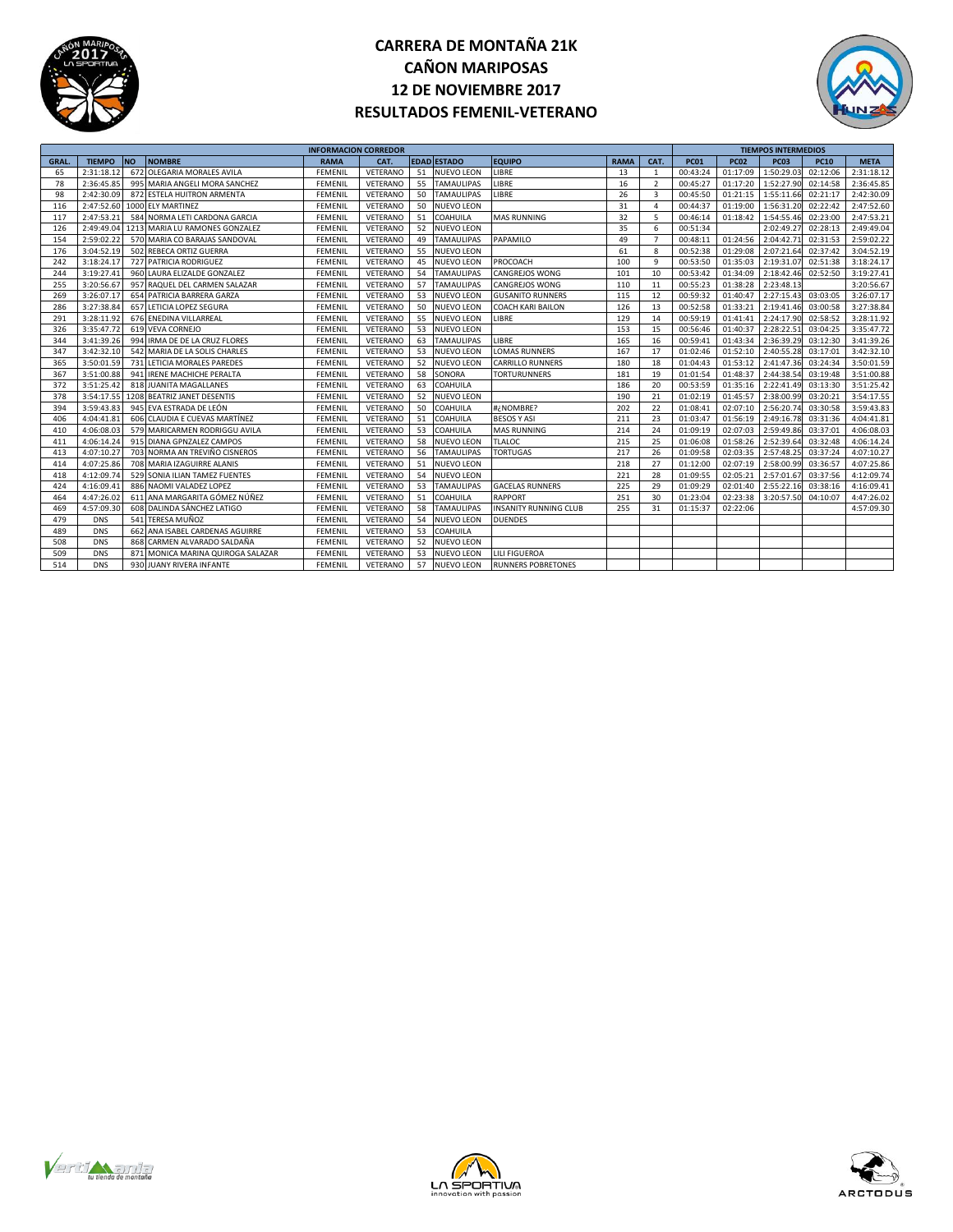

## **CARRERA DE MONTAÑA 21K CAÑON MARIPOSAS 12 DE NOVIEMBRE 2017 RESULTADOS VARONIL-LIBRE**



|                |               |           |                                 | <b>INFORMACION CORREDOR</b> |       |    |                   |                            |                |                |             |             | <b>TIEMPOS INTERMEDIOS</b> |             |             |
|----------------|---------------|-----------|---------------------------------|-----------------------------|-------|----|-------------------|----------------------------|----------------|----------------|-------------|-------------|----------------------------|-------------|-------------|
| <b>GRAL</b>    | <b>TIEMPO</b> | <b>NO</b> | <b>NOMBRE</b>                   | <b>RAMA</b>                 | CAT.  |    | EDAD ESTADO       | <b>EQUIPO</b>              | <b>RAMA</b>    | CAT.           | <b>PC01</b> | <b>PC02</b> | <b>PC03</b>                | <b>PC10</b> | <b>META</b> |
| $\overline{1}$ | 1:30:01.72    | 501       | FERNANDO A MEJIA GONZALEZ       | VARONIL                     | LIBRE | 26 | <b>JALISCO</b>    | VERTIMANIA                 | $\mathbf{1}$   | $\mathbf{1}$   | 00:26:23    | 00:45:28    |                            | 01:16:36    | 1:30:01.72  |
| $\overline{2}$ | 1:40:07.23    | 503       | SERVANDO MARTINEZ MIRANDA       | VARONIL                     | LIBRE | 24 | NUEVO LEON        | VERTIMANIA                 | $\overline{2}$ | $\overline{2}$ | 00:26:43    | 00:48:11    |                            | 01:25:04    | 1:40:07.23  |
|                | 1:44:31.71    | 794       |                                 | VARONIL                     |       |    | <b>TAMAULIPAS</b> |                            |                |                |             |             |                            | 01:29:28    | 1:44:31.71  |
| 3              |               |           | SANTIAGO REYES                  |                             | LIBRE | 25 |                   | <b>OLYMPIA</b>             | 3              | 3              | 00:28:53    | 00:51:12    |                            |             |             |
| $\overline{4}$ | 1:46:10.38    | 549       | CARLOS GUIL ARMENTA LOPEZ       | VARONIL                     | LIBRE | 26 | NUEVO LEON        | <b>YCANS</b>               | $\overline{4}$ | $\pmb{4}$      | 00:31:29    | 00:53:47    |                            | 01:31:59    | 1:46:10.38  |
| 5              | 1:57:27.04    |           | 770 LEONARDO CRUZ MARTINEZ      | VARONIL                     | LIBRE | 47 | <b>TAMAULIPAS</b> |                            | 5              | 5              | 00:33:05    | 00:57:18    |                            | 01:40:01    | 1:57:27.04  |
| 8              | 1:58:14.97    | 958       | ENRIQUE GARCIA RUBIO            | VARONIL                     | LIBRE | 22 | <b>TAMAULIPAS</b> | CANGREJOS WONG             | $\overline{7}$ | 6              | 00:36:20    | 01:01:17    |                            | 01:43:18    | 1:58:14.97  |
| 12             | 2:00:47.06    | 929       | <b>EMMANUEL BROWN</b>           | VARONIL                     | LIBRE | 33 | COAHUILA          | ESCUELA DE ATLETISMO ANDRÉ | 11             | $\overline{7}$ | 00:34:51    | 00:59:05    |                            | 01:44:31    | 2:00:47.06  |
| 13             | 2:05:18.64    | 834       | OMAR CHAVEZ PEREZ               | VARONIL                     | LIBRE | 32 | <b>TEXAS</b>      |                            | 12             | 8              | 00:35:55    | 01:01:12    | 1:28:12.64                 | 01:47:02    | 2:05:18.64  |
| 15             | 2:05:26.99    | 903       |                                 |                             |       | 25 |                   |                            | 13             | 9              |             | 01:03:03    |                            |             |             |
|                |               |           | RAFAEL TERAN LEAL               | VARONII                     | LIBRE |    | NUEVO LEON        | <b>&lt;2 TEAM</b>          |                |                | 00:37:44    |             | 1:28:35.49                 | 01:48:34    | 2:05:26.99  |
| 17             | 2:05:33.70    |           | 520 LUIS CARL GONZALEZ RANGEL   | VARONIL                     | LIBRE | 34 | CANADA            |                            | 15             | 10             | 00:39:12    | 01:04:26    | 1:28:37.43                 | 01:48:55    | 2:05:33.70  |
| 19             | 2:05:39.86    | 659       | LUIS ALBERT MARTINEZ NIÑO       | VARONIL                     | LIBRE | 38 | COAHUILA          | MARATONISTAS DE SALTILLO   | 16             | 11             | 00:36:14    | 01:01:42    | 1:28:55.59                 | 01:49:29    | 2:05:39.86  |
| 20             | 2:06:42.29    | 551       | GILBERTO ALEJ IPIÑA GOMEZ       | VARONIL                     | LIBRE | 20 | NUEVO LEON        | LYCANS                     | 17             | 12             | 00:35:58    | 01:02:13    | 1:30:28.1                  | 01:49:19    | 2:06:42.29  |
| 23             | 2:08:32.9     | 982       | OMAR ALEJAND LEDEZMA LARA       | VARONIL                     | LIBRE | 32 | NUEVO LEON        | <b>SPARTANS ZONE</b>       | 19             | 13             | 00:38:57    | 01:06:46    | 1:34:08.4                  | 01:52:40    | 2:08:32.93  |
| 24             | 2:08:53.2     | 516       | DANIE MORENO RIVERA             | VARONII                     | LIBRE | 35 | <b>TEXAS</b>      |                            | 20             | 14             | 00:38:48    | 01:05:34    | 1:33:47.2                  | 01:52:21    | 2:08:53.24  |
| 28             | 2:11:55.91    | 993       | IVAN JESUS GARCÍA MORENO        |                             | LIBRE | 32 | SONORA            | <b>TRIZON</b>              | 24             | 15             | 00:37:24    | 01:04:50    | 1:33:58.75                 | 01:54:27    | 2:11:55.91  |
|                |               |           |                                 | VARONIL                     |       |    |                   |                            |                |                |             |             |                            |             |             |
| 32             | 2:16:46.08    | 665       | MARIO ALBE GARCIA ALMARAZ       | VARONIL                     | LIBRE | 54 | NUEVO LEON        | MADCAT                     | 28             | 16             | 00:38:50    | 01:07:29    | 1:36:58.2                  | 01:58:48    | 2:16:46.08  |
| 33             | 2:17:59.04    | 565       | LUIS AMARO ZAVALA               | VARONIL                     | LIBRE | 36 | NUEVO LEON        | <b>DUENDES</b>             | 29             | 17             | 00:41:23    | 01:10:26    | 1:40:17.62                 | 02:01:35    | 2:17:59.04  |
| 35             | 2:20:23.19    | 564       | VICTOR HUGO CASAS               | VARONIL                     | LIBRE | 39 | NUEVO LEON        | DUENDES                    | 30             | 18             | 00:41:35    | 01:11:04    | 1:39:55.40                 | 02:00:07    | 2:20:23.19  |
| 36             | 2:21:07.10    | 634       | MARIANO DE VELASCO GARZA        | VARONII                     | LIBRE | 35 | COAHUILA          | RAPPORT                    | 31             | 19             | 00:41:48    | 01:10:41    | 1:38:52.8                  | 02:00:25    | 2:21:07.10  |
| 37             | 2:21:12.08    | 805       | DIEGO ISA PASTRANA BAHENA       | VARONIL                     | LIBRE | 22 | TAMAULIPAS        | <b>OLYMPIA RUNNERS</b>     | 32             | 20             | 00:41:39    | 01:09:01    | 1:37:49.60                 | 02:01:28    | 2:21:12.08  |
| 39             | 2:22:52.61    | 586       | MAURICIO GARZA BULNES           | VARONIL                     | LIBRE | 36 | NUEVO LEON        | CASINO DEL VALLE           | 34             | 21             | 00:41:20    | 01:08:54    | 1:39:00.3                  | 02:00:39    | 2:22:52.61  |
|                |               |           |                                 |                             |       |    |                   |                            |                |                |             |             |                            |             |             |
| 40             | 2:22:53.73    | 508       | MELESIO GARCIA MARTINEZ         | VARONIL                     | LIBRE | 68 | <b>NUEVO LEON</b> | LIBRE                      | 35             | 22             | 00:39:52    | 01:09:41    | 1:42:12.23                 | 02:03:17    | 2:22:53.73  |
| 44             | 2:23:06.29    | 522       | ANGEL RIVERA                    | VARONIL                     | LIBRE | 38 | NUEVO LEON        | LOS 5 MANDILONES DEL EVERE | 39             | 23             | 00:41:28    |             | 1:40:43.32                 | 02:01:45    | 2:23:06.29  |
| 47             | 2:24:50.37    | 569       | ARMANDO MUÑOZ GIL               | VARONII                     | LIBRE | 39 | <b>NUEVO LEON</b> | HOSTILES                   | 41             | 24             | 00:42:06    | 01:10:51    | 1:42:00.97                 | 02:06:08    | 2:24:50.37  |
| 53             | 2:28:35.01    |           | 778 RAMON ABEL RIVERA VAZQUEZ   | VARONIL                     | LIBRE | 25 | <b>TAMAULIPAS</b> | GACELAS                    | 45             | 25             | 00:40:28    | 01:11:46    | 1:44:39.25                 | 02:07:54    | 2:28:35.01  |
| 54             | 2:28:45.05    | 846       | DAVID GZZ UMANZOR               | VARONIL                     | LIBRE | 38 | NUEVO LEON        | 3DUMAZ                     | 46             | 26             | 00:45:43    | 01:17:58    | 1:48:18.63                 | 02:09:06    | 2:28:45.05  |
| 59             | 2:30:09.82    | 806       | GERMAN EDUARD ORTIZ ROCHA       | VARONIL                     | LIBRE | 28 | SONORA            | OLYMPIARUNNERS             | 49             | 27             | 00:50:27    |             | 1:49:41.80                 | 02:13:28    | 2:30:09.82  |
|                |               |           |                                 |                             |       |    |                   |                            |                |                |             |             |                            |             |             |
| 60             | 2:30:10.21    | 616       | MAXIMILIANO MART MARTINEZ       | VARONIL                     | LIBRE | 27 | <b>TAMAULIPAS</b> | CANGREJOS WONG             | 50             | 28             | 00:50:02    |             | 1:52:37.5                  | 02:13:20    | 2:30:10.21  |
| 71             | 2:33:24.48    | 1221      | JUAN CARL ZACARIAS TIQUET       | VARONII                     | LIBRE | 32 | NUEVO LEON        |                            | 57             | 29             | 00:44:02    | 01:16:38    | 1:50:14.18                 | 02:11:35    | 2:33:24.48  |
| 72             | 2:33:29.60    | 925       | JOSE LUIS GONZALEZ MATA         | VARONIL                     | LIBRE | 28 | <b>TAMALUIPAS</b> | <b>OLYMPIA RUNNERS</b>     | 58             | 30             | 00:46:38    | 01:17:05    | 1:50:30.27                 | 02:15:40    | 2:33:29.60  |
| 75             | 2:34:57.23    | 745       | JONATAN YAIR GARCIA BAZAN       | VARONIL                     | LIBRE | 43 | <b>NUEVO LEON</b> | <b>BANDA CERROS MTY</b>    | 61             | 31             | 00:41:14    | 01:12:13    | 1:45:27.87                 | 02:11:04    | 2:34:57.23  |
| 76             | 2:36:20.46    | 510       | JORGE ALFRED TELLO JUAREZ       | VARONIL                     | LIBRE | 32 | <b>NUEVO LEON</b> | <b>EXPOSURE</b>            | 62             | 32             | 00:30:30    | 00:53:13    |                            | 02:14:50    | 2:36:20.46  |
| 81             | 2:37:35.02    | 814       | JOSE LUI TREVINO GONZALEZ       | VARONIL                     | LIBRE | 30 | TAMAULIPAS        | OLYMPIA RUNNERS            | 64             | 33             | 00:47:52    | 01:18:58    | 1:52:07.3                  | 02:16:06    | 2:37:35.02  |
|                |               |           |                                 |                             |       |    |                   |                            |                |                |             |             |                            |             |             |
| 83             | 2:38:18.18    | 511       | ANDRES SAUCEDO                  | VARONII                     | LIBRE | 33 | <b>NUEVO LEON</b> | HUNZAS                     | 66             | 34             | 00:43:48    | 01:18:05    | 1:51:38.1                  | 02:15:54    | 2:38:18.18  |
| 85             | 2:38:28.53    | 550       | <b>GERARDO GARZA VILLARREAL</b> | VARONIL                     | LIBRE | 33 | NUEVO LEON        | LYCANS                     | 68             | 35             | 00:47:08    | 01:20:18    | 1:52:44.98                 | 02:16:11    | 2:38:28.53  |
| 92             | 2:40:19.79    | 773       | JUAN CA MARTINEZ CASTILLO       | VARONIL                     | LIBRE | 31 | <b>NUEVO LEON</b> | TRAINING WINNER            | 69             | 36             | 00:46:47    | 01:18:25    | 1:53:07.84                 | 02:19:22    | 2:40:19.79  |
| 93             | 2:40:51.32    | 966       | FELIX GARCIA TEZOCO             | VARONIL                     | LIBRE | 27 | SONORA            | <b>TRIZON</b>              | 70             | 37             | 00:47:54    | 01:21:51    | 1:55:31.2                  | 02:19:10    | 2:40:51.32  |
| 96             | 2:41:24.68    | 709       | ANGEL BERNARDO MORALES          | VARONIL                     | LIBRE | 38 | NUEVO LEON        | MITOTEROS RUNNERS          | 71             | 38             | 00:43:06    | 01:16:19    | 1:50:52.08                 | 02:16:30    | 2:41:24.68  |
| 101            | 2:42:53.44    | 1203      | VICTOR DANIE REYES GARCIA       | VARONII                     | LIBRE | 37 | NUEVO LEON        |                            | 74             | 39             |             | 01:18:09    | 1:55:21.98                 | 02:20:32    | 2:42:53.44  |
|                |               |           |                                 |                             |       |    |                   |                            | 76             | 40             |             |             |                            |             | 2:43:25.60  |
| 103            | 2:43:25.60    |           | 728 MIGUEL AN CORTÉS ESCOBEDC   | VARONIL                     | LIBRE | 32 | NUEVO LEON        | APODACA RUNNERS            |                |                |             | 01:24:51    | 1:58:50.29                 | 02:22:33    |             |
| 106            | 2:45:20.10    | 797       | FRANCISCO JESU VILLARREAL       | VARONIL                     | LIBRE | 31 | <b>TAMAULIPAS</b> | <b>OLYMPIA RUNNERS</b>     | 79             | 41             |             | 01:19:18    | 1:52:43.29                 | 02:21:31    | 2:45:20.10  |
| 111            | 2:46:30.54    | 837       | CARLOS ALBER BELLO BERNAL       | VARONIL                     | LIBRE | 37 | <b>NUEVO LEON</b> | CORREDORES MONTERREY       | 81             | 42             | 00:41:52    | 01:13:08    | 1:51:40.3                  | 02:19:47    | 2:46:30.54  |
| 112            | 2:46:54.98    | 622       | ADALBERTO GAYTÁN VALDEZ         | VARONIL                     | LIBRE | 39 | NUEVO LEON        | LYCANS                     | 82             | 43             | 00:45:11    | 01:10:44    | 1:53:54.7                  | 02:20:21    | 2:46:54.98  |
| 120            | 2:48:45.49    | 784       | JORGE ANDRES ARENAS GARZA       | VARONIL                     | LIBRE | 34 | <b>TAMAULIPAS</b> | <b>OLYMPIA RUNNERS</b>     | 87             | 44             | 00:46:49    | 01:21:03    | 1:55:43.36                 | 02:22:53    | 2:48:45.49  |
| 135            | 2:51:00.42    |           | 998 VICTOR DE LA CRUZ SANCHEZ   | VARONIL                     | LIBRE | 32 | <b>TAMAULIPAS</b> | LIBRE                      | 96             | 45             | 00:52:01    | 01:28:24    | 2:03:39.99                 | 02:29:06    | 2:51:00.42  |
| 136            | 2:51:02.45    | 981       | ISRA VALQUIARENA CARRILLO       | VARONIL                     | LIBRE | 37 | <b>NUEVO LEON</b> | <b>SPARTANS ZONE</b>       | 97             | 46             | 00:45:02    |             | 1:55:13.90                 | 02:23:16    | 2:51:02.45  |
|                |               |           |                                 |                             |       |    |                   |                            |                |                |             |             |                            |             |             |
| 138            | 2:52:50.70    | 644       | <b>GUSTAVO GALLEGOS TORRES</b>  | VARONIL                     | LIBRE | 30 | <b>NUEVO LEON</b> | TIA CHARIA RUNNING TEAM    | 98             | 47             | 00:48:14    | 01:30:05    | 2:05:48.7                  | 02:32:11    | 2:52:50.70  |
| 142            | 2:53:58.98    | 593       | JORGE LU MEXICANO CAMARGO       | VARONIL                     | LIBRE | 28 | <b>NUEVO LEON</b> | DE ACERO                   | 100            | 48             | 00:49:15    | 01:22:57    | 1:58:11.3                  | 02:26:44    | 2:53:58.98  |
| 145            | 2:55:28.46    | 663       | LEONARDO RIOS MANCILLA          | VARONIL                     | LIBRE | 26 | <b>TAMAULIPAS</b> | EDH                        | 101            | 49             | 00:43:51    | 01:19:55    | 1:57:39.1                  | 02:28:21    | 2:55:28.46  |
| 146            | 2:56:11.38    |           | 869 FELIPE MALACARA             | VARONIL                     | LIBRE | 31 | NUEVO LEON        | NO APLICA                  | 102            | 50             | 00:51:38    | 01:27:52    | 2:04:23.98                 | 02:33:24    | 2:56:11.38  |
| 147            | 2:56:11.48    | 688       | IVAN ER BERROTERAN ARAGON       | VARONIL                     | LIBRE | 32 | <b>NUEVO LEON</b> |                            | 103            | 51             | 00:48:06    | 01:20:46    | 1:57:33.8                  | 02:27:33    | 2:56:11.48  |
| 148            | 2:56:13.69    | 690       | RICARDO GALINDO ESTRADA         | VARONIL                     | LIBRE | 35 | NUEVO LEON        | <b>REGIO RUNNERS</b>       | 104            | 52             | 00:49:40    | 01:27:41    | 2:03:38.19                 | 02:28:30    | 2:56:13.69  |
| 153            | 2:57:46.7     | 738       | JUAN CARL RAMIRES MENDOZA       | VARONIL                     | LIBRE | 27 | COAHUILA          |                            | 105            | 53             | 00:49:48    | 01:28:17    | 2:05:13.2                  | 02:33:16    | 2:57:46.71  |
|                |               |           |                                 |                             |       |    |                   |                            |                |                |             |             |                            |             |             |
| 155            | 2:59:31.08    | 954       | <b>CARLOS HERRERA</b>           | VARONII                     | LIBRE | 37 | <b>TAMAULIPAS</b> | OLYMPIA RUNNERS            | 106            | 54             | 00:53:56    | 01:29:59    | 2:09:20.29                 | 02:36:08    | 2:59:31.08  |
| 159            | 3:01:24.12    | 705       | HECTOR ALEJAN ROJAS ORTIZ       | VARONIL                     | LIBRE | 31 | NUEVO LEON        | COACH KARI BAILON          | 108            | 55             | 00:52:52    | 01:30:25    | 2:08:06.36                 | 02:35:25    | 3:01:24.12  |
| 168            | 3:03:31.76    | 562       | ALBERTO SUFUENTES MONTOYA       | VARONIL                     | LIBRE | 38 | <b>NUEVO LEON</b> |                            | 111            | 56             | 00:50:57    | 01:31:27    | 2:08:07.39                 | 02:34:54    | 3:03:31.76  |
| 172            | 3:04:21.76    | 800       | <b>FELIX GALAN</b>              | VARONIL                     | LIBRE | 35 | <b>TAMAULIPAS</b> | JABALI RUNNERS             | 112            | 57             |             |             | 2:11:42.11                 |             | 3:04:21.76  |
| 173            | 3:04:25.98    | 845       | ENRIQUE ARECHIGA CORONADO       | VARONIL                     | LIBRE | 30 | <b>TAMAULIPAS</b> | JABALI RUNNERS             | 114            | 59             | 00:51:33    | 01:30:42    | 2:11:45.83                 | 02:42:18    |             |
| 174            | 3:04:43.39    | 862       | ROBERT SOLÓRZANO BALBUENA       | VARONIL                     | LIBRE | 34 | NUEVO LEON        | RONDOOR RUNNERS            | 114            | 59             | 00:47:21    | 01:26:32    | 2:08:12.08                 | 02:35:53    | 3:04:43.39  |
| 179            | 3:05:10.44    |           | 613 RAFAEL RAMIREZ              | VARONIL                     | LIBRE | 32 | NUEVO LEON        |                            | 116            | 60             | 00:47:03    | 01:24:43    | 2:02:50.04                 | 02:36:50    | 3:05:10.44  |
| 183            | 3.06.04.99    |           |                                 |                             |       | 29 |                   | <b>TRAINING WINNER</b>     |                | 61             | 00:55:50    | 01:37:45    | 2:17:55.96                 | 02.43.43    | 3:06:04.99  |
|                |               |           | 685 ALEJANDRO CALLEJAS FLORES   | VARONII                     | LIBRE |    | <b>NUEVO LEON</b> |                            | 118            |                |             |             |                            |             |             |
| 185            | 3:06:07.61    |           | 724 EDGA DE LA CRUZ RODRIGUEZ   | VARONIL                     | LIBRE | 30 | <b>NUEVO LEON</b> | LYCANS                     | 119            | 62             | 00:42:40    | 01:17:33    | 1:57:40.57                 | 02:42:07    | 3:06:07.61  |
| 189            | 3:06:32.37    | 865       | JOAQUIN ARELLANO                | VARONIL                     | LIBRE | 35 | <b>NUEVO LEON</b> | MADCAT                     | 121            | 63             | 00:53:30    | 01:31:20    | 2:10:59.77                 | 02:42:31    | 3:06:32.37  |
| 192            | 3:06:42.27    |           | 609 GERARDO PALACIOS JR         | VARONIL                     | LIBRE | 31 | <b>TAMAULIPAS</b> | OLYMPIA RUNNERS            | 124            | 64             | 00:54:26    | 01:35:28    | 2:16:27.56                 | 02:44:10    | 3:06:42.27  |
| 193            | 3:06:48.80    | 782       | <b>JESUS SALDIVAR</b>           | VARONIL                     | LIBRE | 28 | TAMAULIPAS        | OLYMPIA RUNNERS            | 125            | 65             | 00:50:49    |             | 2:04:13.00                 | 02:40:09    | 3:06:48.80  |
| 195            | 3:07:46.96    | 980       | JESÚS ALEJA TEJADA GARCÍA       | VARONIL                     | LIBRE | 29 | <b>TAMAULIPAS</b> | HABANEROS RUNNING TEAM     | 126            | 66             | 00:54:25    | 01:35:25    | 2:16:32.14                 | 02:44:15    | 3:07:46.96  |
| 197            | 3:08:02.94    |           | 974 ALBE JESÚS GONZÁLEZ CABRE   | VARONIL                     | LIBRE | 31 | NUEVO LEON        | SPARTANS ZONE VIP          | 127            | 67             | 00:56:07    | 01:33:34    | 2:14:19.66                 |             | 3:08:02.94  |
|                |               |           |                                 |                             |       |    |                   |                            |                |                |             |             |                            |             |             |
| 198            | 3:08:48.79    | 908       | JOSE II VAZQUEZ HERNANDEZ       | VARONIL                     | LIBRE | 39 | <b>NUEVO LEON</b> |                            | 128            | 68             | 00:57:28    | 01:36:17    | 2:15:38.44                 | 02:44:04    | 3:08:48.79  |
| 199            | 3:09:06.92    | 844       | JUAN HUERTA MIRANDA             | VARONIL                     | LIBRE | 31 | <b>TAMAULIPAS</b> | JABALI RUNNERS             | 129            | 69             | 00:51:32    | 01:30:40    | 2:12:17.84                 | 02:42:23    | 3:09:06.92  |
| 201            | 3:09:28.59    |           | 716 JORGE DANIEL TORRES CANTU   | VARONIL                     | LIBRE | 30 | TAMAULIPAS        | <b>RUNAHOLIC</b>           | 130            | 70             | 00:53:15    |             | 2:12:18.20                 | 02:42:46    | 3:09:28.59  |
| 202            | 3:09:46.01    | 1204      | JOSE JESUS CORNEJO FELIX        | VARONIL                     | LIBRE | 33 | COAHUILA          | NG FIT                     | 131            | 71             | 00:53:01    | 01:31:10    | 2:05:20.03                 | 02:33:10    | 3:09:46.01  |
| 218            | 3:14:24.45    |           | 848 MARCO AN LANDEROS TREVIÑO   | VARONIL                     | LIBRE | 30 | <b>TAMAULIPAS</b> |                            | 135            | 72             |             | 01:37:41    | 2:19:33.84                 | 02:48:40    | 3:14:24.45  |
| 241            | 3:18:12.86    |           | 896 DAVID ALEMÁN LÓPEZ          | VARONIL                     | LIBRE | 37 | NUEVO LEON        | CARE                       | 142            | 73             | 00:55:02    | 01:19:35    | 2:20:33.66                 | 02:51:43    | 3:18:12.86  |
|                | 3:19:25.32    |           | 746 HECTOR DA LOERA VELAZQUEZ   |                             |       | 30 |                   | HABANEROS RUNNING TEAM     | 143            | 74             | 00:58:34    |             |                            | 02:55:05    |             |
| 243            |               |           |                                 | VARONIL                     | LIBRE |    | <b>TAMAULIPAS</b> |                            |                |                |             | 01:41:07    | 2:25:53.14                 |             | 3:19:25.32  |
| 247            | 3:19:38.64    |           | 670 JORGE HU AMANTE RUBALCAVA   | VARONIL                     | LIBRE | 29 | <b>TAMAULIPAS</b> | CANGREJOS WONG             | 144            | 75             |             | 01:36:32    | 2:23:26.88                 | 02:54:50    | 3:19:38.64  |
| 251            | 3:20:21.42    |           | 718 CUAUHTÉMOC TORRES CANTU     | VARONIL                     | LIBRE | 23 | <b>TAMAULIPAS</b> | RUNAHOLIC                  | 145            | 76             | 00:54:34    | 01:35:47    | 2:18:50.68                 | 02:53:06    | 3:20:21.42  |
| 256            | 3:24:23.74    | 792       | FERNANDO CASTAÑEDA PEREZ        | VARONIL                     | LIBRE | 27 | <b>TAMAULIPAS</b> | OLYMPIA RUNNERS            | 146            | 77             | 00:51:56    | 01:31:16    | 2:22:13.30                 | 02:57:00    | 3:24:23.74  |
| 257            | 3:24:25.30    | 809       | GIL VICI CASTILLO SALAZAR       | VARONIL                     | LIBRE | 26 | <b>TAMAULIPAS</b> | OLYMPIA                    | 147            | 78             | 00:51:55    |             | 2:22:13.94                 | 02:57:05    | 3:24:25.30  |
| 259            | 3:24:47.54    | 595       | ALEJANDRO MONSIVAIS RDZ         | VARONIL                     | LIBRE | 39 | NUEVO LEON        | DE ACERO                   | 149            | 79             | 00:54:17    | 01:32:30    | 2:15:23.37                 | 02:49:22    | 3:24:47.54  |
| 264            | 3:25:04.17    | 822       | CARLOS ALBER SAUCEDO LUNA       | VARONIL                     | LIBRE | 34 | NUEVO LEON        |                            | 152            | 80             | 00:50:20    | 01:28:31    | 2:10:30.34                 | 02:48:04    | 3:25:04.17  |
|                | 3:25:43.16    | 812       |                                 |                             |       | 29 |                   |                            | 154            |                |             |             |                            |             |             |
| 268            |               |           | ROGELIO GUERRA                  | VARONIL                     | LIBRE |    | <b>TAMAULIPAS</b> | OLYMPIA                    |                | 81             | 00:55:49    | 01:36:50    | 2:24:38.38                 | 02:58:17    | 3:25:43.16  |
| 278            | 3:26:29.97    | 816       | LUIS FERN RODRIGUEZ PEREZ       | VARONIL                     | LIBRE | 36 | <b>TAMAULIPAS</b> |                            | 157            | 82             | 00:54:22    | 01:35:57    | 2:22:18.36                 | 02:55:44    | 3:26:29.97  |
| 300            | 3:29:06.48    | 977       | JOSE ELOY MONTES PEREZ          | VARONIL                     | LIBRE | 35 | NUEVO LEON        | <b>CRAZY RUNNERS</b>       | 165            | 83             | 00:49:33    | 01:33:59    | 2:17:27.62                 | 02:54:11    | 3:29:06.48  |
| 302            | 3:29:19.97    | 912       | EDGAR M MONTELONGO MADRID       | VARONIL                     | LIBRE | 39 | NUEVO LEON        | TUCAN                      | 166            | 84             | 00:58:02    | 01:42:23    | 2:25:58.96                 | 03:01:21    | 3:29:19.97  |
| 303            | 3:29:58.51    | 828       | ARTEMIO VAZQUEZ REYES           | VARONIL                     | LIBRE | 38 | <b>NUEVO LEON</b> |                            | 167            | 85             | 00:46:56    | 01:22:45    | 2:07:04.92                 | 02:52:25    | 3:29:58.51  |
| 318            | 3:33:44.67    | 839       | JORGE ALB PEREZ CAMARILLO       | VARONIL                     | LIBRE | 41 | NUEVO LEON        | <b>TIGRES RUNNER</b>       | 170            | 86             | 00:58:41    | 01:41:20    | 2:26:13.45                 | 03:06:08    | 3:33:44.67  |
|                |               |           | 786 ULISES FLORES VILLARREAL    |                             |       |    |                   |                            | 172            | 87             |             |             |                            |             |             |
| 323            | 3:35:03.36    |           |                                 | VARONIL                     | LIBRE | 34 | <b>NUEVO LEON</b> | <b>ROL MTY</b>             |                |                | 00:55:51    | 01:33:45    | 2:28:33.42                 | 03:06:52    | 3:35:03.36  |





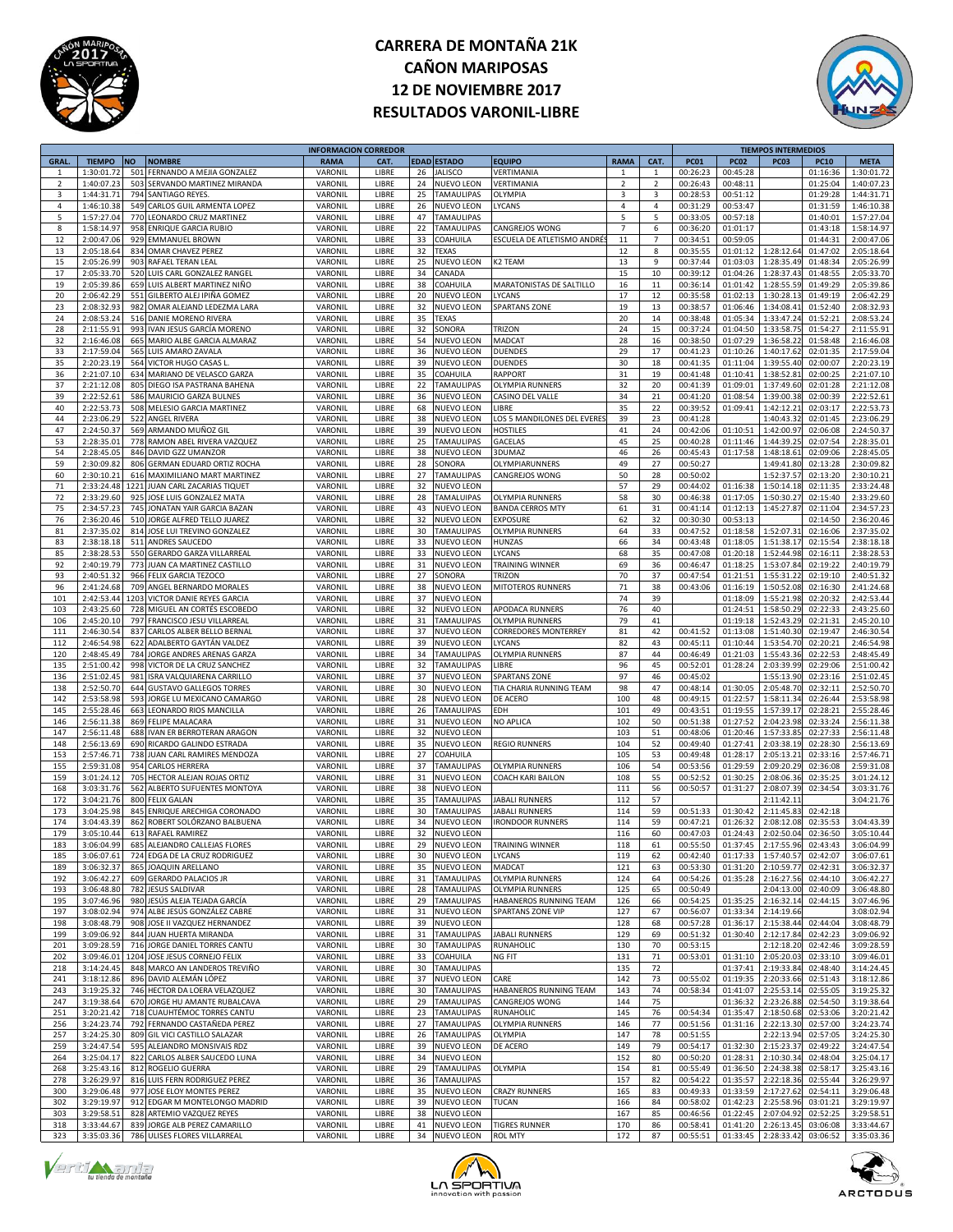

## **CARRERA DE MONTAÑA 21K CAÑON MARIPOSAS 12 DE NOVIEMBRE 2017 RESULTADOS VARONIL-LIBRE**



| <b>INFORMACION CORREDOR</b> |               |           |                                        |             |       |    |                    |                               |             |      |             |             | <b>TIEMPOS INTERMEDIOS</b> |             |             |  |  |
|-----------------------------|---------------|-----------|----------------------------------------|-------------|-------|----|--------------------|-------------------------------|-------------|------|-------------|-------------|----------------------------|-------------|-------------|--|--|
| <b>GRAL</b>                 | <b>TIEMPO</b> | <b>NO</b> | <b>NOMBRE</b>                          | <b>RAMA</b> | CAT.  |    | <b>EDAD ESTADO</b> | <b>EQUIPO</b>                 | <b>RAMA</b> | CAT. | <b>PC01</b> | <b>PC02</b> | <b>PC03</b>                | <b>PC10</b> | <b>META</b> |  |  |
| 345                         | 3:41:47.73    |           | 1217 EFREN RIVAS CAVAZOS               | VARONIL     | LIBRE | 34 | <b>NUEVO LEON</b>  |                               | 180         | 88   | 00:51:05    | 01:33:15    | 2:23:46.35                 | 03:08:56    | 3:41:47.73  |  |  |
| 348                         | 3:42:53.23    |           | 813 SERGIO IVAN COSTILLA               | VARONIL     | LIBRE | 24 | <b>TAMAULIPAS</b>  |                               | 181         | 89   | 00:49:20    | 01:30:57    | 2:21:04.77                 | 03:10:40    | 3:42:53.23  |  |  |
| 366                         | 3:50:43.08    |           | 639 JAVIER SANTOS RODRIGUEZ            | VARONIL     | LIBRE | 34 | <b>TAMAULIPAS</b>  | <b>HABANEROS RUNNING TEAM</b> | 186         | 90   | 00:58:32    | 01:45:15    | 2:35:03.6                  | 03:18:00    | 3:50:43.08  |  |  |
| 377                         | 3:53:54.23    |           | 803 CESAR MARTINEZ                     | VARONIL     | LIBRE | 32 | <b>TAMAULIPAS</b>  | OLYMPIARRUNERS                | 188         | 91   | 01:01:42    | 01:46:43    | 2:43:25.5                  | 03:23:39    | 3:53:54.23  |  |  |
| 380                         | 3:54:49.63    |           | 823 CLAUDIO EMMANUEL GARCIA            | VARONIL     | LIBRE | 36 | <b>NUEVO LEON</b>  |                               | 189         | 92   | 00:56:24    | 01:38:58    | 2:31:43.7                  | 03:21:54    | 3:54:49.63  |  |  |
| 398                         | 4:01:19.87    |           | 682 ARNOLD MARTIR MARTINEZ             | VARONIL     | LIBRE | 15 | <b>TAMAULIPAS</b>  | <b>CLUB TORTUGAS</b>          | 194         | 93   | 01:03:05    | 01:24:45    | 2:43:17.9                  | 03:28:23    | 4:01:19.87  |  |  |
| 408                         | 4:05:53.77    |           | 801 JORGE ALBERTO RINCON LEAL          | VARONIL     | LIBRE | 34 | <b>TAMAULIPAS</b>  | <b>OLYMPIA RUNNERS</b>        | 196         | 94   | 01:02:49    | 01:54:24    | 2:47:45.90                 | 03:25:22    | 4:05:53.77  |  |  |
| 415                         | 4:08:10.87    |           | 780 JOSE JULI SALINAS SALAZAR          | VARONIL     | LIBRE | 29 | <b>NUEVO LEON</b>  |                               | 197         | 95   | 01:06:42    | 02:03:14    | 2:52:55.8                  | 03:34:04    | 4:08:10.87  |  |  |
| 420                         | 4:12:46.1     |           | 650 JOSE ANTO VERUETE PEDRAZA          | VARONIL     | LIBRE | 36 | <b>TAMAULIPAS</b>  | <b>HABANEROS RUNNING TEAM</b> | 198         | 96   | 01:00:08    | 01:47:56    | 2:47:00.5                  | 03:32:43    | 4:12:46.11  |  |  |
| 426                         | 4:16:58.79    |           | 691 JORGE ALEJANDRO CANTU              | VARONIL     | LIBRE | 31 | COAHUILA           |                               | 200         | 97   | 01:27:06    | 02:22:35    | 3:12:26.2                  | 03:47:04    | 4:16:58.79  |  |  |
| 431                         | 4:17:41.85    |           | 744 RICARDO CÁRDENAS SALAZAR           | VARONIL     | LIBRE | 24 | <b>NUEVO LEON</b>  |                               | 204         | 98   | 01:10:32    | 01:59:16    | 2:51:51.2                  | 03:38:59    | 4:17:41.85  |  |  |
| 448                         | 4:27:45.17    |           | 876 VICTOR CASTILLO MORALES            | VARONIL     | LIBRE | 21 | <b>TAMAULIPAS</b>  | <b>GACELAS RUNNING TEAM!</b>  | 208         | 99   | 01:11:26    | 02:05:33    | 3:09:29.9                  | 03:54:19    | 4:27:45.17  |  |  |
| 450                         | 4:28:35.73    |           | 700 HELY COBIAN MENDOZA                | VARONIL     | LIBRE | 31 | <b>TAMAULIPAS</b>  | <b>HABANEROS RUNNING TEAM</b> | 209         | 100  | 01:13:33    | 02:09:00    | 3:09:22.3                  | 03:56:21    | 4:28:35.73  |  |  |
| 454                         | 4:29:35.79    |           | 771 HOMERO LEIJA CANTU                 | VARONIL     | LIBRE | 25 | <b>TAMAULIPAS</b>  |                               | 210         | 101  | 01:10:42    | 02:08:06    | 3:14:30.3                  | 03:58:19    | 4:29:35.79  |  |  |
| 456                         | 4:31:24.76    |           | 934 ANGEL SARMIENTO BERMUDEZ           | VARONIL     | LIBRE | 36 | <b>NUEVO LEON</b>  | <b>CORREDORES DEL VALLE</b>   | 211         | 102  | 01:16:32    |             | 3:06:30.7                  | 03:53:34    | 4:31:24.76  |  |  |
| 458                         | 4:32:43.38    |           | 808 JESUS AVALOS TREVIÑO               | VARONIL     | LIBRE | 29 | <b>TAMAULIPAS</b>  | <b>OLYMPIA</b>                | 212         | 103  | 01:14:28    | 02:18:35    | 3:10:27.7                  | 03:58:01    | 4:32:43.38  |  |  |
| 460                         | 4:36:24.15    |           | 640 JOSE LUIS CASTILLO AVILA           | VARONIL     | LIBRE | 31 | <b>NUEVO LEON</b>  |                               | 213         | 104  | 01:04:18    | 02:07:52    | 3:03:02.1                  | 03:56:06    | 4:36:24.15  |  |  |
| 470                         | 5:07:25.98    |           | 598 GUILLERMO RANGEL SADA              | VARONIL     | LIBRE | 39 | <b>NUEVO LEON</b>  | DE ACERO                      | 215         | 105  | 01:14:23    | 02:19:33    | 3:22:09.0                  |             | 5:07:25.98  |  |  |
| 473                         | <b>DNF</b>    |           | 988 ARTURO ANAYA LEOS                  | VARONIL     | LIBRE | 36 | <b>TAMAULIPAS</b>  | <b>NINGUNO</b>                | 216         | 106  | 00:34:28    | 01:00:16    |                            |             |             |  |  |
| 481                         | <b>DNS</b>    |           | 548 ALFREDO NAVARRO HERNANDEZ          | VARONIL     | LIBRE | 35 | NUEVO LEON         | <b>LYCANS</b>                 |             |      |             |             |                            |             |             |  |  |
| 485                         | <b>DNS</b>    |           | 587 VICTOR SANCHEZ HERNANDEZ           | VARONIL     | LIBRE | 34 | <b>NUEVO LEON</b>  | LIBRE                         |             |      |             |             |                            |             |             |  |  |
| 487                         | <b>DNS</b>    |           | 600 PEDRO GOCHICOA SARO                | VARONIL     | LIBRE | 33 | <b>NUEVO LEON</b>  | <b>DE ACERO</b>               |             |      |             |             |                            |             |             |  |  |
| 491                         | <b>DNS</b>    |           | 687 EDGAR ENRIQUE REYNA MEDRANO        | VARONIL     | LIBRE | 29 | <b>NUEVO LEON</b>  |                               |             |      |             |             |                            |             |             |  |  |
| 492                         | <b>DNS</b>    |           | 717 BERNARDO MONCAYO GARZA             | VARONIL     | LIBRE | 32 | <b>NUEVO LEON</b>  |                               |             |      |             |             |                            |             |             |  |  |
| 497                         | <b>DNS</b>    |           | 795 NORBERTO CHONG CIENFUEGOS          | VARONIL     | LIBRE | 32 | <b>TAMAULIPAS</b>  | <b>OLYMPIA RUNNERS</b>        |             |      |             |             |                            |             |             |  |  |
| 502                         | <b>DNS</b>    |           | 833 ADRIAN MERLA VILLARREAL            | VARONIL     | LIBRE | 31 | <b>NUEVO LEON</b>  |                               |             |      |             |             |                            |             |             |  |  |
| 505                         | <b>DNS</b>    |           | 853 CARLOS CASTRO                      | VARONIL     | LIBRE | 30 | <b>NUEVO LEON</b>  | <b>NO APLICA</b>              |             |      |             |             |                            |             |             |  |  |
| 512                         | <b>DNS</b>    |           | 889 JESUS ARTURO MARTINEZ RAMIREZ      | VARONIL     | LIBRE | 36 | <b>NUEVO LEON</b>  |                               |             |      |             |             |                            |             |             |  |  |
| 513                         | <b>DNS</b>    |           | 890 EDER ALEXIS VAZQUEZ CARRERA        | VARONIL     | LIBRE | 34 | <b>NUEVO LEON</b>  |                               |             |      |             |             |                            |             |             |  |  |
| 518                         | <b>DNS</b>    |           | 956 ARMANDO BUSQUETA MEDINA            | VARONIL     | LIBRE | 26 | <b>TAMAULIPAS</b>  | <b>CANGREJOS WONG</b>         |             |      |             |             |                            |             |             |  |  |
| 523                         | <b>DNS</b>    |           | 1215 MARIO RUIZ ESPARZA ESPINAL        | VARONIL     | LIBRE | 38 | <b>NUEVO LEON</b>  | <b>DUENDES</b>                |             |      |             |             |                            |             |             |  |  |
| 524                         | <b>DNS</b>    |           | 1219 JESUS LUIS BARRERA GARZA          | VARONIL     | LIBRE | 35 | <b>NUEVO LEON</b>  | <b>ARTRUNNERS PUEBLA</b>      |             |      |             |             |                            |             |             |  |  |
| 526                         | <b>DNS</b>    |           | 1225 DANIEL FABIAN RODRIGUEZ HERNANDEZ | VARONIL     | LIBRE | 29 | <b>NUEVO LEON</b>  | LIBRE                         |             |      |             |             |                            |             |             |  |  |





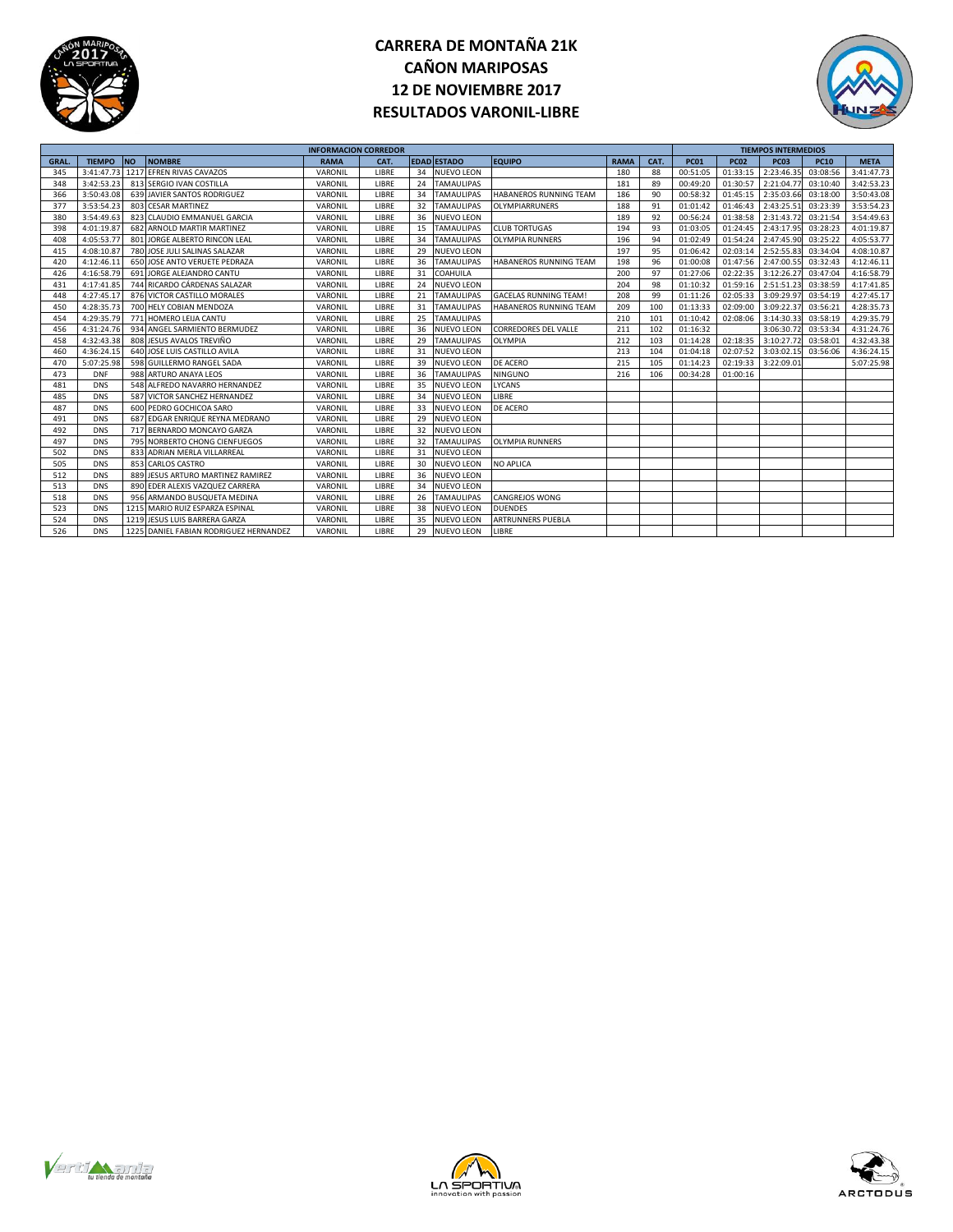

## **CARRERA DE MONTAÑA 21K CAÑON MARIPOSAS 12 DE NOVIEMBRE 2017 RESULTADOS VARONIL-MASTER**



|             |               |           |                                 | <b>INFORMACION CORREDOR</b> |                  |    |                    |                              |             |                |             |             | <b>TIEMPOS INTERMEDIOS</b> |             |             |
|-------------|---------------|-----------|---------------------------------|-----------------------------|------------------|----|--------------------|------------------------------|-------------|----------------|-------------|-------------|----------------------------|-------------|-------------|
| <b>GRAL</b> | <b>TIEMPO</b> | <b>NO</b> | <b>NOMBRE</b>                   | <b>RAMA</b>                 | CAT.             |    | EDAD ESTADO        | <b>EQUIPO</b>                | <b>RAMA</b> | CAT.           | <b>PC01</b> | <b>PC02</b> | <b>PC03</b>                | <b>PC10</b> | <b>META</b> |
| 6           | 1:58:03.69    | 669       | OSCAR GONZALEZ RODRIGUEZ        | VARONI                      | MASTER           | 28 | TAMAULIPAS         | CANGREJOS WONG               | 6           | $\mathbf{1}$   | 00:33:01    | 00:56:55    |                            | 01:42:27    | 1:58:03.69  |
| 9           | 1:58:34.55    | 752       | ALEJA ALVAREZ JASSOGUERRA       | VARONIL                     | MASTER           | 34 | <b>NUEVO LEON</b>  | <b>LILI FIGUEROA</b>         | 8           | $\overline{2}$ | 00:33:40    | 00:58:36    |                            | 01:43:26    | 1:58:34.55  |
| 10          | 1:58:38.26    | 962       | AARON SOTO JAUREGUI             | VARONIL                     |                  | 45 | TAMAULIPAS         |                              | 9           |                |             | 00:59:17    |                            | 01:43:32    | 1:58:38.26  |
|             |               |           |                                 |                             | MASTER           |    |                    | CANGREJOS WONG               |             | 3              | 00:34:36    |             |                            |             |             |
| $11\,$      | 1:58:59.03    | 965       | <b>GUADALUPE TOLENTINO JOSE</b> | VARONII                     | MASTER           | 43 | TAMAULIPAS         | CANGREJOS WONG               | $10\,$      | 4              | 00:36:06    | 01:00:56    |                            | 01:43:36    | 1:58:59.03  |
| 22          | 2:08:15.58    | 566       | ALEJANDRO CASTRO RUIZ           | VARONII                     | MASTER           | 48 | <b>NUEVO LEON</b>  | TRAINER                      | 18          | 5              | 00:38:16    | 01:04:45    | 1:33:02.33                 | 01:51:36    | 2:08:15.58  |
| 25          | 2:10:04.99    | 938       | <b>CESAR GUTIERREZ MENDOZA</b>  | VARONII                     | <b>MASTER</b>    | 43 | NUEVO LEON         | LYCANS                       | 21          | 6              | 00:38:30    | 01:05:09    | 1:32:55.19                 | 01:51:54    | 2:10:04.99  |
| 26          | 2:10:18.84    | 835       | <b>RONNY KVIST SORLI</b>        | VARONIL                     | MASTER           | 40 | <b>NUEVO LEON</b>  | K2                           | 22          | $\overline{7}$ | 00:37:36    | 01:04:39    | 1:31:33.28                 | 01:51:58    | 2:10:18.84  |
| 27          | 2:10:52.7     | 693       | <b>EDUARDO LOREDO</b>           | VARONIL                     | MASTER           | 40 | <b>NUEVO LEON</b>  | CARZA/CORREDORES DEL VALL    | 23          | 8              | 00:38:37    | 01:05:50    | 1:32:03.98                 | 01:53:11    | 2:10:52.73  |
| 30          | 2:15:37.97    | 525       | VALDEMAR GONZAL RODRIGUEZ       | VARONI                      | <b>MASTER</b>    | 42 | NUEVO LEON         | LOS 5 MANDILONES DEL EVERES  | 26          | 9              | 00:39:47    | 01:07:17    | 1:34:22.09                 | 01:55:26    | 2:15:37.97  |
|             |               |           |                                 |                             |                  |    |                    |                              | 27          |                |             |             |                            |             |             |
| 31          | 2:16:06.97    | 992       | JOSE CASTILLO REYES             | VARONII                     | MASTER           | 47 | <b>TAMAULIPAS</b>  | <b>JABALI RUNNERS</b>        |             | 10             | 00:37:39    | 01:06:50    | 1:36:27.35                 | 01:56:23    | 2:16:06.97  |
| 38          | 2:22:48.74    | 836       | JAIME ALE GARCIA GONZALEZ       | VARONII                     | MASTER           | 45 | <b>NUEVO LEON</b>  |                              | 33          | 11             | 00:39:35    | 01:08:35    | 1:40:05.43                 | 02:02:40    | 2:22:48.74  |
| 41          | 2:22:59.09    | 1205      | JOSÉ ALFR SÁNCHEZ NAVARRO       | VARONIL                     | MASTER           | 46 | <b>NUEVO LEON</b>  |                              | 36          | 12             | 00:39:20    | 01:07:01    | 1:37:46.93                 | 02:01:25    | 2:22:59.09  |
| 42          | 2:23:04.2     | 819       | OMAR SALDIVAR RODRIGUEZ         | VARONIL                     | MASTER           | 39 | <b>NUEVO LEON</b>  |                              | 37          | 13             | 00:39:57    | 01:08:41    | 1:39:20.33                 | 02:00:46    | 2:23:04.27  |
| 43          | 2:23:06.1     | 523       | ALEX VILLARREAL                 | VARONI                      | <b>MASTER</b>    | 45 | <b>NUEVO LEON</b>  | LOS 5 MANDILONES DEL EVERES  | 38          | 14             | 00:41:26    | 01:10:46    | 1:40:42.2                  | 02:02:13    | 2:23:06.12  |
| 46          | 2:24:08.21    |           | 531 MARCELO ALANIS LAMBRETON    | VARONII                     | MASTER           | 48 | <b>NUEVO LEON</b>  |                              | 40          | 15             | 00:41:42    | 01:11:14    | 1:42:01.58                 | 02:04:40    | 2:24:08.21  |
| 49          | 2:27:03.48    | 842       | OSCAR MAN AGUILAR SANCHEZ       | VARONII                     | MASTER           | 44 | COAHUILA           | MARATONISTAS DE SALTILLO     | 42          | 16             | 00:42:14    | 01:13:05    | 1:44:36.03                 | 02:07:56    | 2:27:03.48  |
| 50          | 2:27:30.37    | 524       | <b>JESUS GUERRERO ALMARAZ</b>   | VARONIL                     | MASTER           | 42 | <b>NUEVO LEON</b>  | LOS 5 MANDILONES DEL EVERE   | 43          | 17             | 00:39:33    | 01:07:07    | 1:41:23.84                 | 01:56:43    | 2:27:30.37  |
|             |               |           |                                 |                             |                  |    |                    |                              |             |                |             |             |                            |             |             |
| 51          | 2:27:30.38    | 521       | FERNANDO DAVALOS GONZALEZ       | VARONIL                     | MASTER           | 43 | <b>NUEVO LEON</b>  | LOS 5 MANDILONES DEL EVERE   | 44          | 18             | 00:00:00    | 01:09:45    | 1:41:23.8                  | 02:04:57    | 2:27:30.38  |
| 63          | 2:30:46.76    |           | 740 DANIEL CASTAÑEDA            | VARONI                      | <b>MASTER</b>    | 43 | COAHUILA           | <b>RAPPORT</b>               | 51          | 19             | 00:43:41    | 01:15:25    | 1:48:48.4                  | 02:11:19    | 2:30:46.76  |
| 66          | 2:31:29.82    | 635       | ANTONIO CANALE ZAMBRANO         | VARONII                     | MASTER           | 43 | COAHUILA           | <b>RAPPORT</b>               | 53          | 20             | 00:44:52    | 01:16:41    | 1:48:34.92                 | 02:10:24    | 2:31:29.82  |
| 67          | 2:31:51.36    | 646       | JOSE RICARDO ACEVES MEZA        | VARONII                     | MASTER           | 17 | NUEVO LEON         | <b>ABEL REYNA</b>            | 54          | 21             | 00:41:31    | 01:16:00    | 1:49:08.1                  | 02:11:39    | 2:31:51.36  |
| 68          | 2:31:55.49    | 560       | SEBASTIAN MURILLO REYNA         | VARONIL                     | MASTER           | 33 | <b>NUEVO LEON</b>  | LYCANS                       | 55          | 22             | 00:44:48    | 01:15:22    | 1:47:43.3                  | 02:12:13    | 2:31:55.49  |
| 70          | 2:33:06.8     | 906       | RICARDO G SERNA MARTINEZ        | VARONIL                     | <b>MASTER</b>    | 44 | <b>NUEVO LEON</b>  |                              | 56          | 23             | 00:41:57    | 01:13:43    | 1:47:07.02                 | 02:11:13    | 2:33:06.85  |
| 73          | 2:33:39.1     |           |                                 |                             |                  | 45 |                    |                              | 59          | 24             |             | 01:17:22    |                            |             |             |
|             |               | 825       | GILBERTO CORIA ZUÑIGA           | VARONI                      | <b>MASTER</b>    |    | <b>NUEVO LEON</b>  | RIO LA SILLA                 |             |                | 00:45:22    |             | 1:50:40.8                  | 02:16:04    | 2:33:39.13  |
| 80          | 2:37:06.27    |           | 760 ALDO RE GARCIA BETANCOURT   | VARONII                     | MASTER           | 44 | <b>TAMAULIPAS</b>  | ACUÁTICO GYM                 | 63          | 25             | 00:45:15    | 01:18:17    | 1:52:19.51                 | 02:16:33    | 2:37:06.27  |
| 82          | 2:37:43.60    |           | 1200 PETE GOLINSKY              | VARONII                     | MASTER           | 49 | CANADA             | CORREDOES DE LAGO DE SALTII  | 65          | 26             | 00:44:44    | 01:15:04    | 1:49:28.40                 | 02:11:50    | 2:37:43.60  |
| 84          | 2:38:20.85    | 949       | EDUARDO NAVARRO GALINDO         | VARONIL                     | MASTER           | 48 | SONORA             | <b>TORTURUNNERS</b>          | 67          | 27             | 00:48:05    | 01:20:20    | 1:53:05.5                  | 02:16:23    | 2:38:20.85  |
| 100         | 2:42:35.79    | 931       | <b>ENRIQUE VENEGAS</b>          | VARONIL                     | <b>MASTER</b>    | 37 | COAHUILA           |                              | 73          | 28             | 00:51:12    | 01:22:49    | 1:56:13.68                 | 02:20:35    | 2:42:35.79  |
| 104         | 2:43:38.7     | 590       | MIGUEL GOMEZ FLORES             | VARONII                     | <b>MASTER</b>    | 42 | <b>NUEVO LEON</b>  | LIBRE                        | 77          | 29             | 00:52:43    | 01:25:29    | 1:58:25.87                 | 02:21:55    | 2:43:38.72  |
| 105         | 2:43:47.05    |           | 677 RICARDO CASTRO PAREDES      | VARONIL                     | MASTER           | 47 | <b>NUEVO LEON</b>  |                              | 78          | 30             | 00:43:13    | 01:13:55    | 1:48:46.99                 | 02:16:44    | 2:43:47.05  |
| 108         | 2:45:33.54    |           |                                 |                             |                  |    | COAHUILA           |                              | 80          |                | 00:46:59    |             |                            |             |             |
|             |               | 642       | DANIEL HERRERA ALBA             | VARONIL                     | MASTER           | 47 |                    | <b>RESTAURADOS</b>           |             | 31             |             | 01:20:29    | 1:55:51.05                 | 02:23:18    | 2:45:33.54  |
| 113         | 2:46:55.1     | 631       | ARTURO LOZANO GARCIA            | VARONIL                     | MASTER           | 49 | <b>NUEVO LEON</b>  | <b>LYCANS ENDURANCE TEAM</b> | 83          | 32             | 00:47:37    | 01:23:46    | 1:58:04.98                 | 02:21:34    | 2:46:55.15  |
| 114         | 2:46:59.99    | 535       | JOSE MANUEL GOMEZ LOPEZ         | VARONIL                     | <b>MASTER</b>    | 49 | COAHUILA           |                              | 84          | 33             | 00:45:54    | 01:17:40    | 1:54:18.98                 | 02:21:25    | 2:46:59.99  |
| 115         | 2:47:51.2     | 750       | CARLOS AL GONZALEZ GARCIA       | VARONII                     | <b>MASTER</b>    | 41 | NUEVO LEON         | <b>UCIN MEDICA</b>           | 85          | 34             | 00:48:36    | 01:23:13    | 1:59:09.2                  | 02:25:39    | 2:47:51.29  |
| 122         | 2:49:11.70    |           | 894 LUIS ALBE SAENZ VELAZQUEZ   | VARONII                     | MASTER           | 46 | <b>NUEVO LEON</b>  | PILLINES                     | 89          | 35             | 00:44:19    | 01:19:16    | 1:51:13.07                 | 02:20:28    | 2:49:11.70  |
| 123         | 2:49:18.04    | 947       | JOSE L HERNANDEZ CARRILLO       | VARONII                     | MASTER           | 41 | <b>NUEVO LEON</b>  | LIBRE                        | 90          | 36             | 00:55:40    |             | 2:03:16.63                 | 02:29:29    | 2:49:18.04  |
| 131         | 2:50:26.61    | 695       | JOSÉ ALF RODRIGUEZ GARCIA       | VARONIL                     | MASTER           | 43 | TAMAULIPAS         | OLYMPIARUNNERS               | 93          | 37             | 00:50:11    | 01:25:10    | 2:02:23.98                 | 02:28:07    | 2:50:26.61  |
|             |               |           |                                 |                             |                  |    |                    |                              |             |                |             |             |                            |             |             |
| 133         | 2:50:36.35    | 891       | ALBERTO TREJO GARCIA            | VARONIL                     | MASTER           | 40 | <b>NUEVO LEON</b>  | CASINO DEL VALLE             | 94          | 38             | 00:51:00    | 01:26:42    | 2:04:02.50                 | 02:28:04    | 2:50:36.35  |
| 157         | 3:00:52.07    |           | <b>638 RENE ROJAS ESPARZA</b>   | VARONII                     | MASTER           | 47 | <b>NUEVO LEON</b>  | <b>RED RUNNERS</b>           | 107         | 39             | 00:48:26    | 01:23:59    | 2:03:20.18                 | 02:33:51    | 3:00:52.07  |
| 181         | 3:05:51.10    |           | 630 DANIEL RODRIGUEZ VALDES     | VARONII                     | MASTER           | 44 | <b>NUEVO LEON</b>  | <b>EXATEC RUNNING</b>        | 117         | 40             | 00:53:00    | 01:33:26    | 2:14:00.27                 | 02:43:03    | 3:05:51.10  |
| 191         | 3:06:38.18    | 937       | JOSE JESUS PEREZ ESPARZA        | VARONII                     | MASTER           | 47 | <b>TAMAULIPAS</b>  |                              | 123         | 41             | 00:53:24    | 01:31:30    | 2:09:52.73                 | 02:41:42    | 3:06:38.18  |
| 204         | 3:10:20.13    | 624       | JORGE BARRAGÁN GARAY            | VARONIL                     | MASTER           | 41 | NUEVO LEON         | ODR TEAM                     | 132         | 42             | 00:52:36    | 01:32:34    | 2:13:29.37                 | 02:43:36    | 3:10:20.11  |
| 210         | 3:12:16.36    | 648       | RAMIRO GARZA SANCHEZ            | VARONII                     | <b>MASTER</b>    | 34 | <b>NUEVO LEON</b>  | LYCANS                       | 134         | 43             | 00:59:25    | 01:37:17    | 2:19:17.3                  | 02:47:28    | 3:12:16.36  |
| 220         | 3:14:38.5     | 722       | OSCAR VILLARREAL TREVIÑO        | VARONII                     | MASTER           | 42 | <b>NUEVO LEON</b>  | CORREDORES DEL CALLE         | 136         | 44             | 00:56:57    | 01:37:22    | 2:22:56.00                 | 02:50:42    | 3:14:38.51  |
|             |               |           |                                 |                             |                  |    |                    |                              |             |                |             |             |                            |             |             |
| 226         | 3:15:44.45    | 603       | SERGIO VALDEZ CUADROS           | VARONIL                     | MASTER           | 41 | <b>NUEVO LEON</b>  | <b>SPARTANS ZONE</b>         | 137         | 45             | 00:57:49    |             | 2:21:10.18                 | 02:49:51    | 3:15:44.45  |
| 238         | 3:17:53.07    | 653       | ERNESTO EDG DUARTE JUAREZ       | VARONIL                     | MASTER           | 40 | <b>NUEVO LEON</b>  | APODACA RUNNERS              | 141         | 46             | 00:53:20    | 01:34:14    | 2:14:52.78                 | 02:48:20    | 3:17:53.07  |
| 258         | 3:24:33.33    |           | 649 MARCO ANTO DE LEÓN CARPIO   | VARONIL                     | MASTER           | 29 | <b>TAMAULIPAS</b>  | INSANITY EUNNING CLUB        | 148         | 47             | 01:03:31    | 01:43:07    | 2:29:21.46                 | 02:58:22    | 3:24:33.33  |
| 260         | 3:24:49.98    | 827       | SERGIO CANDANOZA                | VARONII                     | <b>MASTER</b>    | 49 | <b>TAMAULIPAS</b>  | OLYMPIA                      | 150         | 48             | 00:54:31    | 01:40:04    | 2:24:48.48                 | 02:58:12    | 3:24:49.98  |
| 266         | 3:25:30.29    |           | 530 DAVID BUENROSTRO            | VARONII                     | MASTER           | 44 | <b>NUEVO LEON</b>  | ELITE RUNNING CLUB           | 153         | 49             | 00:52:57    |             | 2:18:32.30                 | 02:56:12    | 3:25:30.29  |
| 270         | 3:26:17.05    |           | 830 NESTOR HERNANDE HERNANDEZ   | VARONII                     | MASTER           | 43 | <b>NUEVO LEON</b>  | <b>RUNNERS VIP</b>           | 155         | 50             | 00:59:05    | 01:46:07    | 2:30:40.35                 | 03:03:22    | 3:26:17.05  |
| 273         | 3:26:23.43    | 733       | <b>GABRIEL GALARZA</b>          | VARONIL                     | MASTER           | 40 | TEXAS              | RUNAHOLIC                    | 156         | 51             | 00:57:25    | 01:40:33    | 2:28:21.83                 | 02:58:56    | 3:26:23.43  |
|             |               |           |                                 |                             |                  |    |                    |                              |             |                |             |             |                            |             |             |
| 279         | 3:26:39.36    | 807       | ENNIO ULIS GARCIA AGUIRRE       | VARONIL                     | MASTER           | 45 | <b>TAMAULIPAS</b>  | <b>INSANITY RUNNING CLUB</b> | 158         | 52             | 00:55:35    | 01:41:53    | 2:31:29.16                 | 03:03:12    | 3:26:39.36  |
| 285         | 3:27:34.1     |           | 970 RAUL CELSO PEREZ PEREZ      | VARONII                     | <b>MASTER</b>    | 41 | <b>TAMAULIPAS</b>  | CCR                          | 160         | 53             | 00:57:31    | 01:38:51    | 2:24:42.00                 | 02:58:40    | 3:27:34.14  |
| 288         | 3:27:42.2     | 725       | JUAN LU RODRIGUEZ ALVAREZ       | VARONII                     | MASTER           | 40 | COAHUILA           | <b>BESOS Y ASI</b>           | 161         | 54             | 00:49:58    | 01:30:20    | 2:14:24.62                 | 02:55:34    | 3:27:42.27  |
| 289         | 3:27:53.17    |           | 594 ROBERTO GOMEZ JIMENEZ       | VARONII                     | MASTER           | 43 | <b>NUEVO LEON</b>  | DE ACERO                     | 162         | 55             | 00:56:15    | 01:39:28    | 2:28:54.65                 | 03:02:16    | 3:27:53.17  |
| 297         | 3:28:29.79    | 815       | OMAR LUGO OLMOS                 | VARONIL                     | MASTER           | 43 | <b>NUEVO LEON</b>  | TRISALMONES                  | 163         | 56             |             | 01:34:47    | 2:18:03.46                 | 02:58:03    | 3:28:29.79  |
| 304         | 3:29:59.97    | 557       | GERARD FLORES DE LA GARZA       | VARONIL                     | MASTER           | 34 | <b>NUEVO LEON</b>  | <b>LOMAS RUNNERS</b>         | 168         | 57             | 01:00:57    | 01:39:48    | 2:21:04.11                 | 02:57:42    | 3:29:59.97  |
| 309         | 3:33:10.06    | 645       | DAVID ALEJA GOMEZ SANCHEZ       | VARONII                     | <b>MASTER</b>    | 32 | NUEVO LEON         | LYCANS                       | 169         | 58             | 01:00:03    | 01:43:27    | 2:30:50.84                 | 03:05:57    | 3:33:10.06  |
| 322         | 3:35:00.7     | 874       | <b>ISRAEL MORA</b>              | VARONII                     | <b>MASTER</b>    | 45 | <b>TAMAULIPAS</b>  | <b>FAMILY RUNNERS</b>        | 171         | 59             | 00:53:27    | 01:37:29    | 2:29:13.02                 | 03:04:21    | 3:35:00.72  |
|             |               |           | 749 RICARDO ARELLANO HINOJOSA   |                             |                  |    |                    |                              |             |                |             |             |                            |             |             |
| 325         | 3:35:06.86    |           |                                 | VARONIL                     | MASTER<br>MASTER | 42 | <b>NUEVO LEON</b>  |                              | 173         | 60             | 00:57:41    | 01:40:12    | 2:29:05.78                 | 03:08:23    | 3:35:06.86  |
| 331         | 3.36.30       |           | 732 JUAN GERARD MARTINEZ MEZA   | VARONII                     |                  | 45 | <b>TAMALILIPAS</b> | <b>CANGREJOS WONG</b>        | 176         | 61             | 00.53.52    | 01:38:13    | 2:25:06.03                 | 03:01:58    | 3:36:30.20  |
| 340         | 3:39:48.28    |           | 617 JORGE F GONZALEZ GONZALEZ   | VARONIL                     | MASTER           | 44 | <b>NUEVO LEON</b>  | <b>BANDA CERROS MTY</b>      | 177         | 62             | 00:55:05    |             | 01:37:37 2:31:08.61        | 03:09:24    | 3:39:48.28  |
| 342         | 3:41:31.10    |           | 712 LUIS EDMUNDO ORTIZ          | VARONIL                     | MASTER           | 41 | <b>TAMAULIPAS</b>  | <b>HABANEROS</b>             | 179         | 63             | 00:57:39    | 01:41:58    | 2:34:36.89                 | 03:12:25    | 3:41:31.10  |
| 358         | 3:46:26.02    |           | 820 SERGIO REN SALCIDO ZUÑIGA   | VARONIL                     | MASTER           | 40 | NUEVO LEON         | <b>SCHNEIDER ELECTRIC</b>    | 183         | 64             | 01:00:12    | 01:43:41    | 2:31:55.66                 | 03:12:19    | 3:46:26.02  |
| 361         | 3:47:37.51    |           | 961 JESUS LUNA MARTINEZ         | VARONIL                     | MASTER           | 29 | TAMAULIPAS         | CANGREJOS WONG               | 184         | 65             | 00:58:46    | 01:45:00    | 2:43:46.69                 | 03:19:14    | 3:47:37.51  |
| 362         | 3:47:41.27    |           | 591 LUIS GERARDO CARMONA CRUZ   | VARONIL                     | MASTER           | 43 | <b>NUEVO LEON</b>  | DE ACERO                     | 185         | 66             | 01:01:52    | 01:44:24    | 2:34:20.33                 | 03:14:44    | 3:47:41.27  |
| 373         | 3:51:52.52    |           | 610 JOSE SEPULVEDA GARZA        | VARONIL                     | MASTER           | 43 | <b>NUEVO LEON</b>  | <b>TRAINING WINNER</b>       | 187         | 67             | 00:59:48    | 01:44:49    | 2:34:37.29                 | 03:15:00    | 3:51:52.52  |
|             |               |           |                                 |                             |                  |    |                    |                              |             |                |             |             |                            |             |             |
| 382         | 3:55:19.56    |           | 884 RIGOBERTO PAZ MARTINEZ      | VARONIL                     | MASTER           | 44 | <b>TAMAULIPAS</b>  | <b>CANGREJOS WONG</b>        | 190         | 68             | 00:55:21    | 01:38:36    | 2:25:22.68                 | 03:11:59    | 3:55:19.56  |
| 396         | 4:00:06.68    |           | 790 ALBERTO HERNANDEZ SOLIS     | VARONIL                     | MASTER           | 44 | <b>NUEVO LEON</b>  | <b>INTENSO</b>               | 193         | 69             | 01:02:04    | 01:47:25    | 2:43:28.55                 | 03:24:29    | 4:00:06.68  |
| 403         | 4:03:36.56    |           | 534 HECTOR CUELLAR CHOQUE       | VARONIL                     | MASTER           | 49 | <b>NUEVO LEON</b>  |                              | 195         | 70             | 01:07:25    | 01:57:51    | 2:54:11.88                 | 03:32:56    | 4:03:36.56  |
| 423         | 4:15:25.78    |           | 900 CARLOS GARCIA               | VARONIL                     | MASTER           | 46 | TAMAULIPAS         |                              | 199         | 71             | 01:08:36    | 02:01:56    | 2:53:36.19                 | 03:38:04    | 4:15:25.78  |
| 427         | 4:17:15.82    |           | 1218 JESUS HUMBERTO RAMOS SAEN  | VARONIL                     | MASTER           | 46 | <b>NUEVO LEON</b>  |                              | 201         | 72             | 01:00:40    | 01:47:02    | 2:52:04.72                 | 03:38:55    | 4:17:15.82  |
| 429         | 4:17:32.44    |           | 766 RUBEN RAMIREZ TREJO         | VARONIL                     | MASTER           | 41 | <b>TAMAULIPAS</b>  | HABANEROS RUNNING TEAM       | 217         | 75             | 01:10:24    | 02:05:04    | 3:02:06.51                 | 03:42:46    | 4:17:32.44  |
| 430         | 4:17:37.76    |           | 764 ALEJANDRO CASTRO            | VARONIL                     | MASTER           | 41 | NUEVO LEON         |                              | 204         | 74             | 01:20:20    | 02:18:11    | 3:10:35.80                 | 03:49:52    | 4:17:37.76  |
|             |               |           |                                 |                             |                  |    |                    | <b>ODR TEAM</b>              |             |                |             |             |                            |             |             |
| 438         | 4:22:03.03    |           | 967 RAMIRO GONZALEZ MONSIVAIS   | VARONIL                     | MASTER           | 49 | <b>TAMAULIPAS</b>  | <b>VETERINARIA EL 12</b>     | 207         | 75             | 01:01:41    | 01:48:17    | 2:58:13.43                 | 03:41:34    | 4:22:03.03  |
| 476         | DNS           | 507       | JORGE DE LA GARZA               | VARONIL                     | MASTER           | 44 | <b>NUEVO LEON</b>  | <b>HUNZAS</b>                |             |                |             |             |                            |             |             |
| 480         | DNS           |           | 543 JOSE LUIS ALVIZO MORENO     | VARONIL                     | MASTER           | 47 | NUEVO LEON         | <b>LOMAS RUNNERS</b>         |             |                |             |             |                            |             |             |
| 486         | <b>DNS</b>    |           | 596 JAVIER PADILLA HIGUERA      | VARONIL                     | MASTER           | 42 | <b>NUEVO LEON</b>  | DE ACERO                     |             |                |             |             |                            |             |             |
| 493         | <b>DNS</b>    |           | 719 LUIS RAMIREZ SEGOVIA        | VARONIL                     | MASTER           | 47 | <b>NUEVO LEON</b>  | SUB-SUB                      |             |                |             |             |                            |             |             |
| 496         | DNS           |           | 791 ALBERTO HERNANDEZ SOLIS     | VARONIL                     | MASTER           | 44 | <b>NUEVO LEON</b>  | <b>INTENSO</b>               |             |                |             |             |                            |             |             |
| 519         | <b>DNS</b>    |           | 964 MARCOS ELIZALDE GONZALEZ    | VARONIL                     | MASTER           | 48 | <b>TAMAULIPAS</b>  | CANGREJOS WONG               |             |                |             |             |                            |             |             |
|             |               |           |                                 |                             |                  |    |                    |                              |             |                |             |             |                            |             |             |